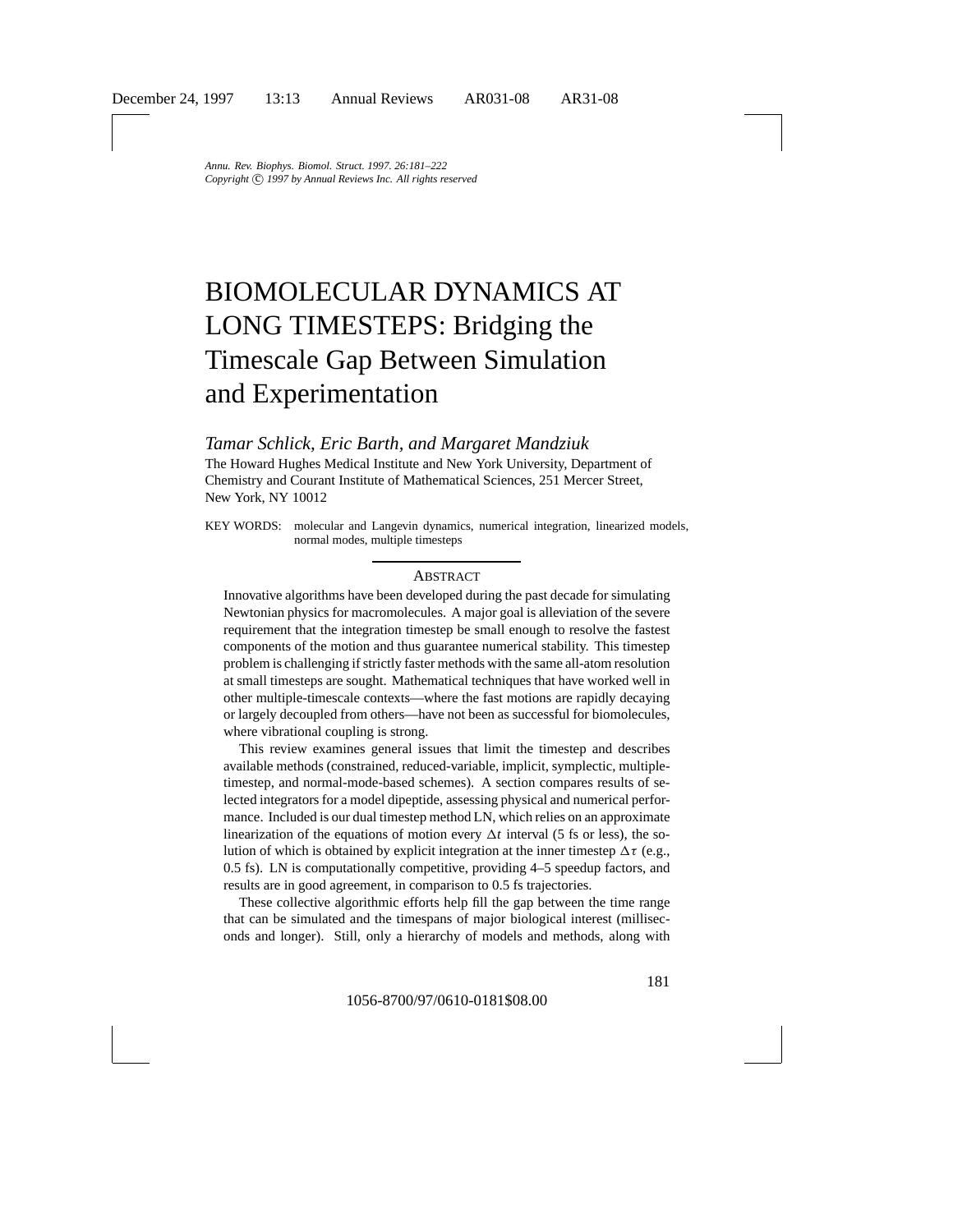experimentational improvements, will ultimately give theoretical modeling the status of partner with experiment.

#### **CONTENTS**

| LARGE-TIMESTEP TECHNIQUES FOR CONTINUOUS DYNAMICS  193 |  |
|--------------------------------------------------------|--|
|                                                        |  |
|                                                        |  |
|                                                        |  |
|                                                        |  |
|                                                        |  |
|                                                        |  |
|                                                        |  |
|                                                        |  |
|                                                        |  |
|                                                        |  |
|                                                        |  |
|                                                        |  |
|                                                        |  |
|                                                        |  |
|                                                        |  |

## INTRODUCTION

#### *The Time Race*

*In the world of computation, time is the enemy. Scientists wage a battle of wits to squeeze as many computations as they can into the shortest possible span of time. The larger and more complex the problem, the more cunning their techniques must be (82).*

The above battle refers to forecasting the weather, where the development of rapidly converging and computationally tractable large-scale optimization techniques is key. Yet, the statement rings at least equally true for simulating biomolecular motion on modern computers (89), where the crucial numerical techniques for integrating the equations of motion have ranged from bruteforce to ingenious. In molecular dynamics (MD) simulations, insights into molecular flexibility and activity are sought by numerically following molecular configurations in time according to Newtonian physics (3, 21, 64). In theory, MD simulations can bridge spatial and temporal resolution and thus capture molecular motion over a wide range of thermally accessible states. In practice, the numerical timestep problem has limited most applications to straightforward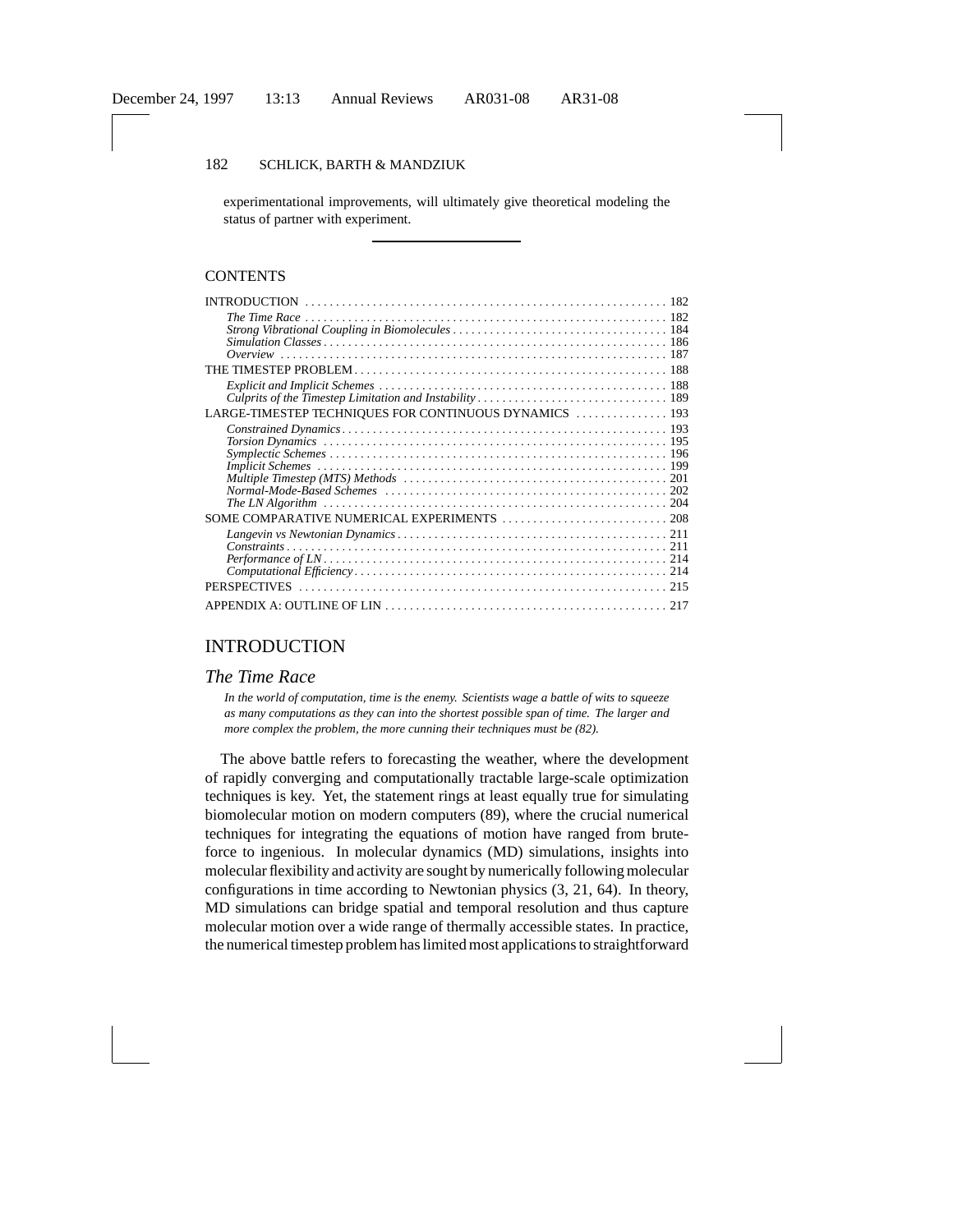| Vibrational mode                                                           | Wavelength of<br>absorption $\lceil$ cm <sup>-1</sup> $\rceil$<br>$(1/\lambda)$ | Absorption<br>frequency $[s^{-1}]$<br>$(\nu = c/\lambda)$ | Period [fs]<br>$(1/\nu)$ | Period/ $\pi$ [fs] |
|----------------------------------------------------------------------------|---------------------------------------------------------------------------------|-----------------------------------------------------------|--------------------------|--------------------|
| $O-H$ stretch                                                              | 3200-3600                                                                       | $1.0 \times 10^{14}$                                      | 9.8                      | 3.1                |
| $N-H$ stretch                                                              |                                                                                 |                                                           |                          |                    |
| $C-H$ stretch                                                              | 3000                                                                            | $9.0 \times 10^{13}$                                      | 11.1                     | 3.5                |
| $O-C-O$ asymmetric stretch                                                 | 2400                                                                            | $7.2 \times 10^{13}$                                      | 13.9                     | 4.5                |
| $C=$ C, $C=N$ stretch                                                      | 2100                                                                            | $6.3 \times 10^{13}$                                      | 15.9                     | 5.1                |
| $C = O$ (carbonyl) stretch<br>$C=C$ stretch                                | 1700                                                                            | $5.1 \times 10^{13}$                                      | 19.6                     | 6.2                |
| $H-O-H$ bend                                                               | 1600                                                                            | $4.8 \times 10^{13}$                                      | 20.8                     | 6.4                |
| $C-N-H$ bend<br>$H-N-H$ bend<br>$C=C$ (aromatic) stretch                   | 1500                                                                            | $4.5 \times 10^{13}$                                      | 22.2                     | 7.1                |
| $C-N$ stretch (amines)                                                     | 1250                                                                            | $3.8 \times 10^{13}$                                      | 26.2                     | 8.4                |
| <b>Water Libration</b><br>(rocking)                                        | 800                                                                             | $2.4 \times 10^{13}$                                      | 41.7                     | 13                 |
| $O-C-O$ bending<br>$C=C-H$ bending (alkenes)<br>$C=C-H$ bending (aromatic) | 700                                                                             | $2.1 \times 10^{13}$                                      | 47.6                     | 15                 |

Table 1 Some typical vibrational modes<sup>a</sup>

<sup>a</sup>All values are approximate; a range is associated with each motion depending on the system. The value of  $c =$  $3.00 \times 10^{10}$  cm s<sup>-1</sup>. The last column indicates the timestep limit for leap-frog stability for a harmonic oscillator:  $\Delta t < 2/\omega = 2/(2\pi \nu)$ .

integration with very small timesteps compared to the motion of major interest. Consequently, the total length of current trajectories at atomic resolution is limited to the nanosecond timescale.

Our battle in the world of biomolecular dynamics is to reliably simulate as large a timespan as possible in the smallest amount of computational time. The reliability issue is a separate topic in its own right, since our force fields are approximate, quantum effects are ignored, and many other model assumptions or special simulation protocols are applied. In addition to these approximations, single-trajectory results must be assessed in the framework of statistical mechanics. Simulations are computationally taxing because of the typical expense of computing the Newtonian forces for a system of thousands of atoms—the solute and solvent—at each 1-fs timestep. Since conformational changes in macromolecules occur on a continuum of timescales ranging from  $10^{-12}$  to  $10^2$  s (see Table 1 for the high-frequency end), considerable research has focused on (*a*) developing algorithms that alleviate the severe stability requirement dictated by the high-frequency vibrational modes, and (*b*) exploiting high-speed parallel computer technology to accelerate MD simulations (16).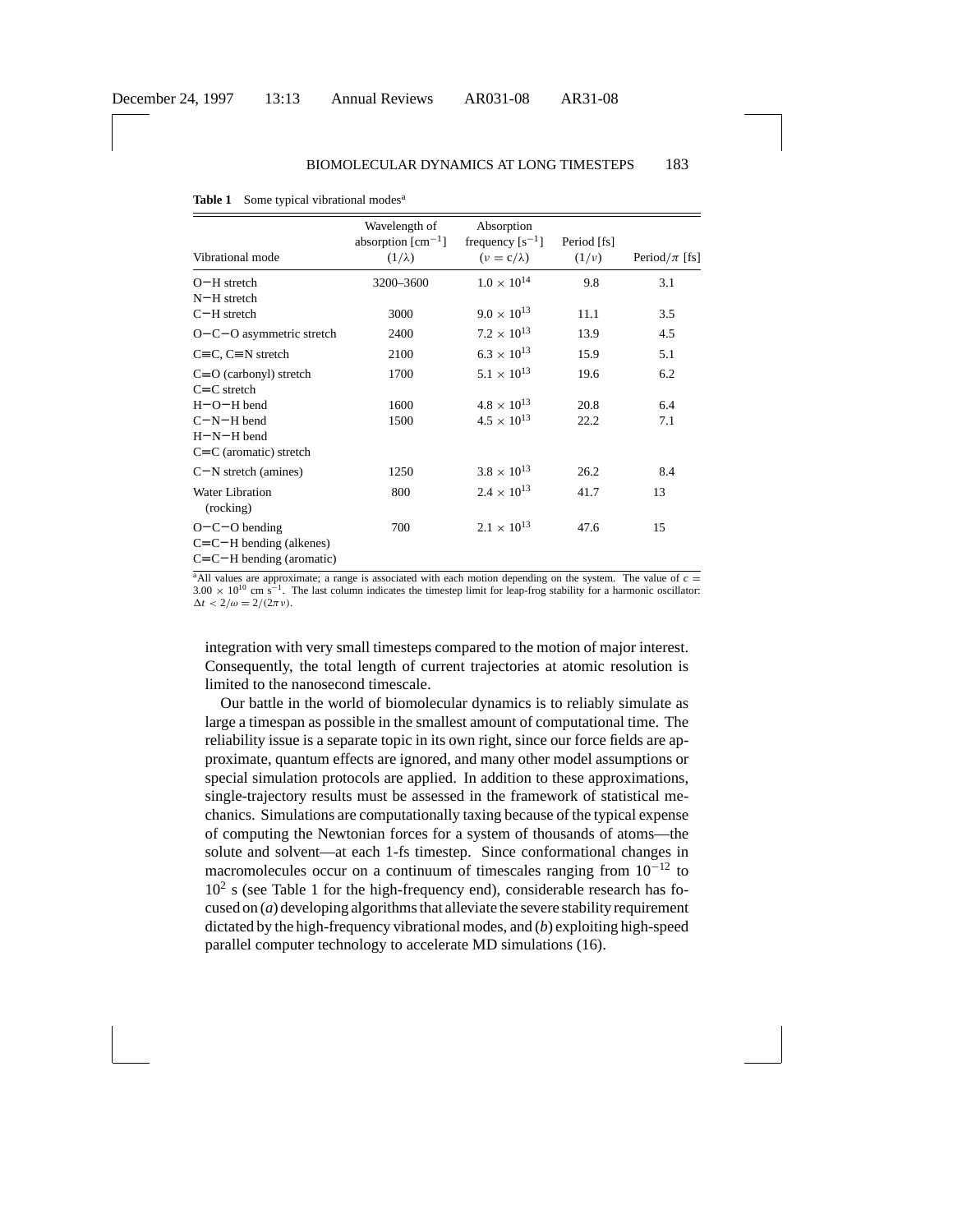#### *Strong Vibrational Coupling in Biomolecules*

A significant finding that emerged from these algorithmic efforts for increasing the timestep in biomolecular simulations (36, 41, 69, 89, 97, 102, 116) is the unexpected difficulty of this challenge if one strictly seeks faster methods with the same all-atom resolution of small-timestep trajectories. Vibrational modes are intricately coupled in biomolecules such as proteins and nucleic acids. Therefore, mathematical techniques that have worked well in other multiple-timescale contexts where the fast motions are decaying rapidly rather than oscillatory (e.g. in chemical reactions with known reactants and products), or are largely decoupled from the others (e.g. in fullerenes), have not been directly applicable, or as effective, for biomolecules. For example, standard high-stability implicit schemes for stiff differential equations, such as implicit-Euler (IE) (43, 73, 95) and implicit-midpoint (IM) (57), are unsatisfactory for proteins and nucleic acids at atomic resolution at large timesteps because of numerical damping (69, 96, 119) and resonance (57) problems, respectively. Implicit methods are also computationally expensive since solution of a nonlinear system is required at each timestep (48, 49, 120, 121). Algorithms based on substructuring (110) require substantial tailoring and perhaps relaxation of goals (i.e. approximate rather than accurate reproduction of small-timestep trajectories) for biomolecular applications, and multiple-timestep (MTS) methods that achieve a factor of 20 or more speed-up for fullerenes (74) yield much more modest factors (e.g. 4) for macromolecules (45, 116).

The intricate vibrational coupling of the multiscale modes associated with globular systems necessitates good resolution of the high end of the spectrum in order to capture the slower, large-scale motions. Constraining the fast modes is effective when bond-length stretching is suppressed but not when the bondangle flexibility is also eliminated (111). For good resolution of the high-frequency motion, MTS methods often use a very small timestep (0.25 fs) for the highest-frequency class (122).

Figure 1 illustrates this point. The figure displays the frequency spectrum for a blocked alanine residue (N-Acetylalanyl N'-Methylamide, 22 atoms), known commonly as an "alanine dipeptide", as obtained from MD simulations using various protocols. These power spectra were obtained from velocity time series (14), with the Fast Fourier Transform routine (Sande-Tukey FFT) (59). All MD simulations were performed in the CHARMM program (19) using the Verlet integrator (113) at a timestep of 1 fs over  $2^{14}$  steps (∼17 ps), but different constraint procedures were enforced via SHAKE (87) in some cases, as follows: (*a*) no constraints, (*b*) constraints on bonds involving hydrogens only, (*c*) constraints on all bonds, and (*d*) constraints on all bonds and bond angles involving hydrogens. In parts *b* and *c*, bonds were constrained to their equilibrium values. In part *d*, constraints were made to the starting values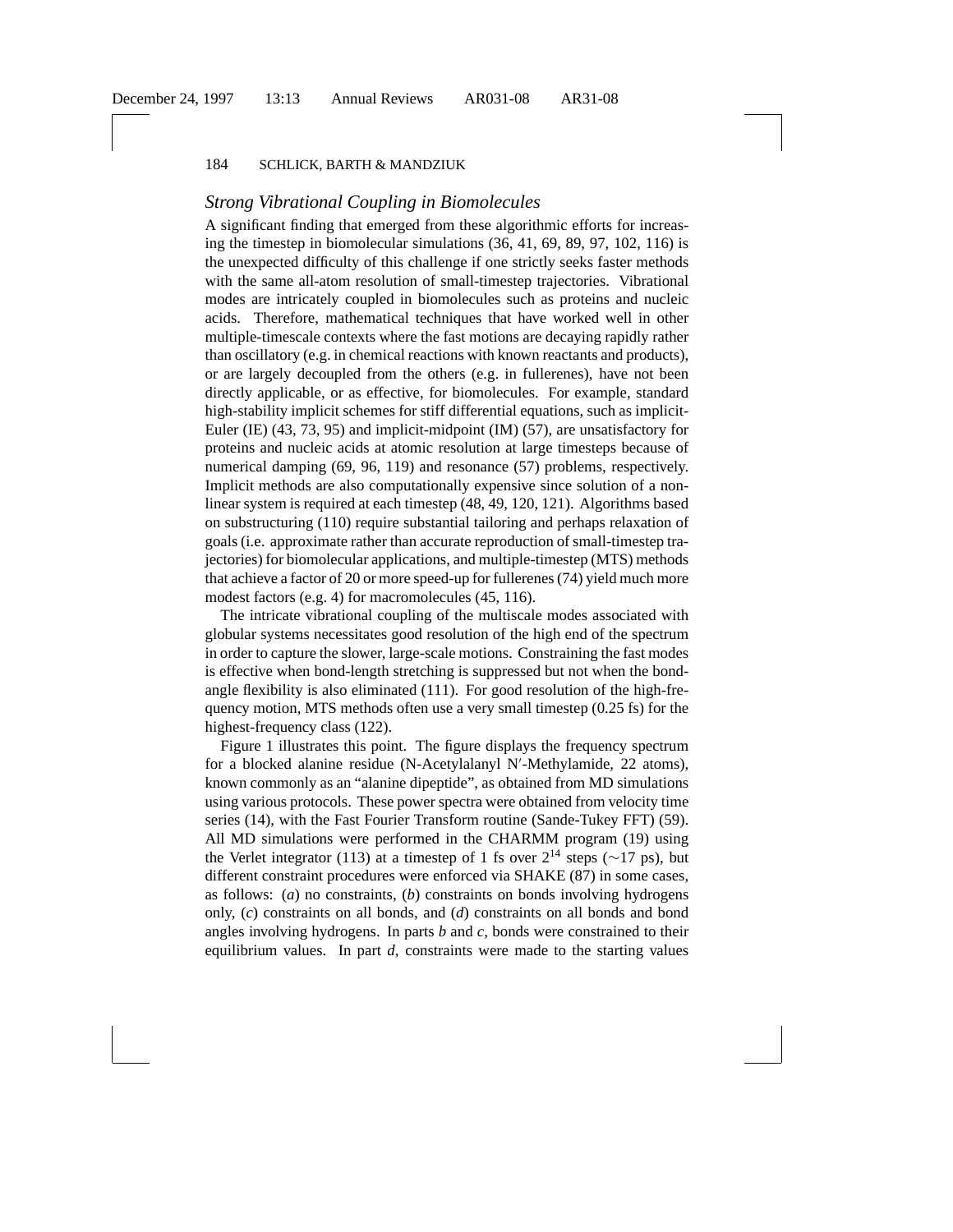

*Figure 1* The frequency spectrum for a model of alanine dipeptide (*top*), as obtained from 17-ps MD simulations with CHARMM (19) using various constraint protocols via SHAKE (87) with an improved protocol (12), in association with Verlet integration at  $\Delta t = 1$  fs: (*a*) no constraints; (*b*) constraints only on bonds involving hydrogens; (*c*) constraints on all bonds; and (*d*) constraints on all bonds and on bond angles involving hydrogens. The frequency spectra were obtained from velocity time series (14), with the Fast Fourier Transform routine (Sande-Tukey FFT) (59). The spectral heights are relative.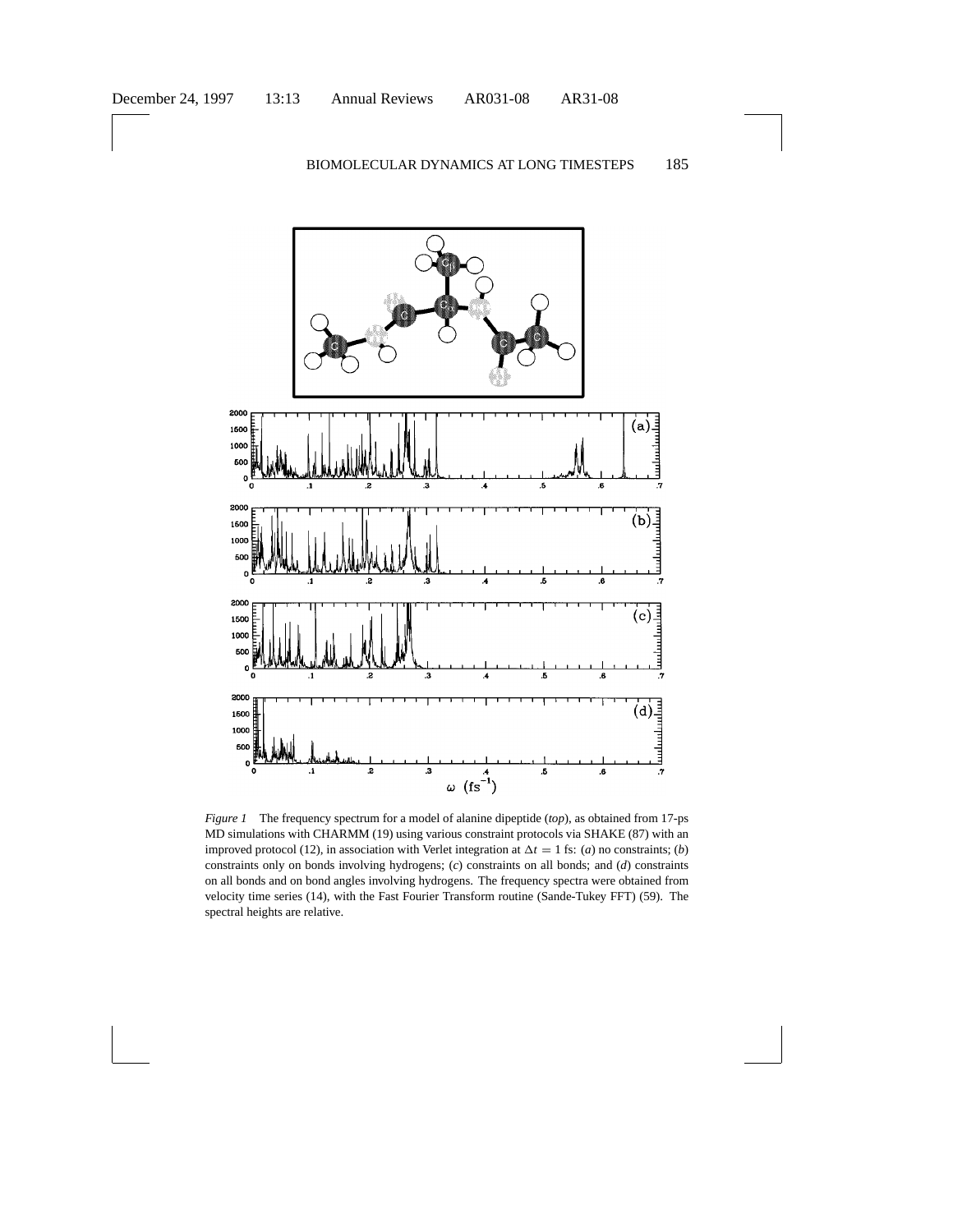associated with the minimized conformation, and the implementation of bondangle constraints was performed with an improved algorithm (12).

The two highest-frequency ranges observed in the unconstrained trajectory (Figure 1*a*) can be associated with bond stretches for N–H (period  $P = 2\pi/\omega$  $\approx$  10 fs) and C–H (P  $\approx$  11 fs). When the bonds involving hydrogens are constrained, these two regions of the spectrum are eliminated and a shift to the beginning range of the angle-bending modes and the lower-frequency bond stretches results (Figure 1*b*). The highest frequency now resolved corresponds to about 20 fs. When all bonds are constrained (Figure 1*c*), only a slight shift can be noted in the spectrum, and the fastest period corresponds to 23 fs. This effect illustrates the very short gap in the vibrational spectrum between the heavyatom bond-stretching and light-atom angle-bending modes in biomolecules (see also Table 1). When the angles involving hydrogens are also constrained (Figure 1*d*), the frequency spectrum shifts further, and the highest frequency has a period of 35 fs; in addition, a marked lowering of the amplitudes of the resolved frequencies is evident in comparison to parts  $a-c$  of Figure 1. This effect points to the strong vibrational coupling in biomolecules and the severity of both the numerical integration problem and the difficulty of obtaining physically meaningful results without resolving the high-frequency modes.

#### *Simulation Classes*

Many significant biological problems involving macromolecules can be tackled on various levels and with algorithms that range from purely stochastic (i.e. by generating disconnected configurational ensembles) to those that guarantee continuous dynamics (i.e. by solving deterministic equations). It is essential that the simulation goal be tightly coupled to the problem at hand. Consequently, it is inappropriate (96) to apply methods intended for biomolecules to special systems such as fluids, and/or to subject these methods to irrelevant questions (118).

Configurational propagators for biomolecules can be divided into three broad classes: (*a*) continuous and accurate dynamics, (*b*) continuous but approximate dynamics, and (*c*) sampling. The first group includes schemes for capturing continuous motion that reproduce the dynamic trajectory as obtained with a smalltimestep method. This small timestep must adequately resolve the highest frequency of the system (e.g. 1/20 the size of the fastest period). For biomolecules this means  $\Delta t \approx 0.5$  fs corresponding to the 10-fs period of an O–H or N–H stretch (see Table 1). From simulations in this first class, reaction pathways can be deduced and transition rates estimated, though a rigorous global analysis is also required (i.e. ensemble properties in the framework of statistical mechanics) (67). Dynamic simulations can also be used for statistical averaging in phase space, though special care must be exercised for the highly correlated data.

The second group of methods relaxes the accurate reproduction of short-time processes but seeks to capture essential features of the system over longer times.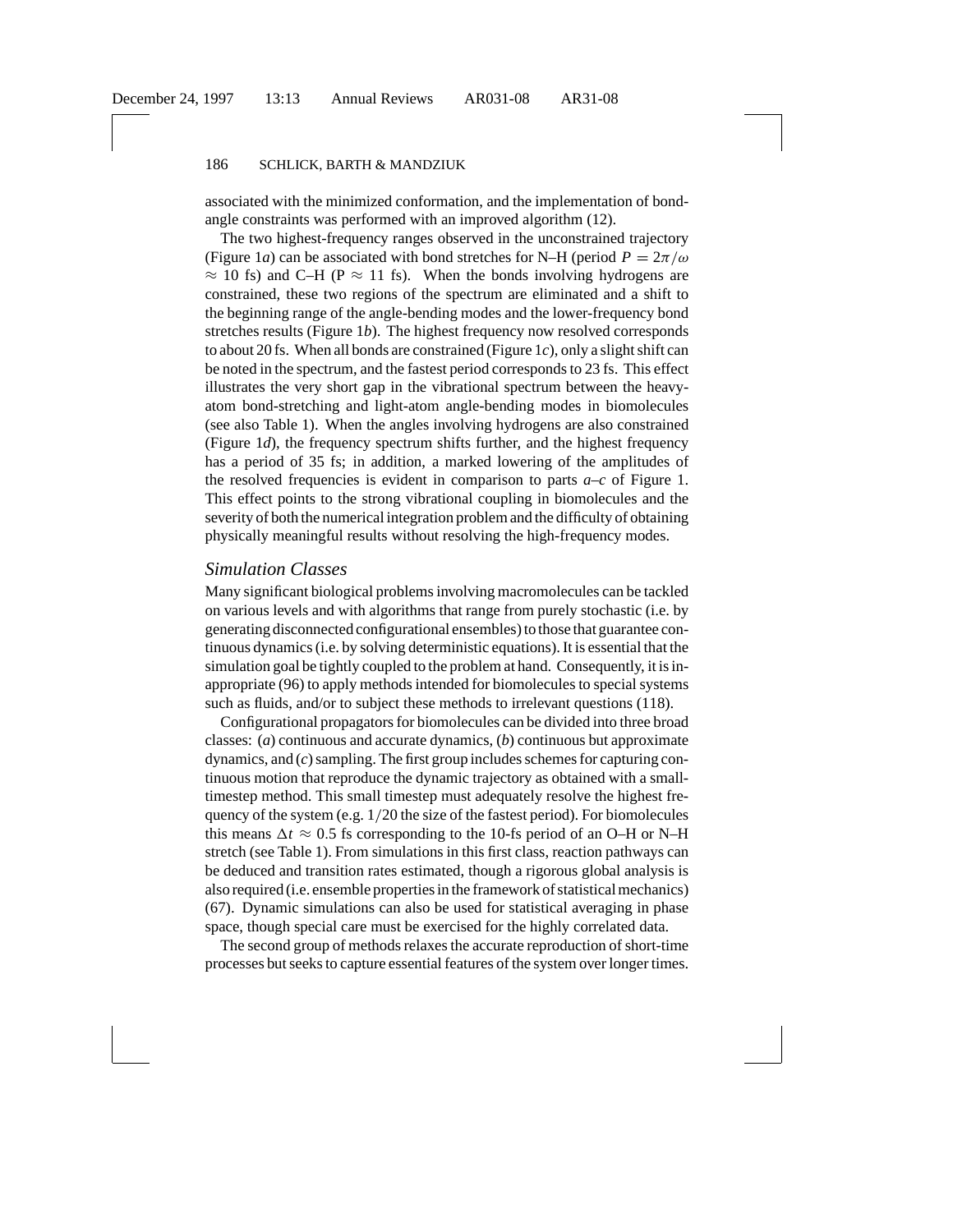The many schemes in this class range from Brownian dynamics, for example, where inertial effects are small (39, 46a), to pseudodynamic methods (28, 44, 106), which might combine elements of minimization and dynamics. Information extracted from these trajectories involves, for instance, translational and rotational diffusion constants (46a), the structure of a folded protein (1), or insights into folding pathways (28, 44).

The third class includes techniques for efficient sampling of the large configuration space accessible to biomolecules in solution (18, 30, 34). Here, ensemble properties can suggest average behavior as a function of key parameters (e.g. the salt concentration effects on supercoiled DNA; 114) and provide average energetic and structural properties for analysis. Techniques in this class might also be used to find the global minimum of a given biomolecule or to refine experimental data (23).

#### *Overview*

This review focuses on the computational, physical, and modeling issues involved in designing innovative integrators or configurational propagators for biomolecules. We describe algorithms based on continuous dynamics and point to promising directions that will help bridge the gap between the timescales accessed by computer and those resolved by experimentation. Readers may wish to refer to three recent reviews on the topic (31, 53, 65).

The next section examines some general issues that limit the timestep in MD simulations of biomolecules. Various methods in the continuous and accurate dynamics class that are, or have potential to be, competitive schemes are then presented.<sup>1</sup> These include constrained and torsion (i.e. reduced-variable simulations) dynamics, implicit and symplectic schemes, and multiple-timestep and normal-mode-based methods. The last class includes our LN algorithm, so named for its origin in a Langevin/normal modes scheme. This dual timestep method  $(\Delta \tau, \Delta t)$  is based on a simple idea: explicit subintegration—using an inner timestep  $\Delta \tau$  (e.g. 0.5 fs)—of a cheaply constructed linearized model for the equations of motion—formulated every  $\Delta t$  interval (5 fs or less). Since the subintegration process does not require new force evaluations, as does every step of standard MD integration, LN can be computationally competitive (13). Furthermore, since the harmonic approximation is reasonable over the short interval  $\Delta t$ , results are in good agreement with small-timestep simulations. We also include in this review comparative numerical experiments involving the various methods presented to highlight the physical and computational facets discussed throughout. We conclude with a perspective regarding the future of MD algorithms.

<sup>&</sup>lt;sup>1</sup>Development of novel approaches that might initially appear impractical for macromolecules can lead to unexpected surprises, and their development should not be curtailed on the basis of computational performance alone (13).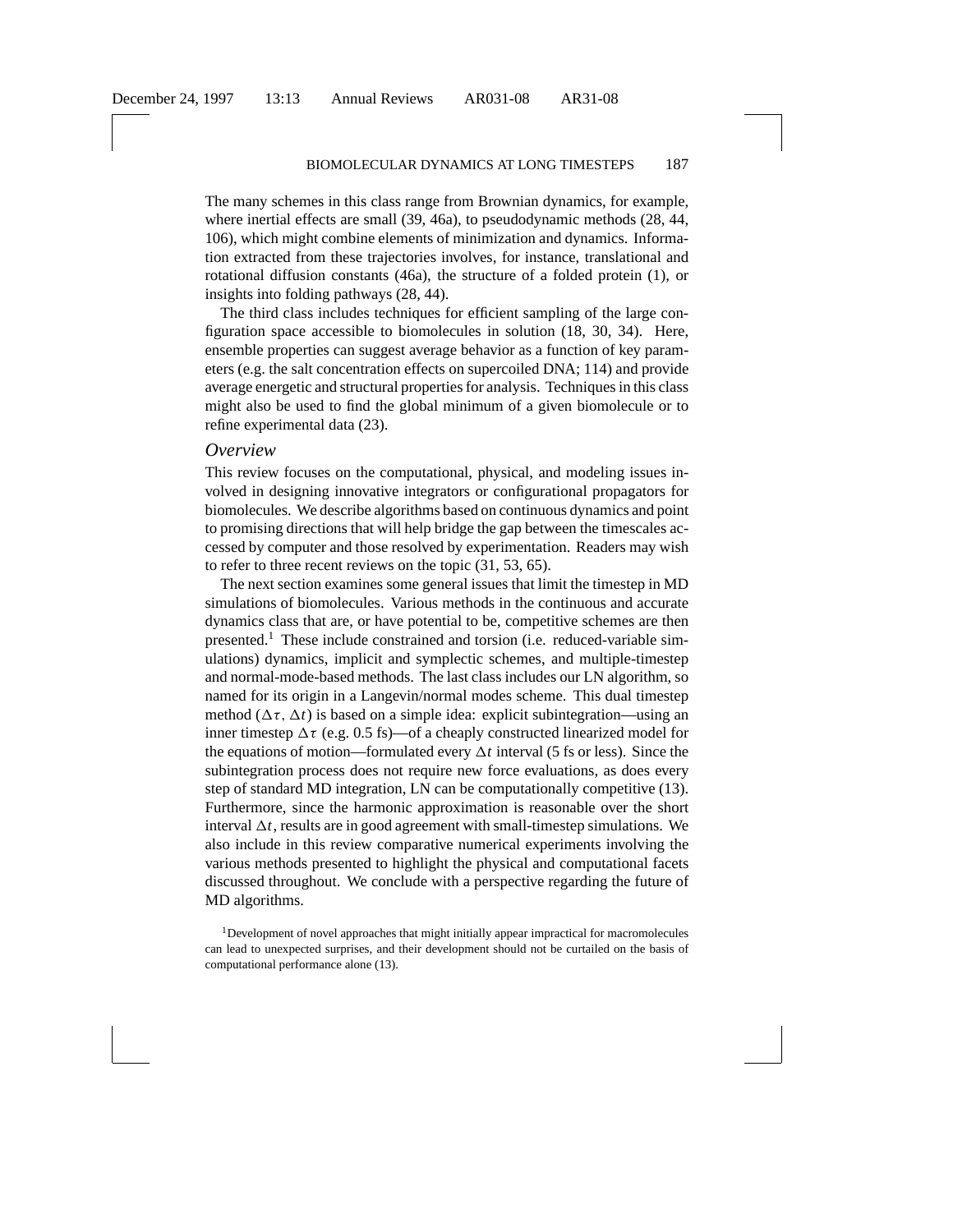## THE TIMESTEP PROBLEM

Numerical integrators require the timestep to be small enough with respect to the most rapid component of the motion to guarantee stable numerical behavior (42, 43, 89). This is especially important for the relatively low-order explicit methods used in biomolecular MD.<sup>2</sup> In MD, we solve the initial-value ordinary differential equation  $y' = f(y)$ , where *y* is the collective vector of positions and velocity  $({X, V})$  and *f* is a nonlinear function representing the configurationdependent force vector. We can express this relation by the following system of two first-order differential equations:

$$
\mathbf{M}\dot{V}(t) = -\nabla E(X(t)),\tag{1a}
$$

$$
\dot{X}(t) = V(t),\tag{1b}
$$

where **M** is the diagonal mass matrix,  $\nabla E(X(t))$  is the gradient vector of the potential energy *E*, and the dot superscripts denote differentiation with respect to time *t*. Additional terms can be added to the right side of Equation 1a, such as in the Langevin framework (described below).

## *Explicit and Implicit Schemes*

In explicit schemes, solutions are simple to propagate since they take the symbolic form  $y^{n+1} = g(y^n, \Delta t, \ldots)$ , where *g* is some nonlinear function and  $y^n$ is the difference-equation approximation to the solution *y* at time  $n \Delta t$ . Thus, the calculation of  $y^{n+1}$  depends on previously known quantities ( $y^n$ ,  $y^{n-1}$ ,...). Implicit integrators, in contrast, define the final solution as a function of both initial and final variables:  $y^{n+1} = h(y^{n+1}, y^n, \Delta t, \ldots)$  and thus generally require solution of a coupled nonlinear equation at each timestep. This incorporation of future information helps avoid stability problems associated with purely extrapolative techniques (35).

For example, the well known (explicit) leap-frog method applied to System 1 propagates positions and velocity on the basis of the following difference equations (3):

$$
\mathbf{M}(V^{n+\frac{1}{2}} - V^{n-\frac{1}{2}})/\Delta t = -\nabla E(X^n),
$$
\n(2a)

$$
(X^{n+1} - X^n) / \Delta t = V^{n + \frac{1}{2}}.
$$
 (2b)

This formulation is equivalent to Verlet's scheme (113), but it avoids the instability arising from rounding errors present in the latter. The leap-frog method can be started by using the relation  $V^{1/2} = V^0 - (\Delta t/2) \nabla E(X^0)$ . Whole-step velocities can be obtained by averaging  $V^n = (V^{n+1/2} + V^{n-1/2})/2$ .

<sup>&</sup>lt;sup>2</sup>Although higher-order methods have been attempted, low-order (e.g. 2) integrators are adequate for MD given the inaccuracy in the governing force functions, combined with the goal of simulating motion reasonably and efficiently over as large a time interval as possible.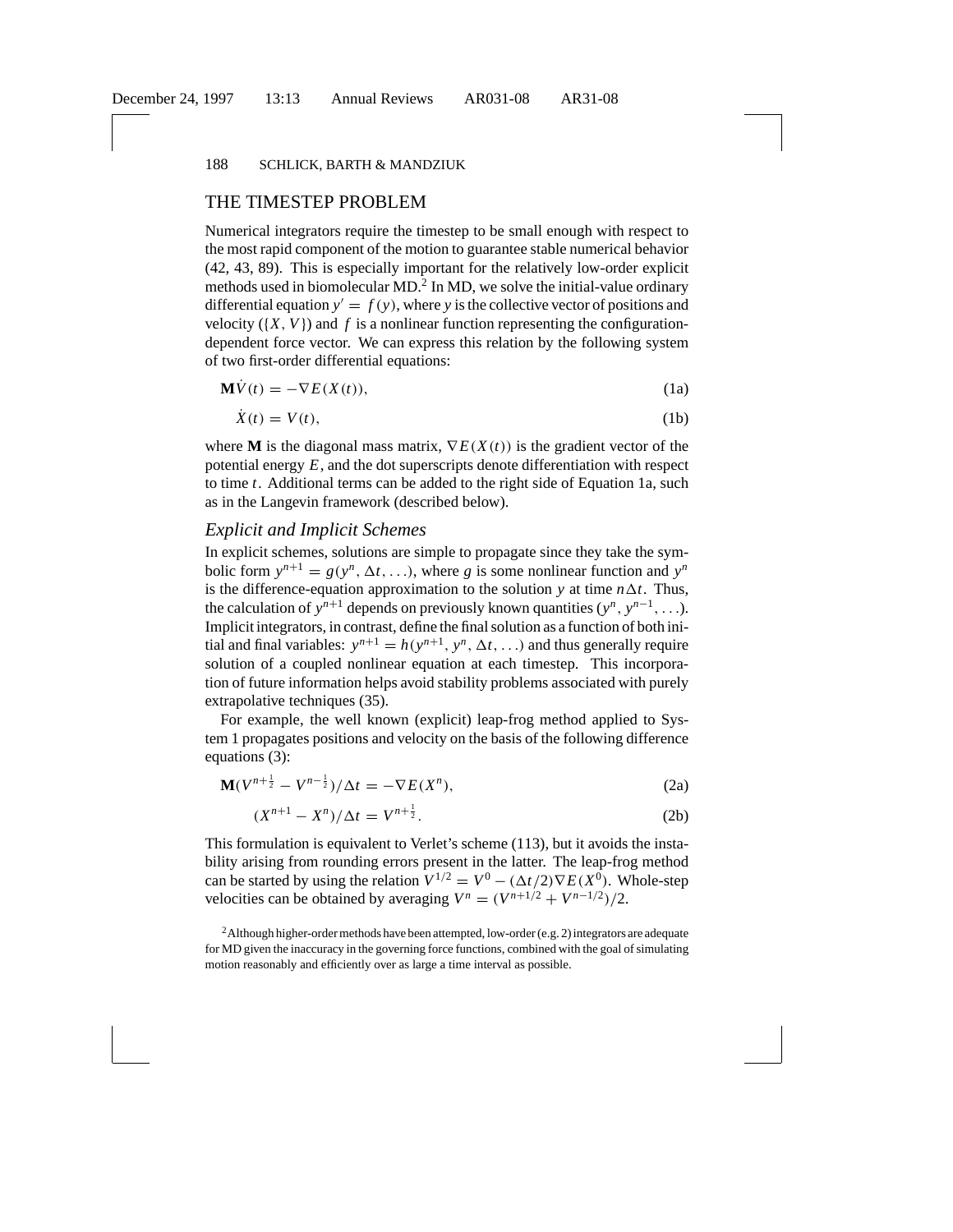The implicit-midpoint scheme relies on the discretization

$$
\mathbf{M}(V^{n+1} - V^n) / \Delta t = -\nabla E \left[ \frac{1}{2} (X^n + X^{n+1}) \right],
$$
 (3a)

$$
(X^{n+1} - X^n) / \Delta t = (V^n + V^{n+1}) / 2.
$$
 (3b)

This nonlinear system can be solved by obtaining  $X^{n+1}$  as a minimum (73) of

$$
\Phi(X) = \frac{1}{2} \left( X - X_0^n \right)^T \mathbf{M} \left( X - X_0^n \right) + (\Delta t)^2 E \left( \frac{X + X^n}{2} \right),\tag{3c}
$$

$$
X_0^n = X^n + \Delta t \, V^n \tag{3d}
$$

(where the superscript  $T$  denotes a vector transpose), and then solving for  $V^{n+1}$ via Equation 3b).

The general condition limiting the timestep size for numerical stability is derived on the basis of a linear reference system. For example, a restriction  $\Delta t < 2/\omega = P/\pi$  applies to the LF method for a harmonic oscillator of natural frequency  $\omega$  and period *P* (121). Such a condition, however, serves as a loose upper bound for MD simulations, where the forces are highly nonlinear. Introduced stochasticity, as in the form of the Langevin equation, further restricts the timestep:  $\Delta t < (2\omega - \gamma)/\omega^2 = P/\pi - (P^2\gamma)/4\pi^2$ , where  $\gamma$  is the damping constant (121). Indeed, with the second-order Verlet method for MD, a timestep much smaller than 3.2 fs, and much less than 7 fs when all bonds are constrained (see Table 1 and Figure 1*c*), must be used to provide good behavior in practice. Although implicit schemes are unconditionally stable according to linear analysis (26), nonlinear effects introduce instability (57a).

#### *Culprits of the Timestep Limitation and Instability*

The severe timestep limitation observed for biomolecular dynamics stems from a combination of at least the following three culprits: (*a*) classic numerical instability, (*b*) resonance, and (*c*) van der Waals collisions. In addition, systematic and random errors introduce inaccuracies and instability into MD simulations.

The first and most common factor—numerical instability resulting from the timestep size—can be verified by an error pattern that grows steadily and systematically with the timestep until a threshold is reached (e.g. 89). At that point, quantities grow uncontrollably from step to step and quickly exceed the computer's finite-size capabilities in the course of the simulation. Errors of this type are scheme and model dependent, aggravated by nonlinearity (121), and show instability at smaller timesteps for higher-order methods.

In contrast, resonance is an integrator-induced corruption of a system's dynamics (51, 66, 98, 57a). Essentially, resonance occurs at special timesteps that are related in a complex way to the various timescales of the motion (57). At those timesteps, a concerted effect stemming from one component of the motion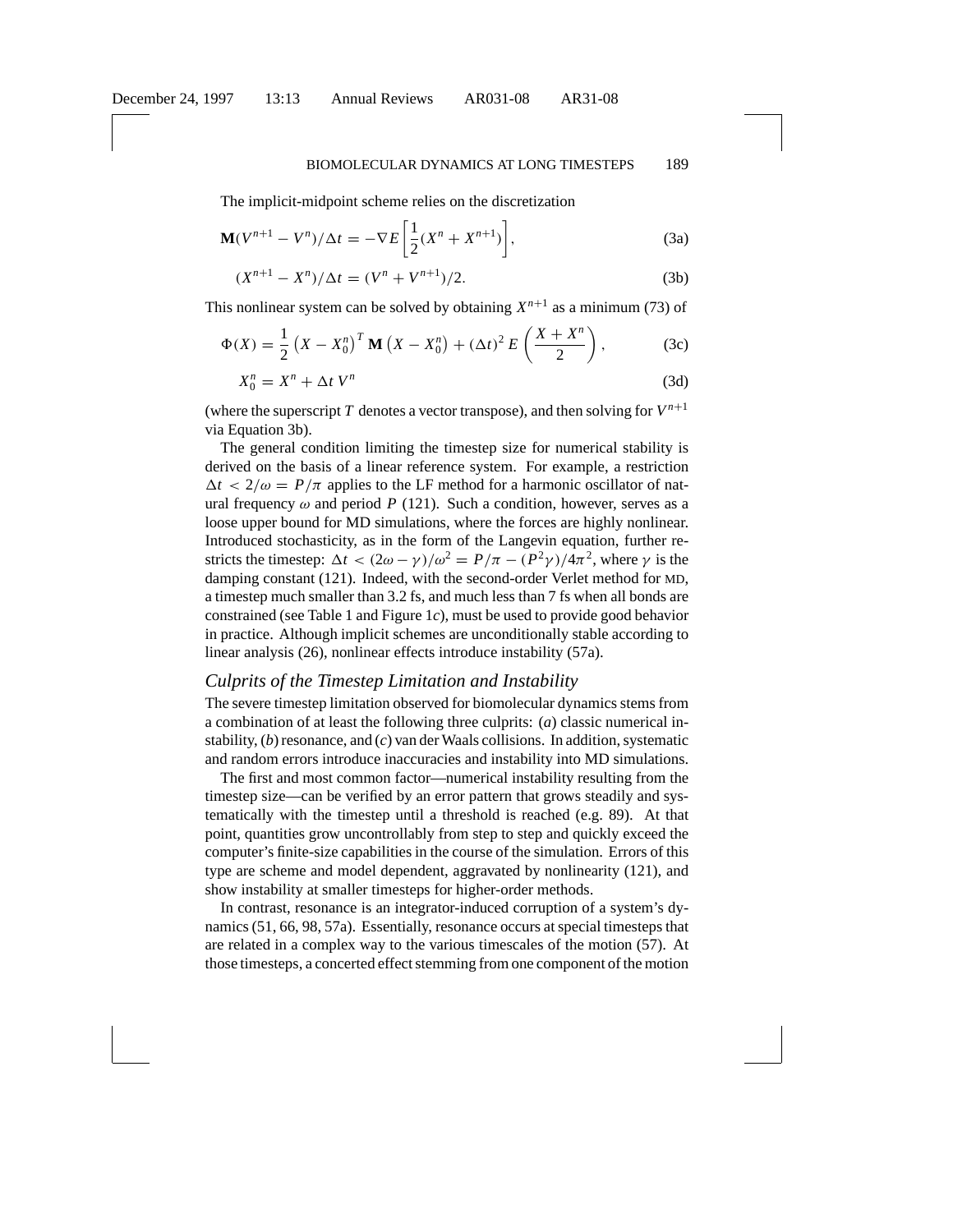(e.g. heating of a bond-stretch vibrational mode) leads to very large energetic fluctuations or instability (e.g. bond rupture). Thus, resonance problems lead to erratic, rather than systematic, error patterns as a function of timestep. They are also method and system dependent (99), occur for both implicit and explicit schemes [e.g. Verlet and IM (57)], and depend strongly on the fastest frequency in the system and possibly on the coupling strength to other vibrational modes.

Figure 2 shows an example of bond breaking, as obtained by IM integration of a deoxycytidine model (90) with a quartic bond potential. (A similar pattern was also found for a harmonic potential; M Mandziuk & T Schlick, unpublished data). Resonance has been demonstrated for symplectic integrators, such as Verlet and IM, which are typically associated with favorable properties; however, methods that are nondamping for linear problems, (e.g. symplectic), can also have instabilities resulting from nonlinear resonances (57a).

The third possible culprit stems from nonbonded interactions. Van der Waals collisions may cause numerical problems for macromolecules because of the stiff and highly nonlinear distance-dependence of the governing potential (*r*<sup>−</sup>12, where  $r$  is an interatomic distance; see Figure 3 for examples of local harmonic approximations to the Lennard-Jones potential). Unless the timestep is quite small, atoms in globular systems come into intimate contact, thereby raising the nonbonded energy sharply. This leads to structural distortion and sudden, localized addition of kinetic energy. This behavior can be particularly aggravated by resonance tendencies. These tendencies provide large energies to selected vibrational modes (i.e. a bond stretch), which in turn can be transferred to other modes. Such collisional problems should be highly system dependent (i.e. affected by molecular size and solvent modeling) and may be less dependent on the scheme.

Some suggestions of timestep limitations due to nonlinear interactions come from demonstrations that smaller timesteps must be used for larger molecular systems. For example, Gibson & Scheraga found, by application of their torsion-angle dynamics method with a variable timestep to two blocked amino acid residues, that timesteps around 30 fs worked well for a smaller model in contrast to values  $\leq 20$  fs needed for a larger model peptide (36). Watanabe & Karplus found the same trend in their MTS applications (116). Results with our integration approach, based on force linearization and implicit discretization (termed LIN for Langevin/implicit integration/normal modes) (119, 120), showed that timesteps of 30 fs were satisfactory for a model dipeptide but were far too large for the small protein BPTI (bovine pancreatic trypsin inhibitor), where  $\Delta t$  had to be reduced by half (13). Extreme trajectory sensitivity to the Lennard-Jones parameters (27) also points to the important role of collisions on MD integration.

Systematic errors enter biomolecular simulations from various sources, such as truncated multipole expansions, truncation and/or smoothing procedures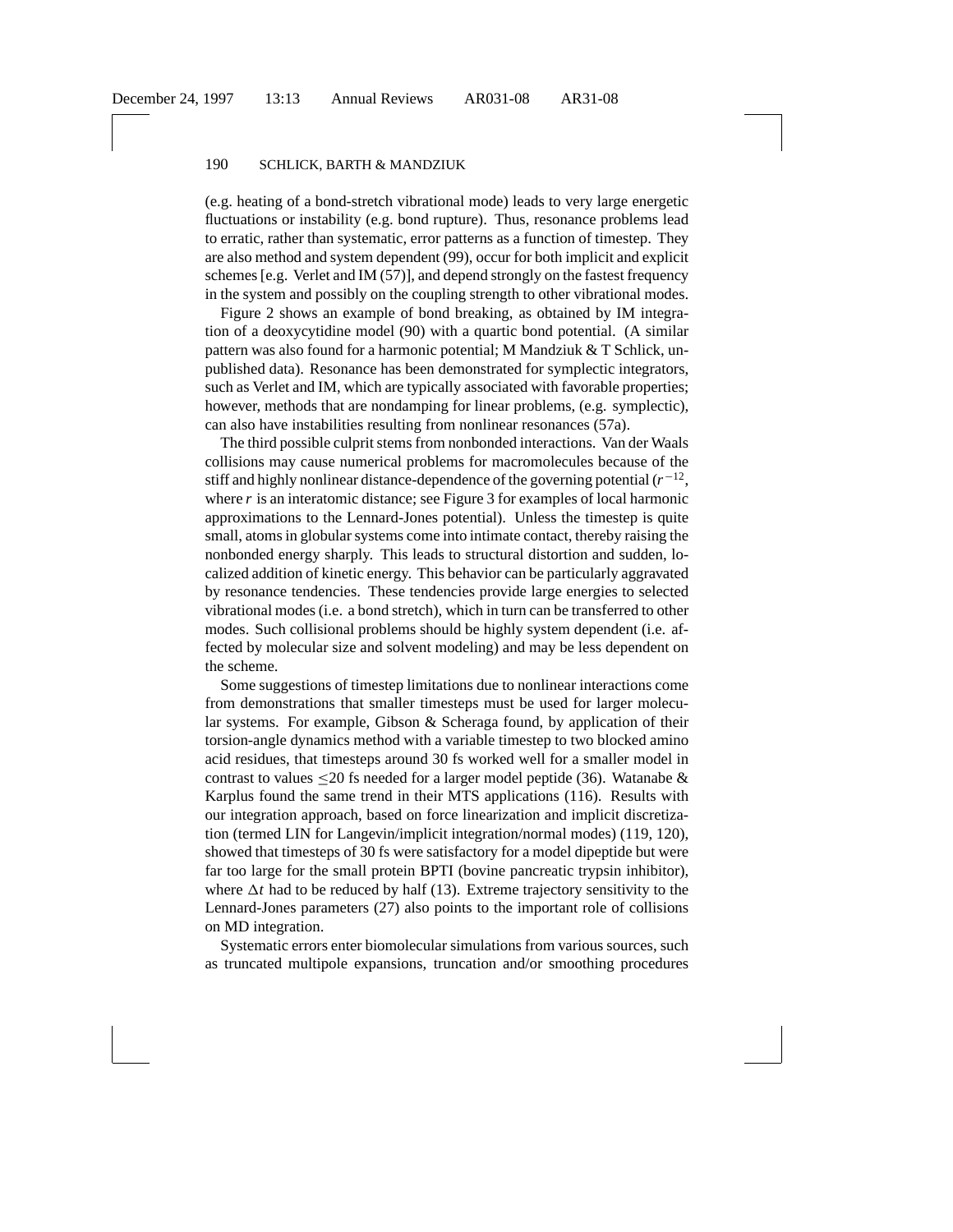

*Figure 2* Third and fourth order resonances for a deoxycytidine system integrated by the implicitmidpoint scheme at various timesteps. Shown is the length of an O–H bond in a model deoxycytidine system (90) as obtained in simulations at various timestep values. The bond-length potential is quartic, with force constants adapted from the AMBER potential, making resonance tendencies much more pronounced in relation to the standard harmonic potential.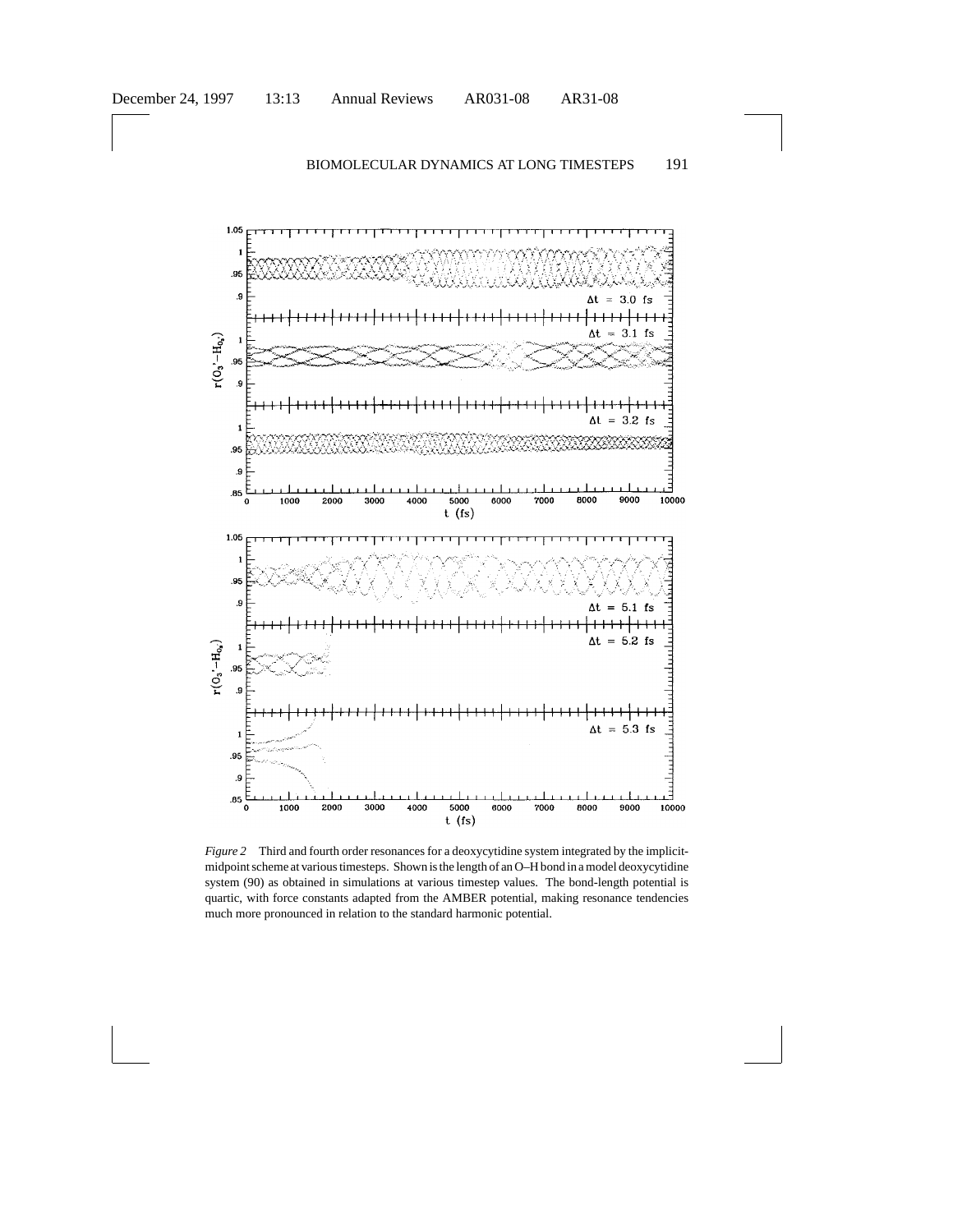

*Figure 3* Harmonic approximations to various Lennard-Jones functions.

(101), and computer roundoff (finite precision arithmetic). Random or spurious errors, including inconsistency problems, can creep in from a variety of sources, such as the simulation protocol (e.g. equilibration procedure, starting structure, minimizer, treatment of energy fluctuations), the finite length of the trajectory (e.g. finite ensemble averages), finite length of the pseudorandom number generator, or program errors.

Systematic and random errors are both common and specific to the various molecular mechanics and dynamics programs available today. They also depend on the computer precision, architecture, and compiler. Although such problems are well known to practitioners, little has been written about them. Recent exceptions include Elofsson & Nilsson (32) who investigated the consistency of MD simulations by comparing 30 protein simulations differing in solvent representation and protocols; they found great sensitivity of overall fluctuations to the starting structure and suggested that several shorter simulations span conformation space better than one long one. Auffinger et al (8) demonstrated the divergence of ten 100-ps trajectories of tRNA in solvent and salt—from the initial X-ray structure as well as from one another when initial conditions and parameters were varied. Consistency problems also emerged: For example, the divergence was faster when the equilibration time was extended.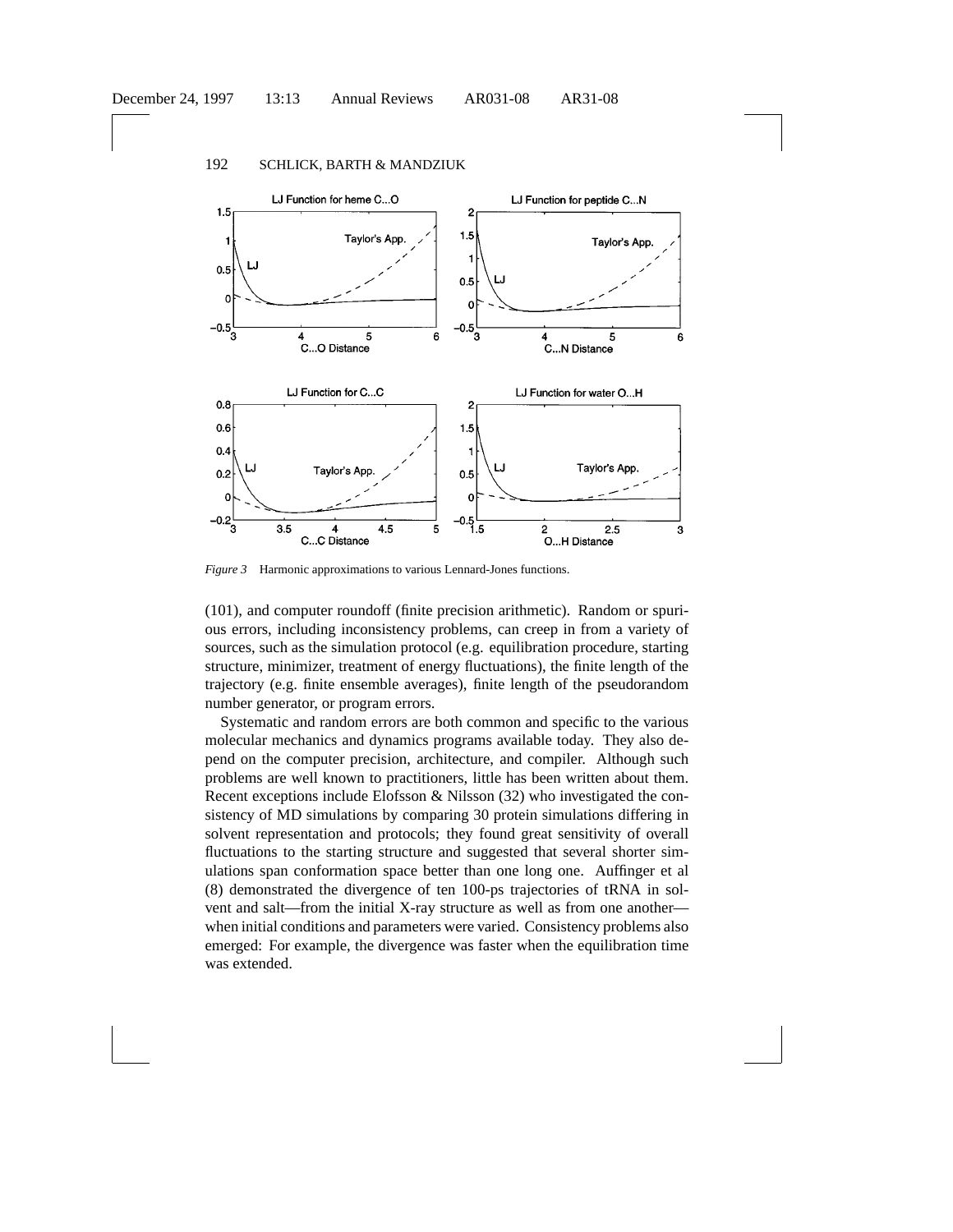This divergence was later attributed to a short  $(8 \text{ Å})$  cutoff radius for the longrange solvent interactions, since doubling the value improved the consistency between two MD trajectories (9). Van Gunsteren and coworkers (46) showed that, depending on the computational procedure used to induce an unfolding process for lysozyme, different qualitative behavior could be observed. More recently, Daura et al (27) demonstrated the sensitivity of solvated protein dynamics to the van der Waals parameters describing water-protein and proteinprotein interactions. This sensitivity further points to the role of the van der Waals interactions in limiting the timestep, as suggested above. These reports also illustrate the need for an error or assessment framework for MD simulations. Such a framework has been described in the linear case, for explicit (72) and implicit (67) integration, but extensions to the nonlinear case are difficult.

## LARGE-TIMESTEP TECHNIQUES FOR CONTINUOUS DYNAMICS

#### *Constrained Dynamics*

In overcoming the timestep problem in MD simulations, any successful algorithm must decrease the ratio of force calculations per time unit from the Verlet standard of about two per femtosecond. One possibility is to replace the highest-frequency interactions, typically modeled in biomolecular potentials by:

$$
E_{\text{bond}} = \frac{\kappa}{2} (r_{ij} - \overline{r_{ij}})^2,
$$

where  $r_{ij}$  is an interatomic distance of equilibrium value  $\overline{r_{ij}}$  and  $\kappa$  is a force constant, by algebraic constraints:

$$
g_i = r_{jk}^2 - \overline{r_{jk}}^2 = 0.
$$

Using the formalism of Lagrange multipliers, we have:

$$
\mathbf{M}\dot{V}(t) = -\nabla E(X(t)) - g'(X(t))^T \lambda,
$$
  
\n
$$
\dot{X}(t) = V(t),
$$
  
\n
$$
g(X(t)) = 0,
$$
\n(4)

where  $g(X(t))$  is a vector with entries  $g_i$  containing the individual constraints, and the vector of Lagrange multipliers,  $\lambda$ , is proportional to the constraint force.

In 1977, Ryckaert et al (87) introduced the SHAKE method, based on the leap-frog/Verlet scheme of System 2, for discretization of the constrained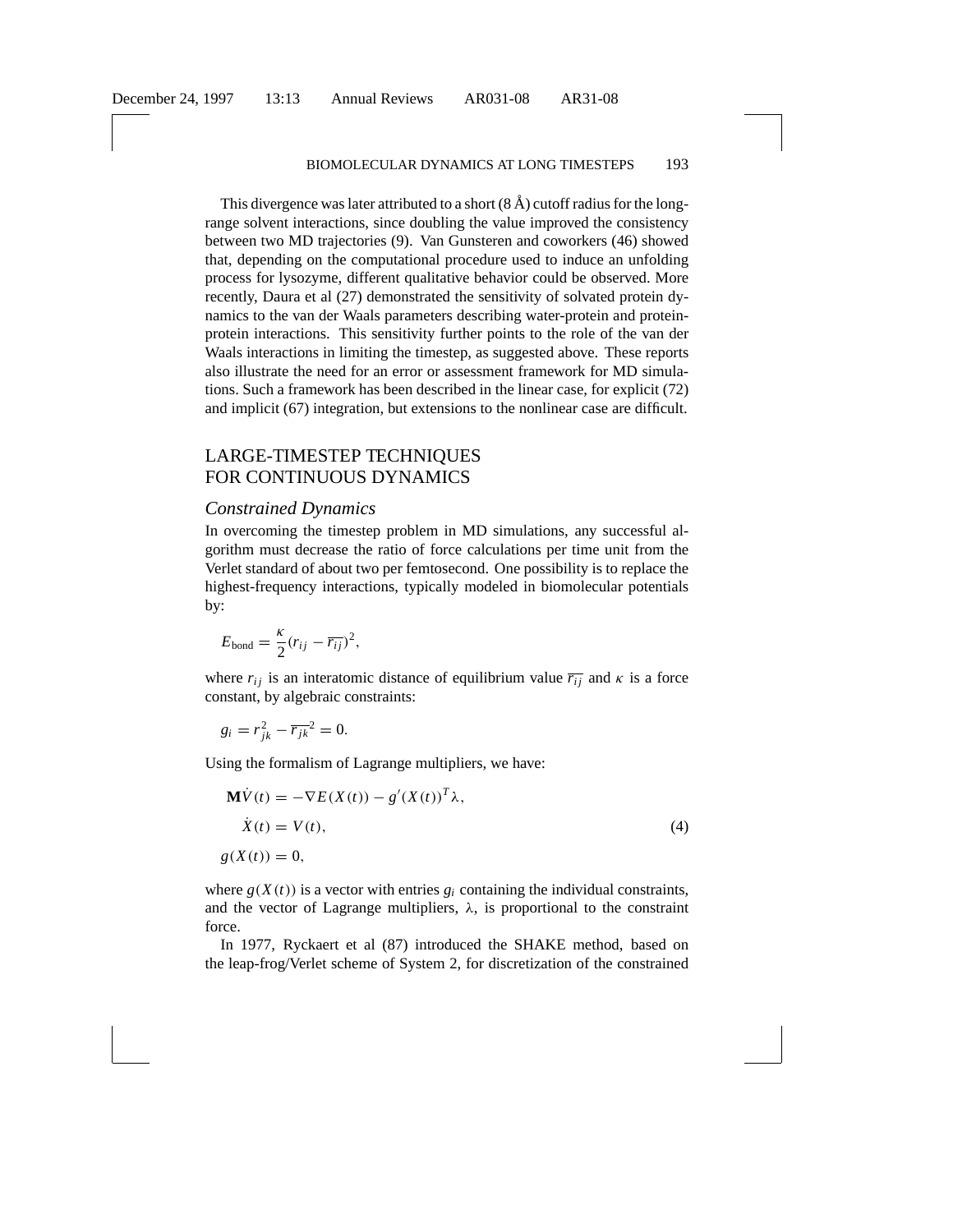equations:

$$
(V^{n+\frac{1}{2}} - V^{n-\frac{1}{2}})/\Delta t = -\nabla E(X^n) - g'(X^n)^T \lambda^n,
$$
  
\n
$$
(X^{n+1} - X^n)/(\Delta t) = V^{n+\frac{1}{2}},
$$
  
\n
$$
g(X^{n+1}) = 0.
$$
\n(5)

Like the Verlet method, the forces  $-\nabla E$  must be computed only once per step. However, the *m* constraints also require, at each timestep, the solution of a nonlinear system of *m* equations in the *m* unknowns  $\{\lambda_i\}$ . Thus, the SHAKE method is semi-explicit. RATTLE is a self-starting version of SHAKE (6). Similar techniques have been proposed for constraining other internal degrees of freedom (104), and direct methods have been developed for the special case of rigid water molecules (68). Recently, Leimkuhler & Skeel (52) showed that the RATTLE method is symplectic and that SHAKE, while not symplectic, yields identical positions and only slightly perturbed velocities.

With the fastest vibrations removed from the model, the integration timestep can be lengthened, resulting in a typical force calculation per time ratio of 0.5 per femtosecond. This computational advantage must be balanced against the additional work required to solve the nonlinear equations of constraints. Each proposed constrained model is thus accompanied by a practical numerical algorithm. For the time discretization of Equation 5, an iterative scheme for solving the nonlinear equations was presented (87), where the individual constraints are imposed sequentially to reset the coordinates that result from an unconstrained Verlet step. This iterative scheme is used widely because it is simple and requires modest computer memory. However, the SHAKE iteration can converge very slowly, or even fail to converge, for complex bond geometries (12). Barth et al (12) proposed enhancements that do not suffer significant performance degradation in the presence of highly coupled bond structures and that can reduce the computational cost by 50% for typical cases. They reported that the improved solution process of the constraint equations requires only about 10% of the total computation time, a modest price to pay for the twofold decrease in the force-evaluation-per-time ratio.

The computational advantage of constrained models is clear, but the agreement between the constrained and unconstrained trajectories depends on the formulation details of the constrained scheme. As mentioned above, van Gunsteren & Karplus (112) showed through simulations of the protein BPTI in a vacuum that the use of fixed bond lengths does not significantly alter the dynamical properties of the system, whereas fixing bond angles does. Similar conclusions for decane molecules were reported (105). Still, the former study reported suboptimal data for the angle constraints as a result of the slow (or lack of) convergence in the SHAKE iteration. The latter work encountered no such difficulty because a simpler carbon chain molecule was considered. In general,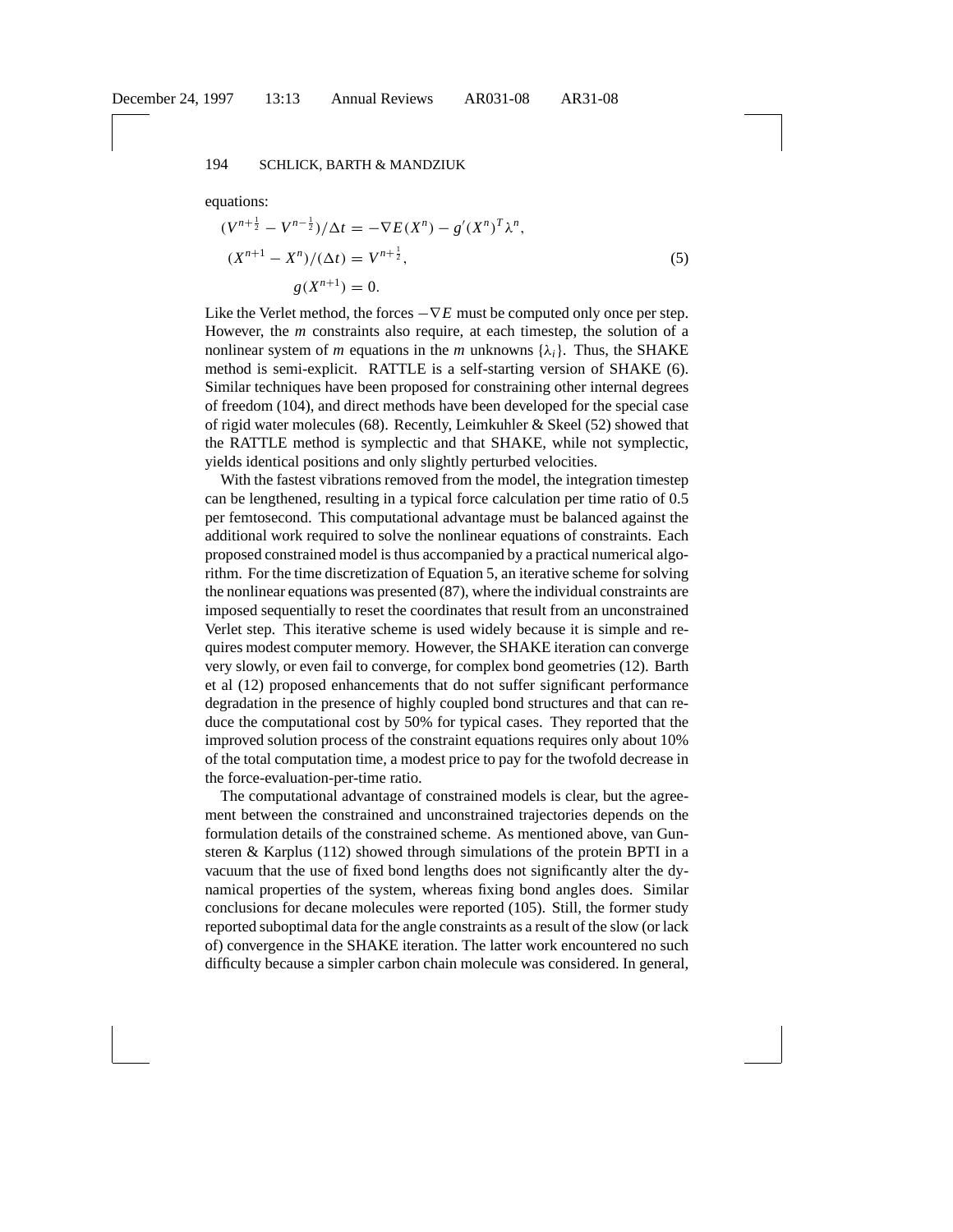angle constraints must be imposed with care to avoid overdetermination and singularities in the constraint equations. Our data for Figure 1 came from trajectories computed using SHAKE enhancements (12), implemented into CHARMM version 23f4. We found that the traditional SHAKE iteration required thousands of iterations when angles involving hydrogen atoms were constrained, unlike the approximate Newton methods, which showed no significant degradation in performance. In addition, constraining all bond angles can restrict torsion-angle motion, which in turn changes the overall dynamics. Such models are closely related to the reduced-variable and torsion-space formulations discussed below.

The power spectrum presented in Figure 1 suggests two effective constrained formulations among the three attempted: fixed light-atom bonds, or fixed bonds plus fixed light-atom angles. Results presented here suggest that the latter procedure might not provide an acceptable balance between efficiency and modeling accuracy. More sophisticated constrained dynamic formulations, which include corrections for coupling among modes, such as on the basis of the Fixman potential used in statistical mechanics, might be necessary, as was shown in for the torsion dynamics of a butane molecule (81). These results showed close agreement with unconstrained Langevin simulations; however, the increased complexity is substantial (78, 80). A different potential, the Rubin-Unger form (84), has also been suggested (17).

#### *Torsion Dynamics*

The number of independent variables can be reduced more naturally by modeling the system in generalized coordinates (86, 62, 2, 36, 56). Usually, bond lengths and bond angles are kept rigid, and dynamic simulations are performed in torsion space. The time evolution of the system is obtained by integrating Lagrange's equations of motion in generalized coordinates. Since the rigorous derivation of these equations is complex, approximations must be introduced in practice.

Ryckaert & Bellemans (86) used a generalized coordinate approach to study n-alkanes, in which only linear terms were retained, limiting the feasible timestep. Mazur and Abagyan (2, 62) extended this formulation to include nonlinear terms, using  $\Delta t \approx 9$  fs in an all-atom representation of an alanine nonapeptide (63). Resorting to an extended-atom representation (i.e. removing methyl group rotations), and fixing the torsion angle of the hydroxyl group at the C-terminus, they increased the timestep to 13 fs, while keeping the energy fluctuations in the same range of unconstrained, all-atom trajectory at  $\Delta t = 1$  fs (63). Although this timestep increase is significant, a matrix inversion is required at every timestep, limiting applications to large biomolecules. Implementation details can also be system dependent (63).

In Gibson & Scheraga's (36) variant of the generalized coordinate approach, Lagrange's equations are solved with a quadratic approximation to the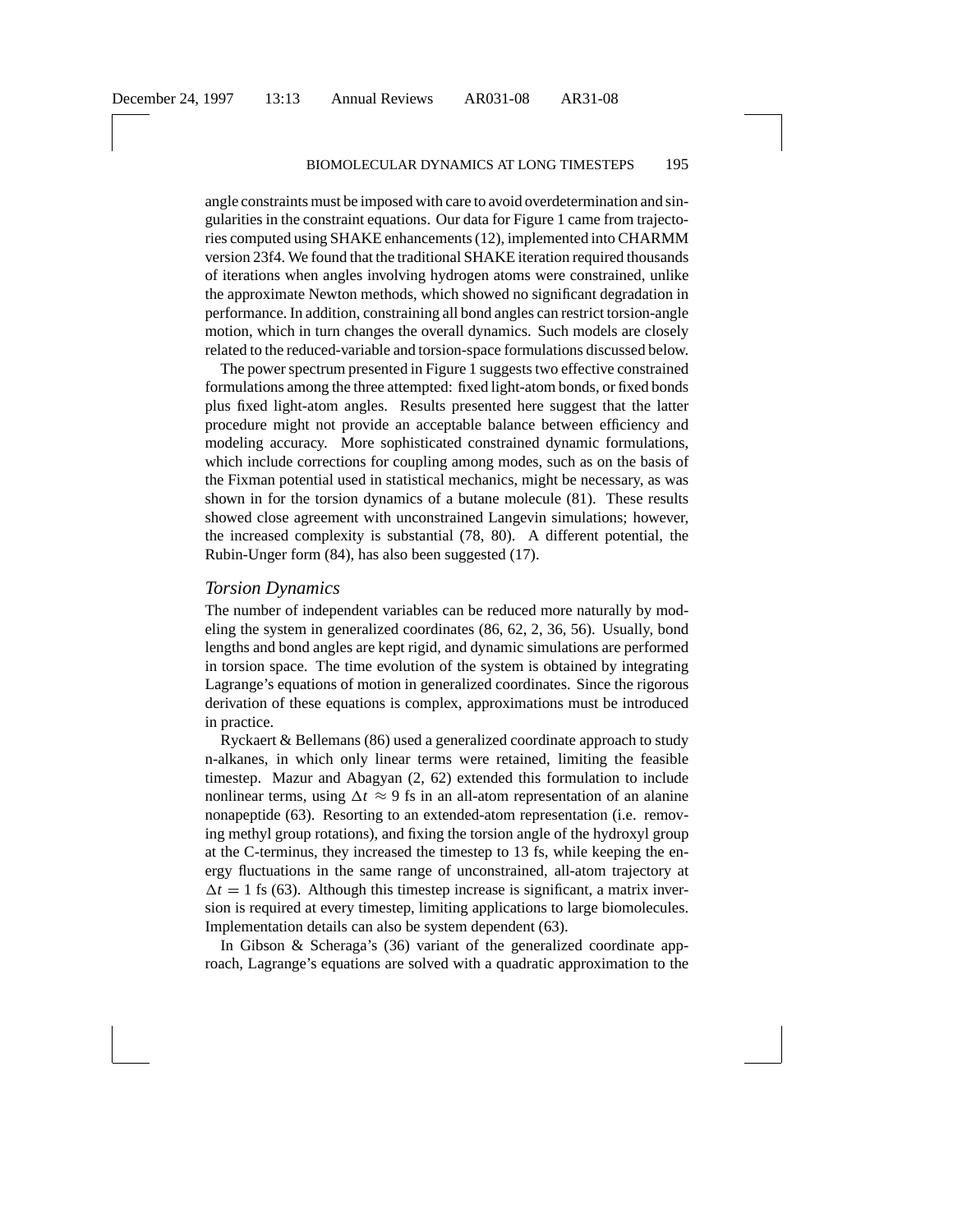generalized force, and the variable timestep is determined on the basis of the relative magnitude of the neglected third derivative of the potential. This approach allows the timestep to be extended to 15–30 fs for small model systems.

Another formulation for torsion-angle dynamics is based on recursive algorithms for rigid body dynamics (10). Due to the nonseparability of the equations of motion, nonsymplectic integrators are used. The feasible timestep, however, is shorter than in the above approaches: 2 fs (83) and 2–4 fs (109). This observation may also be related to the higher temperature used in these simulations.

A major drawback of torsion dynamics is its distortion of the effective potential. Because barriers among configurational states are elevated, transitions are less probable. Therefore, torsion-angle dynamics schemes are probably most useful at higher temperatures, for sampling purposes.

#### *Symplectic Schemes*

Symplectic methods form a special class of numerical integrators for conservative systems that possess favorable theoretical and numerical properties (88). Development of symplectic integrators has involved significant interplay among mathematicians, physicists, and chemists. Seminal work (50) was done by physicists and mathematicians, both on explicit (85) and implicit (25) schemes, and these ideas have quickly filtered into the chemistry community (38).

In applications of symplectic schemes to classical Hamiltonian systems, the time evolution corresponds to a canonical transformation (37). This transformation implies strong conservation properties, such as preservation of areas in phase space (Liouville's operator). As a consequence of such conservation laws, symplectic schemes cannot conserve energy exactly, but they exhibit long-time stability (e.g. small energy fluctuations when the timestep is small) and often better performance than nonsymplectic methods of the same order of accuracy and timestep. Symplectic integrators often possess a time reversibility property.

The performance observed for the widely used Verlet integrator, for example, can be explained by its symplecticness (85). Other integrators for MD that seek reversibility and symplecticness include multiple-timestep (41, 108) and predictor-corrector  $(60)$  methods,<sup>3</sup> as well as techniques for extended systems generating canonical and isothermal-isobatic ensembles (61). The symplecticness of the impulse MTS method has been noted (15). These integrators may also be used for quantum dynamical applications, such as for solving the Schrödinger equation in the multichannel radial form (58).

Although symplecticness produces good results in the small-timestep regime, improved behavior in the larger-timestep range is not guaranteed. For example, the strong conservation property of integral invariants can lead to undesirable global coupling of energy components, such as opposing trends for the kinetic

 $3$ The predictor-corrector method (60) is symplectic, but only in phase space of double the dimension.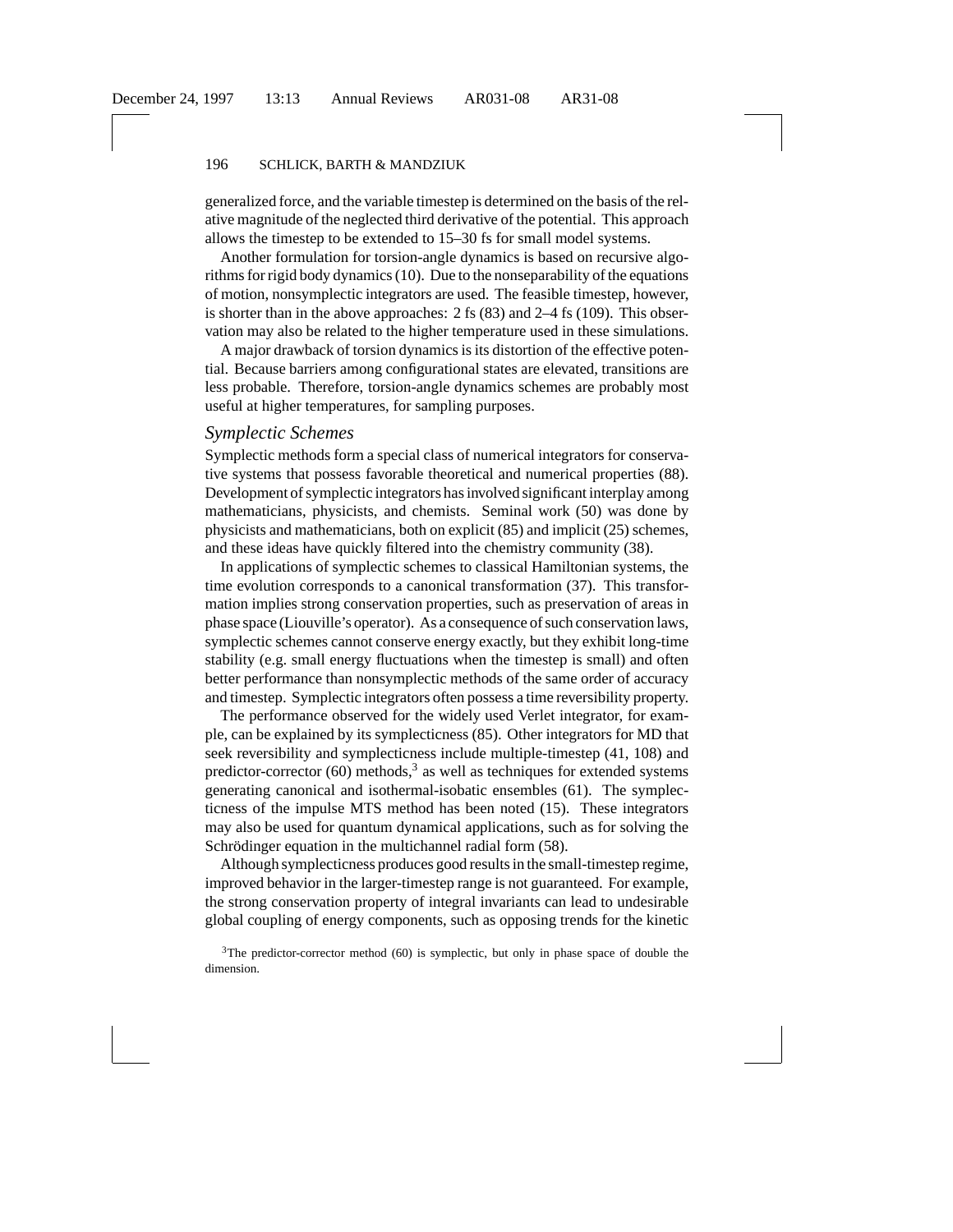

*Figure 4* Harmonic oscillator average energy trends (*top*) and phase diagrams (*bottom*) as a function of timestep for two second-order, symplectic implicit integrators: LIM2 (121) (*left*) and IM (*right*) for Newtonian dynamics. The oscillator has unit mass, unit angular frequency  $\omega$ , and initial total energy corresponding to 0.5 units. The governing propagation schemes are, for LIM2:  $x^{n+1} - 2x^n + x^{n-1} = -\omega^2 \Delta t^2 (x^{n+1} + x^{n-1})/2$ , and IM:  $(v^{n+1} - v^n) = -\Delta t \omega^2 (x^n +$  $(x^{n+1})/2$ , with  $(x^{n+1} - x^n) = \Delta t (v^n + v^{n+1})/2$ . The smallest timestep, 0.2, is roughly 1/30 of a period, and the largest value is 1.95, about 1/3 the period. The symbols  $E_t$ ,  $E_p$ , and  $E_k$  correspond to the total, potential, and kinetic energy components.

and potential energy components (67). This coupling has been observed for the implicit symplectic method LIM2 (121), but it may also be the result of an error constant five times greater than leap-frog/Verlet (57a). Shown in Figure 4 are average energy trends and phase diagrams as a function of timestep for a harmonic oscillator, as obtained by the two second-order implicit symplectic schemes LIM2 and IM for Newtonian dynamics. Figure 5 shows the analogous picture for Langevin dynamics, with the damping constant  $\gamma = 0.005$ , and illustrates some mitigating effects of stochasticity.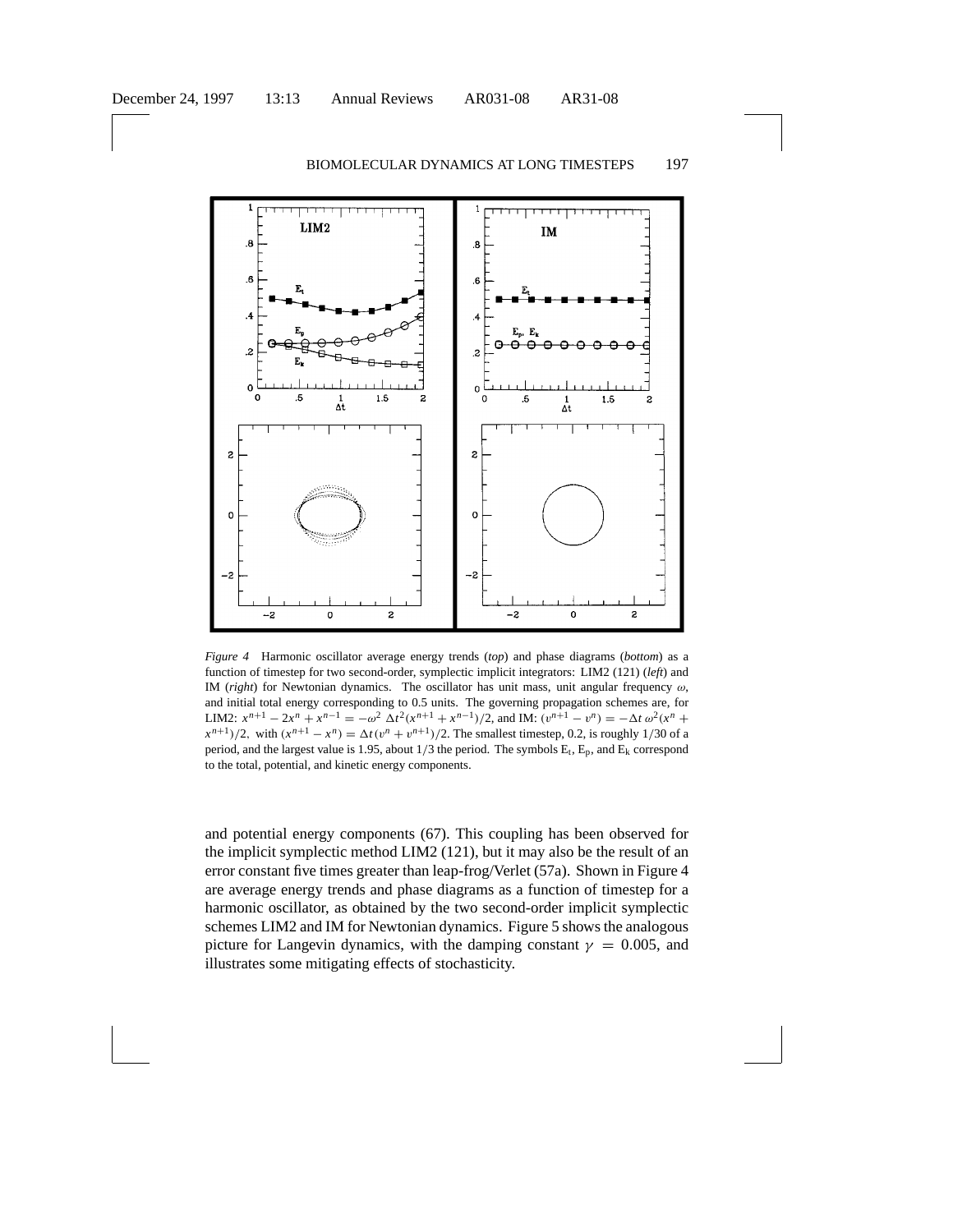

*Figure 5* Harmonic oscillator average energy trends (*top*) and phase diagrams (*bottom*) as a function of timestep for two second-order, symplectic implicit integrators: LIM2 (121) (*left*) and IM (*right*) for Langevin dynamics,  $\gamma = 0.005$ . See Figure 4 legend, the Newtonian dynamics analogue, for other details.

We see from Figure 4 that the phase space diagrams (position, momentum) from LIM2 diverge from the expected circular shapes, and the potential energy increases while the kinetic energy decreases, as the timestep increases. In contrast, IM exhibits much better behavior for this system. The Langevin formulation (Figure 5) helps maintain better total energies for LIM2 and also reveals a spreading of the phase-space sampling for both methods.

Although IM better preserves the ratio between the potential and kinetic energy components as the timestep increases, it can accentuate resonance effects (57, 99). The analysis of a family of symplectic schemes showed that for a harmonic oscillator, IM and LIM2 display rapid divergence, as the timestep is increased, for the effective rotation in phase space (timestep and frequency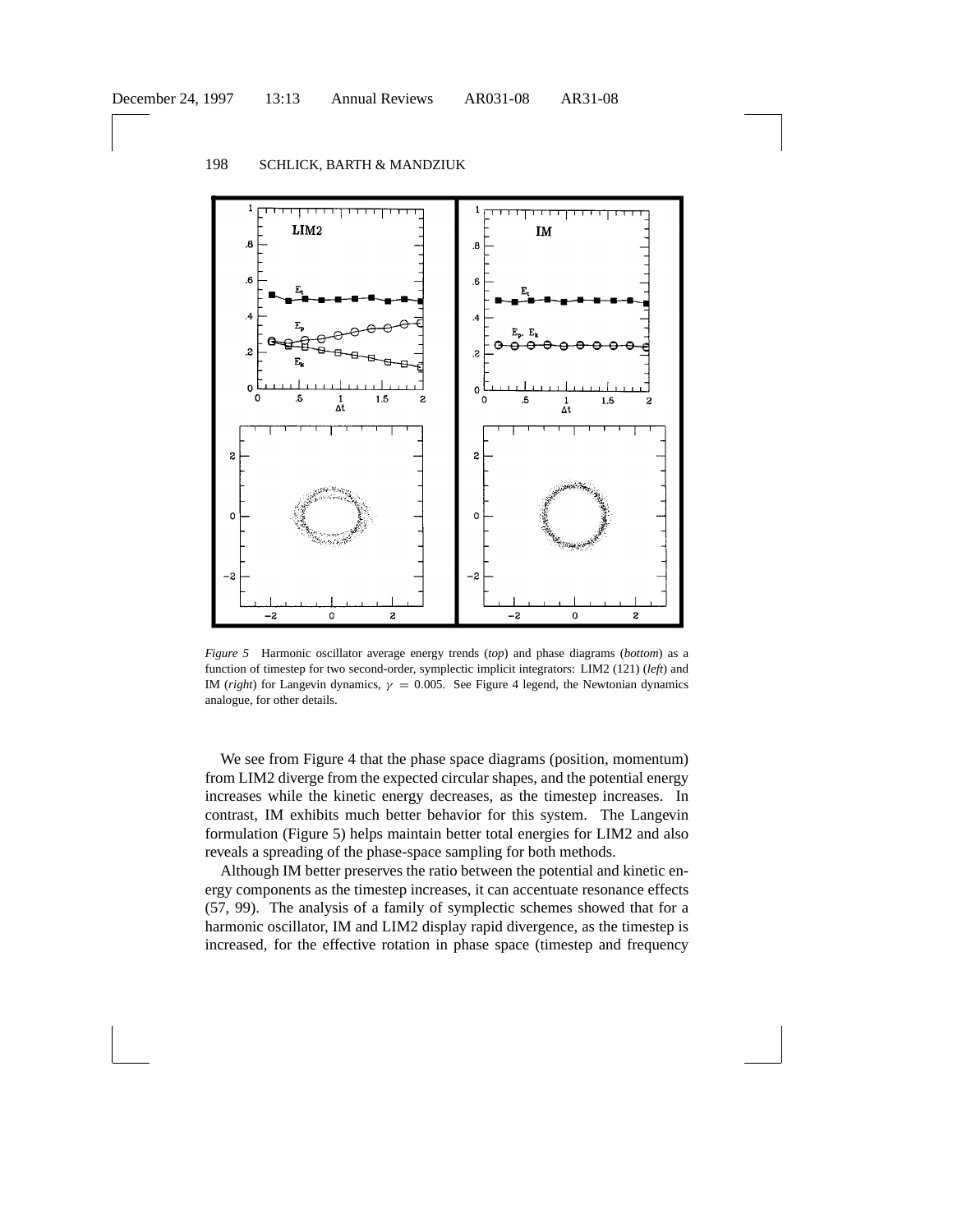dependent) in comparison to the actual rotation value (99). This artificial, integrator-induced corruption of physical behavior was discussed above in connection with resonance. Indeed, resonance trends are most pronounced for IM.

Intrigued by resonance, Mandziuk & Schlick (57) studied resonance patterns in a nonlinear Morse oscillator. By analyzing the effective  $\Delta t$ -dependent IM rotation, they derived the following formula for the resonant timesteps:

$$
\Delta t_{n,m} = (2/\omega_{E_t^0}) \tan(m \pi/n), \qquad n/m > 2. \tag{6}
$$

In this formula,  $\omega_{E_i^0}$  is a known energy-dependent angular frequency, and *n* and *m* are integers. Thus, resonance is expected for  $\Delta t \approx P/2$ ,  $P/3$ ,  $P/4$ , *P*/5,..., where *P* is the period (57). The first case (third-order resonance,  $n = 3, m = 1$ ) leads to instability, and the higher-order resonances ( $n \ge 4$ ) lead to large energetic fluctuations and/or corrupted phase diagrams. At timesteps  $\Delta t_{n,m}$  the oscillator samples *n* phase-space points in *m* revolutions and, subsequently, exhibits disconnected phase diagrams (57). Resonance patterns are illustrated in Figure 2, where according to Equation 6, with  $\omega_{E_t^0} = 0.65 \text{ fs}^{-1}$ , the fourth-order resonance  $(n = 4, m = 1)$  appears near 3.1 fs and the third-order resonance near 5.3 fs. Four main branches in the former, and three branches and instability in the latter can be seen. Note also the decreasing frequency of the curve oscillation as the resonant timesteps are approached.

The usefulness of this predictive formula for the resonant timesteps for nonlinear systems has not been explored thoroughly. However, current work on a dipeptide and other model systems indicates that it provides a reasonable approximation for the timestep range where resonance is expected; at the same time, it appears that nonlinear effects (e.g. van der Waals, vibrational coupling) spread the resonant regions, making it difficult to avoid them (57a). This question of resonance in symplectic integrators deserves careful attention since resonance is of general concern, particularly for symplectic integrators such as Verlet (57), and may lead to problems in MTS schemes that incorporate large timesteps for the soft interactions, close to half the period of the fastest motions. Alternatives to symplectic formulations, such as energy- and momentumconserving schemes might work better (79), but these integrators are not yet computationally competitive.

#### *Implicit Schemes*

The implicit-Euler (IE) scheme was introduced into MD (73, 95) to maintain numerical stability for large timesteps. Since the damping of this high-stability scheme is well known, we found it necessary to use the Langevin framework to replenish the system with energy. In its simplest form, the continuous form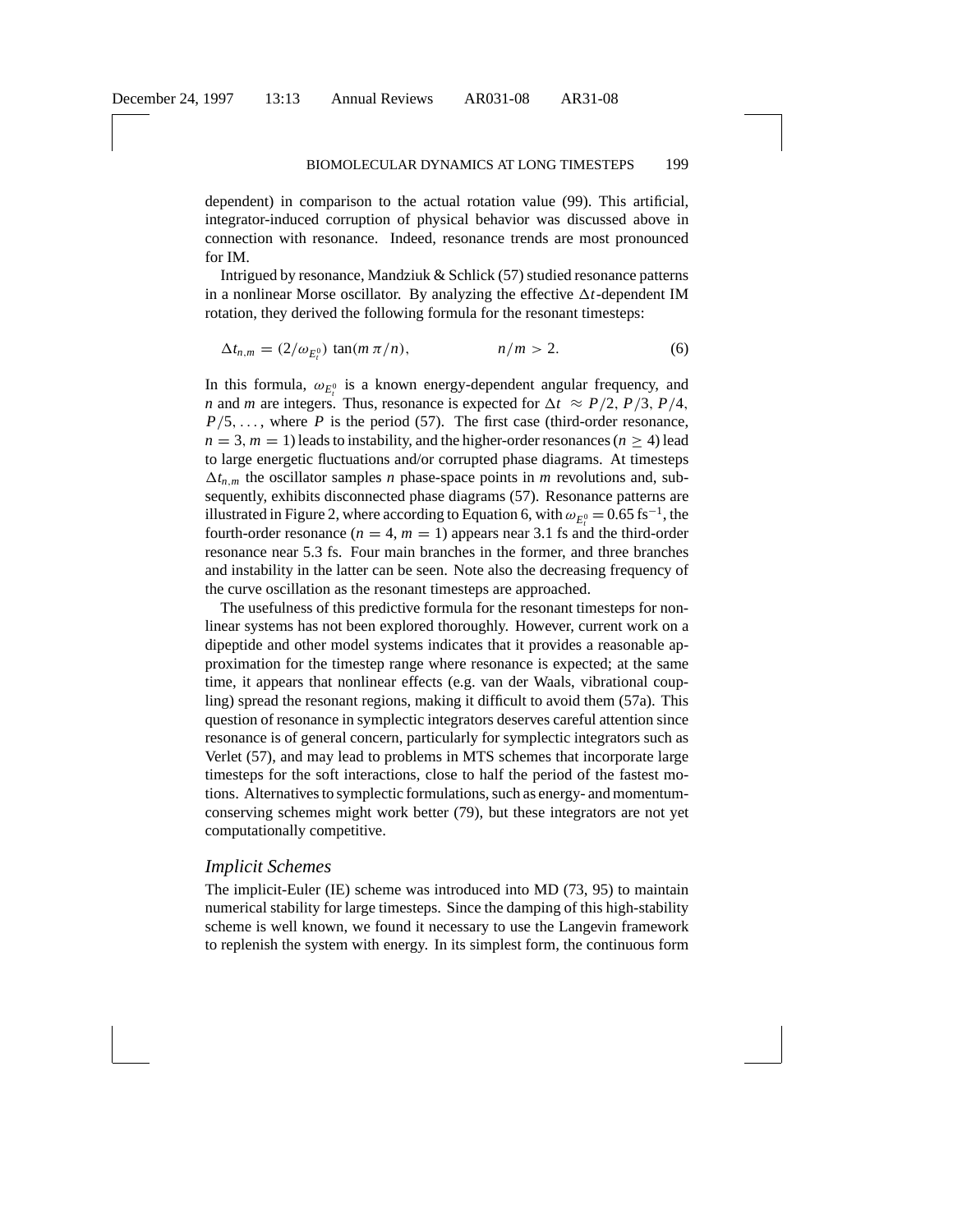of the Langevin equation is given by:

$$
\mathbf{M}\dot{V}(t) = -\nabla E(X(t)) - \gamma \mathbf{M}V(t) + R(t),
$$
\n(7a)  
\n
$$
\dot{X}(t) = V(t),
$$
\n(7b)

where  $\gamma$  is the collision parameter and the other symbols are used as in previous equations. The random-force vector, *R*, is a stationary, Gaussian process with statistical properties (mean and covariances matrix) given by:

$$
\langle R(t) \rangle = 0, \quad \langle R(t)R(t')^T \rangle = 2\gamma k_B T \mathbf{M} \delta(t - t'), \tag{7c}
$$

where  $k_B$  is the Boltzmann constant, and  $\delta$  is the usual Dirac symbol. The IE discretization of the above system was reformulated as a minimization problem for the function  $\Phi$ , which contains a kinetic and potential energy term, and was then solved via a truncated-Newton minimization package (92). The resulting method was termed LI (Langevin/IE).

The energy put back via the Langevin random force in LI counteracts two damping effects: numerical—dependent on both frequency and timestep, and physical—due to friction, proportional to  $\gamma$ . This feature results in severe damping of the high-frequency modes, which in turn alters global motion (119, 28). However, for macroscopic models—where the high-frequency motion is absent or largely decoupled from the others—the LI method is efficient in comparison to Verlet (75, 76), allowing large-scale insights into the dynamics of supercoiled DNA modeled as an elastic material using the B-spline curve-fitting technique (77, 93).

For all-atom models, the LI framework may be used to enhance sampling and to suggest pathway information by putting back energy into the system in an ad hoc fashion. Hao et al (44) devised such a procedure based on LI and applied it to BPTI to suggest a folding pathway. Derreumaux & Schlick later developed a dynamics driver approach (DA) (28), which combines the 8 minimization of LI with configurational perturbations and incorporation of acceptance/rejection criteria in the spirit of Monte Carlo. The application of DA to a dipeptide, tetrapeptide, and an oligoalanine model demonstrated enhanced sampling and near-Boltzmann statistics for the small systems, and suggested unfolding/folding pathways for the oligoalanine (28). Current applications of DA involve the large-scale lid motion in the enzyme triosephosphate isomerase (P Derreumaux, T Schlick, & M Karplus, unpublished data).

A natural way to exploit the greater stability of implicit schemes without the damping effects of IE is to resort to a symplectic integrator. However, our applications of the IM scheme (57) revealed intriguing problems of resonance, diminishing hope for the effectiveness of related implicit symplectic methods at large timesteps (57a). Implicit methods are also costly because of the nonlinear minimization or linear-system subproblem at each timestep (121), and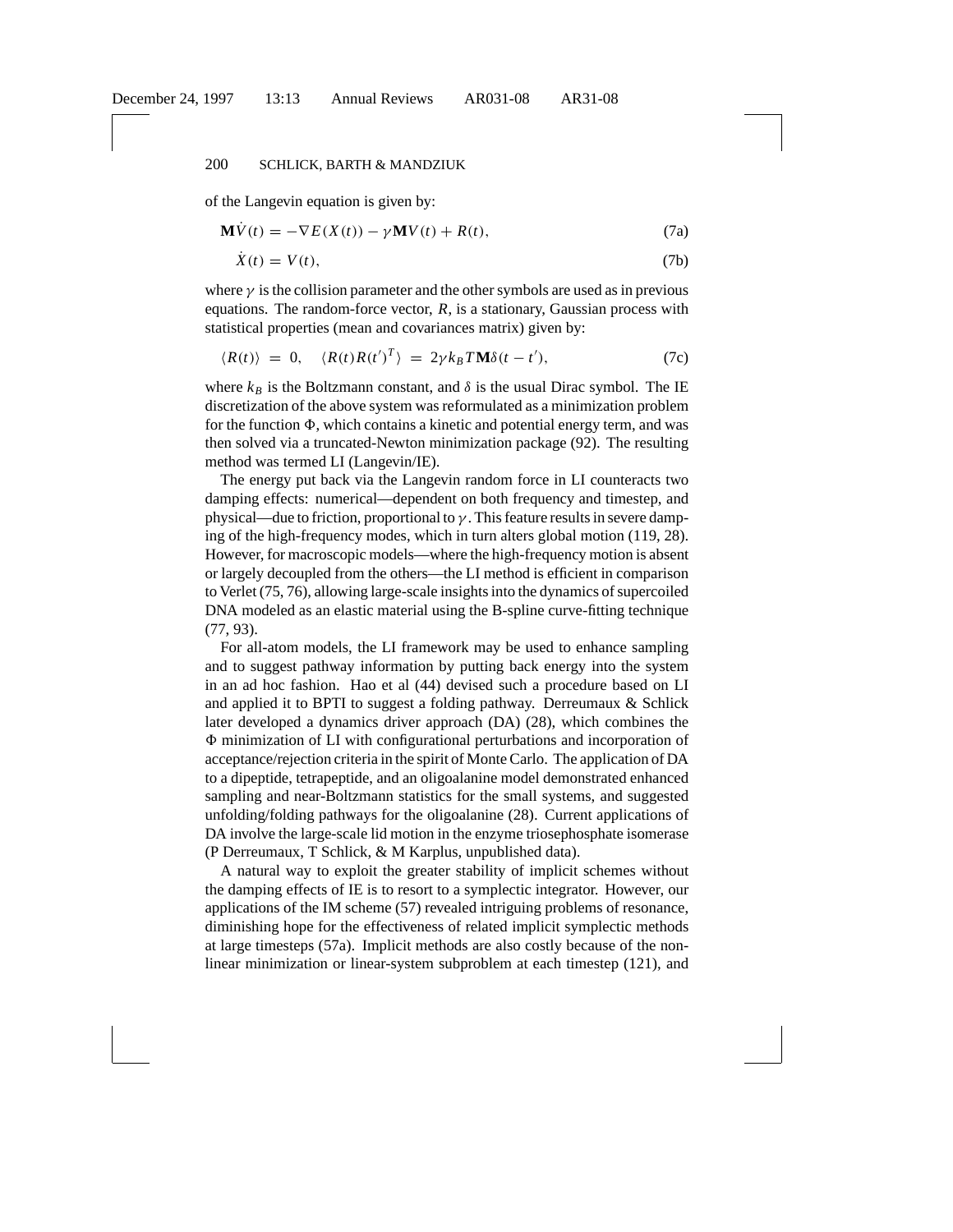they are not likely to be competitive in general. Janežič and coworkers reported such substantial increases in complexity with their implicit symplectic Runge-Kutta integrator (48), even with an efficient solution process for the resulting nonlinear system. They subsequently sought greater efficiency in parallel implementations (49) [see (55) for comments].

Currently, implicit methods do not appear competitive with other existing approaches in terms of CPU time because of the substantial cost increase of each timestep. Perhaps semi-implicit (65) or cheaper implementations of implicit schemes (RD Skeel, unpublished data) will better handle this problem by treating the local terms in an implicit manner but the nonlocal terms explicitly. This might improve the balance between the cost per timestep with the timestep increase in comparison to explicit methods. Exploitation of parallel machine architecture may provide further speed-up opportunities, though results on parallelization of linear algebra codes suggest that parallel computers may favor explicit methods.

### *Multiple Timestep (MTS) Methods*

Even though biomolecules have a wide range of relevant timescales and motion, their potential energy can be divided into two distinct classes: internal terms bond stretches, bond angle bends, and dihedral angles, which model the effects of covalent bonding; and external terms—van der Waals and Coulomb, which model nonbonded effects. The former class has linear complexity while the latter has an associated cost that grows quadratically with the number of atoms. The expense of calculating the external components (energy and forces) is thus especially severe when the timestep is small. This problem has stimulated more efficient approaches that exploit the more slowly varying nature of the external, in comparison to the internal, interactions.

Streett et al (102) first proposed an MTS method in which the forces were divided into fast and slow components, each of which was resolved with an appropriate timestep. The first applications of MTS used a Taylor-series extrapolation of the slow forces over a relatively long time interval, and the fast forces were evaluated at suitable (shorter) subintervals. For monoatomic molecular fluids, where no internal terms are present, distance provided the basis for the force division: nearest neighbor interactions were treated with smaller steps than distant interactions. This splitting of the external terms was continued (103) in the presence of internal terms for the simulation of chain molecules. Efficiency gains reported in the latter two works range from factors of 1.5 to 8. A group at Columbia (107) developed and applied MTS methods in a number of contexts. The work of Scully & Hermans (97) is unique in that it tests the limits of an MTS method for systems in an aqueous solution.

The modern era of MTS methods for biomolecular simulations began with the introduction of MTS variants that shared the time reversal symmetry of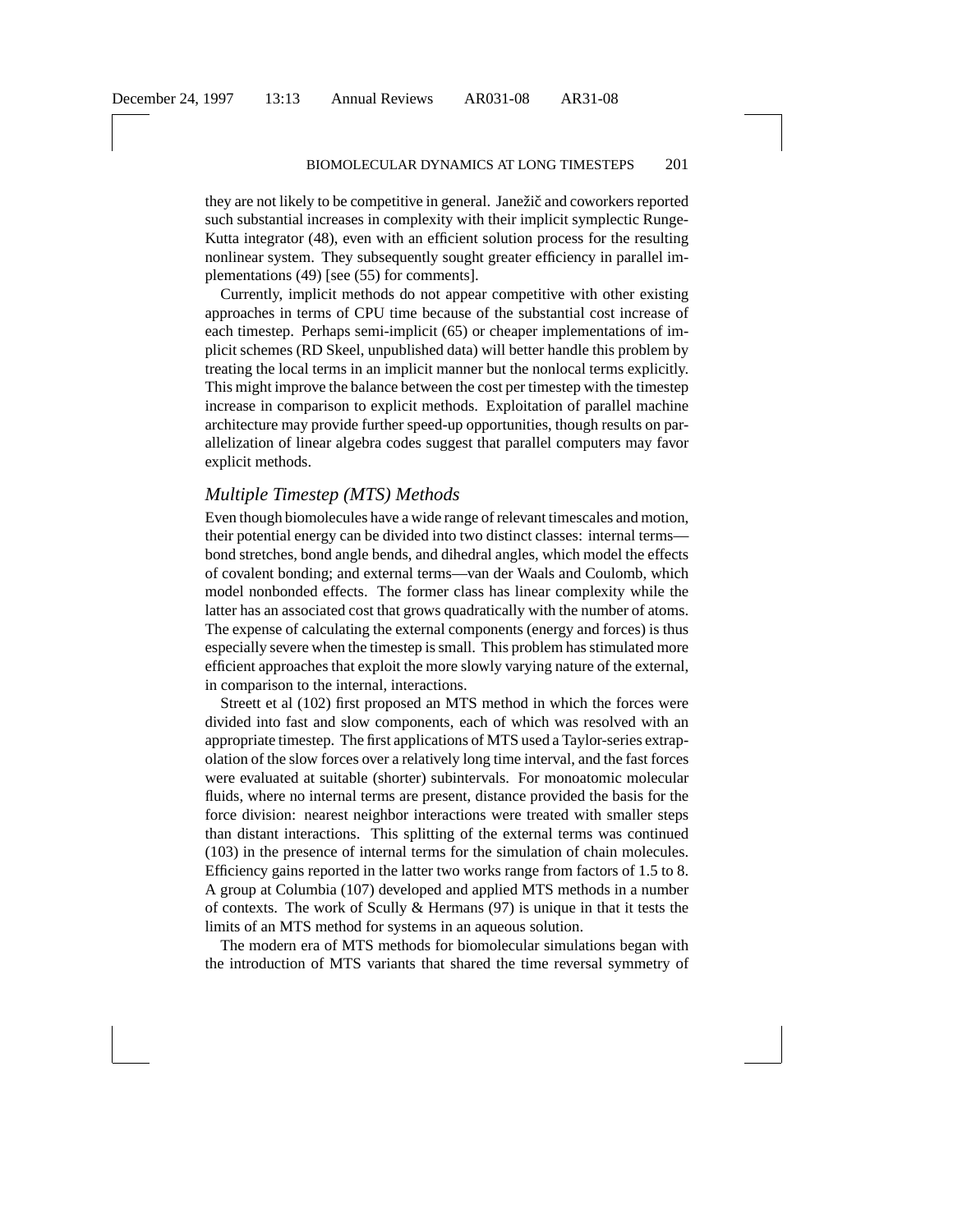the Verlet scheme. Schulten and coworkers (41) introduced the method they termed Verlet–I and, independently, Tuckerman et al (107) derived an equivalent method, *r-Respa,* by applying a Verlet variant to the Trotter factorization of the Liouville operator.

Watanabe & Karplus (115, 116) applied time reversible MTS methods to a variety of systems, including the protein BPTI, using an internal/external force splitting based on bonding topology. The Columbia group (45, 74, 122) expanded on this treatment by splitting the external forces into fast and slow parts based on distance. Since interatomic distances change over the course of a simulation, especially in aqueous environments, implementation of a switching mechanism for continuous transitions between fast- and slow-treatment zones is required.

All these studies report remarkably similar findings compared to Verlet integration with timestep  $\Delta t = 0.5$  fs: MTS methods can reduce the computational work by a factor of four to five for biomolecules in vacuum while reproducing important properties of the dynamics, such as energy fluctuations and spectral densities. Reports of greater efficiency, however, should be placed more clearly in their special context. The speed-up factors of 20 or more in simulations of flexible  $C_{60}$  molecules (74) result from the succinct division of relevant timescales (i.e. intramolecular vibrations, intermolecular vibrations, and librations), allowing timesteps of up to 25 fs for the soft forces. This is not the case in biomolecules, as extensively discussed in this article. Furthermore, the speed-up factor of  $20(122)$  reflects the use of fast electrostatic algorithms; such schemes also apply to single-timestep methods, which should instead form the basis for MTS comparisons. Indeed, when Forester & Smith (33) incorporated a fast electrostatic treatment via Ewald sums into an MTS algorithm, they reported speed-up factors of only two to three for liquid water and a solvated protein system, in comparison to single-timestep simulations with Ewald.

## *Normal-Mode-Based Schemes*

Normal-mode studies are useful for local analysis of protein motions (64), and much work has gone into developing efficient methods for large systems and for quasi-harmonic extensions (20, 24). The notion that essential features of macromolecules might be described by the low-frequency, high-amplitude vibrational modes has also led to the development of several interesting simulation techniques for dynamics.

Our experience with the LI scheme, which damps the high-frequency modes, led to incorporation of a normal-mode component to remedy this effect. The resulting method, termed LIN (119, 120), consists of a linearization part (a harmonic approximation to the equations of motion) and a correction part (to resolve anharmonic effects) by implicit discretization (see details in Appendix A).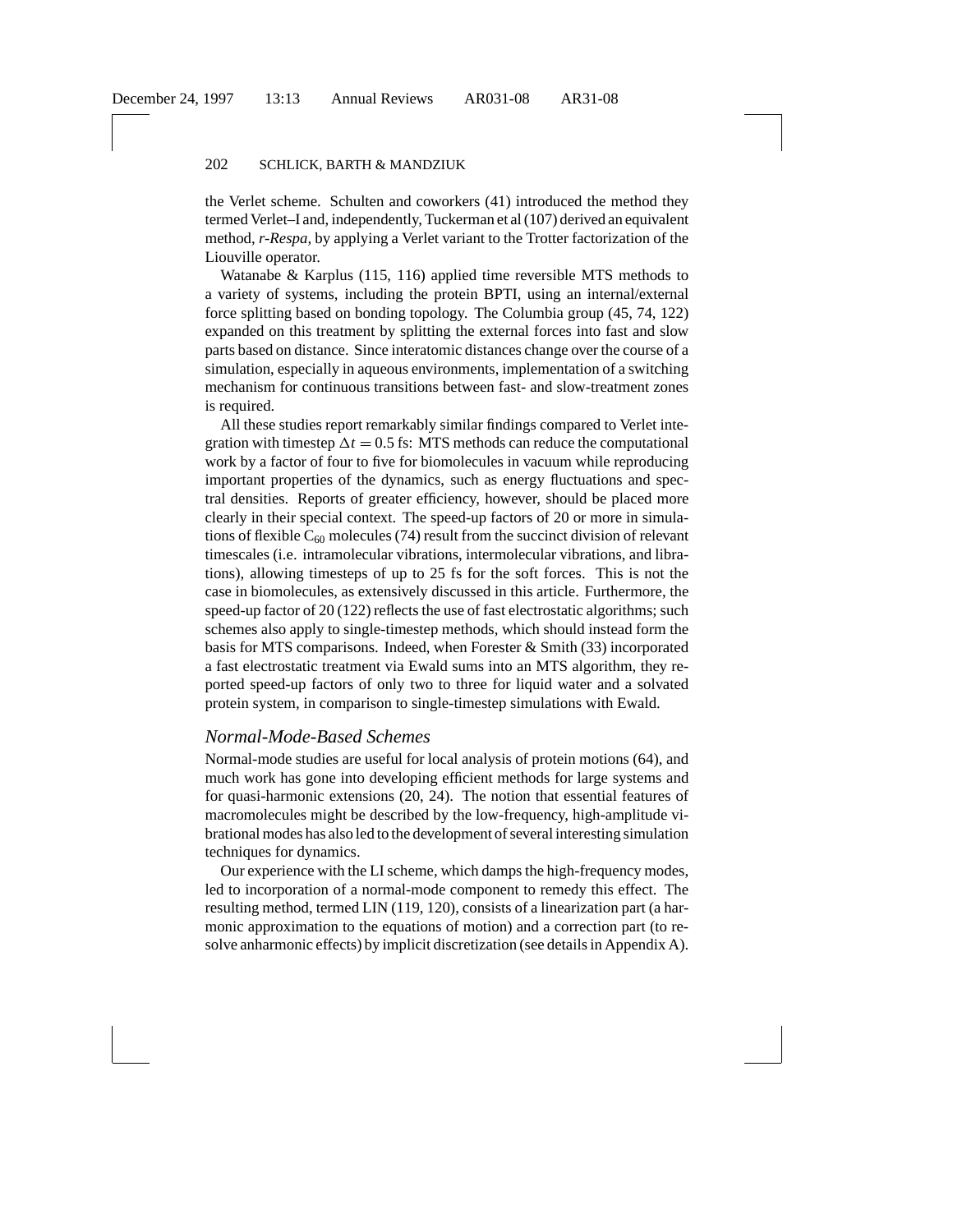The first part can be solved analytically (119), or much faster numerically (13). In (13), we showed very good agreement for dipeptide and BPTI systems simulated by LIN ( $\Delta t = 30$  fs and 15 fs, respectively) in comparison with explicit Langevin simulations at the much smaller timestep of 0.5 fs. In addition, modest speed-up was realized for LIN: a factor of about 1.4 in both cases. Our variant LN emerged as a significantly more competitive method (13) since it eliminates LIN's correction step. It also gave good agreement for the systems above at 5-fs timesteps. LN is described in detail in the next subsection.

Space et al later described a subspace dynamics method (see also Reference 4) in which the low-frequency motion is propagated via a projected formulation of Newton's equations (100). The success of such a method relies on the definition and efficient computation of the low-frequency subspace. In their applications to a Lennard-Jones crystal and a glass system, Space et al found updating unnecessary, and thus the subspace was fixed at the onset of the dynamic simulation. With a sufficiently large subspace basis, results converged to the values of the reference MD trajectory, but notable deviations also emerged. Speed-up was close to the factors of timestep increases, namely 2–5, with respect to the 25-fs value used in the reference MD simulation for these systems (i.e. force calculations dominate CPU cost). In a follow-up work (7), applications to a 32-atom chain without Lennard-Jones interactions indicated that subspace calculations produce reasonable approximations. Still, results from the subspace calculation of 24 modes (out of 96) revealed significant energy damping. In general, an algorithm is needed for determining a portion of the spectrum; this is a challenging linear-algebra task in its own right. Furthermore, because of the strong vibrational coupling in biomolecules, updating the low-dimension normal-mode subspace will become necessary, and the cost of the scheme is expected to increase steeply.

A similar idea was described in a very different formalism by Janežič  $\&$ Merzel (47). The same splitting mechanism of LIN (119) is employed linearization and correction—with the high-frequency modes treated analytically by normal-mode analysis and the remaining part solved explicitly, but the symplectic implementation follows the work of Wisdom & Holman (117). From applications to the linear system H−(C≡C)<sub>n</sub>−H, these researchers (47) reported an order of magnitude speed-up for the case of one harmonic approximation (held fixed throughout the simulation). For the same reasons stated above, general biomolecular applications demand frequent decomposition updating and hence increase the cost of such methods substantially. Indeed, we showed that deviations from the harmonic approximation can already occur within 15 fs (13). Only for special systems, such as those above and perhaps liquid water, clever applications of rigid-body transformations may be devised if all intermolecular and intramolecular vibrations are known a priori.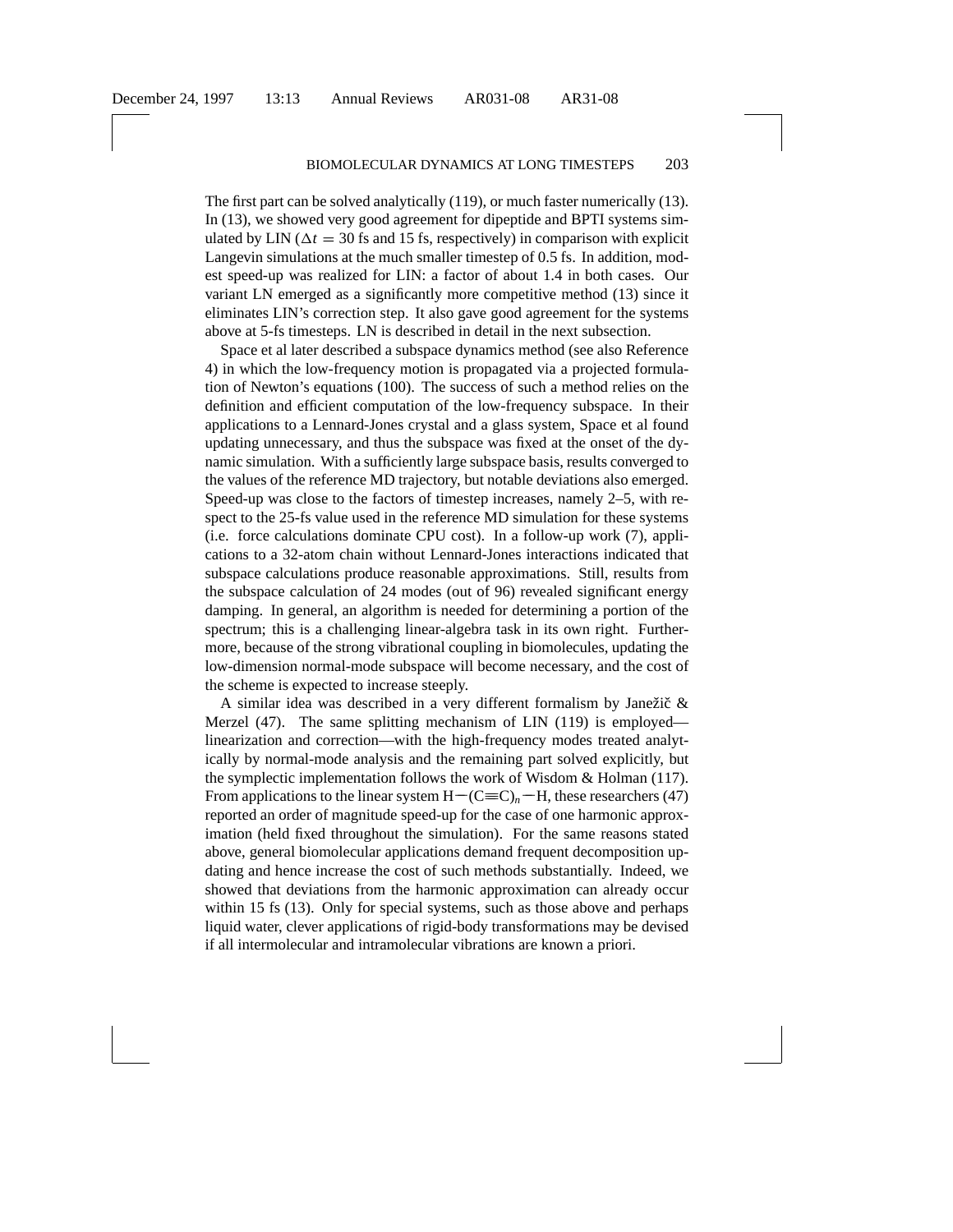Schulten and coworkers (11) demonstrated that the principal component analysis method—related to the above notion of subspace of essential motion [see (4) and references cited in (11)]—is not suitable for describing long-time protein dynamics resulting from current simulation timespans. Essentially, although a small low-frequency subspace describes well a large fraction of the large-amplitude motions, this subspace keeps changing during the course of the simulation. Since our current nanosecond timespans are much too short relative to the longest relaxation time for proteins in aqueous environments, it is not possible to identify the essential subspace reliably. Possibly, as Amadei et al have later amended (5) their original formulation (4), enhanced sampling techniques might increase the utility of such propagation schemes.

Turner et al's (110) substructuring approach relies in part on normal modes. Hon Chun and coworkers are applying to molecular systems a technique that has been successful in aerospace dynamics: propagation of multibody dynamics modeled as a collection of rigid and flexible particles. The motion of the atoms within these bodies is propagated via their normal-mode components, of which only the lowest-frequency modes are included. The dynamics between bodies is modeled rigorously. Large overall computational gains might be possible because the number of variables is reduced dramatically (by modeling the system as a collection of large flexible bodies), and larger timesteps can be used for the flexible substructures (since the fast oscillations are absent). However, system-dependent substructuring strategies are necessary, and it is difficult to show agreement with small timestep dynamic simulations. Ultimately, such methods may succeed in capturing the slow-scale motions in biomolecules that are observed experimentally. Researchers may be able to predict slow events in macromolecules by applying artificial potentials that enhance configurational transitions (40).

#### *The LN Algorithm*

The LN method was actually formulated for diagnostic purposes, that is, to assess the range of validity of LIN's harmonic solution (13), but it emerged as a reasonable scheme on its own. Indeed, trajectories for BPTI and a dipeptide agreed with small-timestep analogues (0.5 fs) in terms of structural and energetic properties (13). Furthermore, the computational gain was promising for LN: a factor of four for BPTI (904 atoms).

The idea of LN is simple: Construct an approximation to the linearized model for the equations of motion every  $\Delta t$  interval (5 fs or less), and explicitly integrate this linearized system using an inner timestep  $\Delta \tau$  (e.g. 0.5 fs). Since the subintegration process does not require new force evaluations, as in every step of standard MD integration, LN can be computationally efficient. To describe LN, we start from a linear approximation to the Langevin equations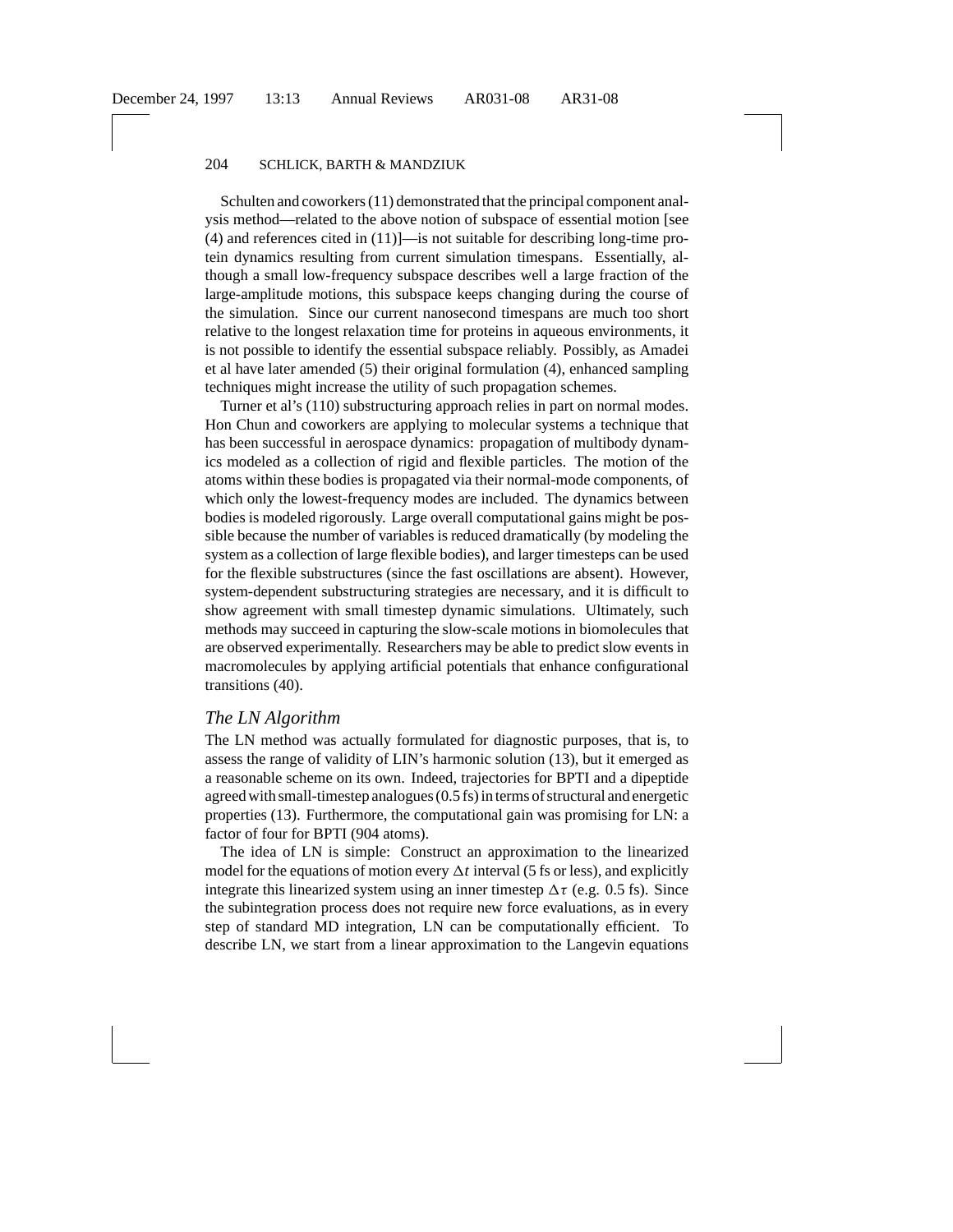(System 7) at some reference position  $X_r$  (e.g. the previous position,  $X^n$ , or the midpoint,  $X^{n+1/2}$ ). The resulting system of equations for the harmonic approximations *X* and *V* is given by:

$$
\mathbf{M}\dot{V} = -\nabla E(X_r) - \widetilde{\mathbf{H}}(X_r)(X - X_r) - \gamma \mathbf{M}V + R,\tag{8a}
$$

$$
\dot{X} = V,\tag{8b}
$$

where the matrix  $\widetilde{\mathbf{H}}$  is a sparse approximation to the Hessian of *E* at  $X_r$  (13), such as the Hessian resulting from the internal energy terms or from short (e.g. 4.5 Å) cutoffs. System 8 can be solved by standard NM techniques  $(119, 120)$ or alternatively can be solved numerically, at a small inner timestep  $\Delta \tau$  (0.5) or 1 fs). Although in theory instability can result from vibrational modes with or 1 is). Although in theory instability can result from vibrational modes with negative eigenvalues [complex solutions of form exp(−*i*√λ*t*)], we did not find this a problem in practice over the relatively small interval of  $\Delta t$  used (13).

There are several possibilities for the explicit integration of System 8. If we use  $X^n$  as a reference point, an appropriate method is the second-order partitioned Runge-Kutta method (Lobatto IIIa,b) (43), which reduces to the velocity Verlet method when  $\gamma = 0$ . This yields the following iteration process for  $\{X^{n+1}, V^{n+1}\}$  from the initial conditions  $X(0) = X^n$ ,  $V(0) = V^n$ .

$$
V_{i+\frac{1}{2}} = V_i + \frac{\Delta \tau}{2} \mathbf{M}^{-1} [-\nabla E(X_r) - \widetilde{\mathbf{H}}(X_r)(X_i - X_r) - \gamma \mathbf{M} V_{i+\frac{1}{2}} + R],
$$
  
\n
$$
X_{i+1} = X_i + \Delta \tau V_{i+\frac{1}{2}},
$$
\n(9)

$$
V_{i+1} = V_{i+\frac{1}{2}} + \frac{\Delta \tau}{2} \mathbf{M}^{-1} [-\nabla E(X_r) - \widetilde{\mathbf{H}}(X_r)(X_{i+1} - X_r) - \gamma \mathbf{M} V_{i+\frac{1}{2}} + R].
$$

The first equation above is implicit for  $V_{i+\frac{1}{2}}$  (the third is not for  $V_{i+1}$ ), but the linear dependency in the former allows solution for  $V_{i+\frac{1}{2}}$  in closed form. Note the Hessian/vector products in the first and third equations. The random force *R* is updated according to Equation 7c at every  $\Delta \tau$  substep, so the problem of thermal equilibrium is nonexistent here (120).

Alternatively, taking  $X_r$  as the midpoint  $(X^n + \frac{\Delta t}{2} V^n)$ , we can define the inner iteration process of LN by:

$$
X_{i+\frac{1}{2}} = X_i + \frac{\Delta \tau}{2} V_i,
$$
  
\n
$$
V_{i+1} = V_i + \Delta \tau \mathbf{M}^{-1}
$$
  
\n
$$
\times [-\nabla E(X_r) - \widetilde{\mathbf{H}}(X_r) (X_{i+\frac{1}{2}} - X_r) - \gamma \mathbf{M} V_{i+1} + R],
$$
\n(10)  
\n
$$
X_{i+1} = X_{i+\frac{1}{2}} + \frac{\Delta \tau}{2} V_{i+1}.
$$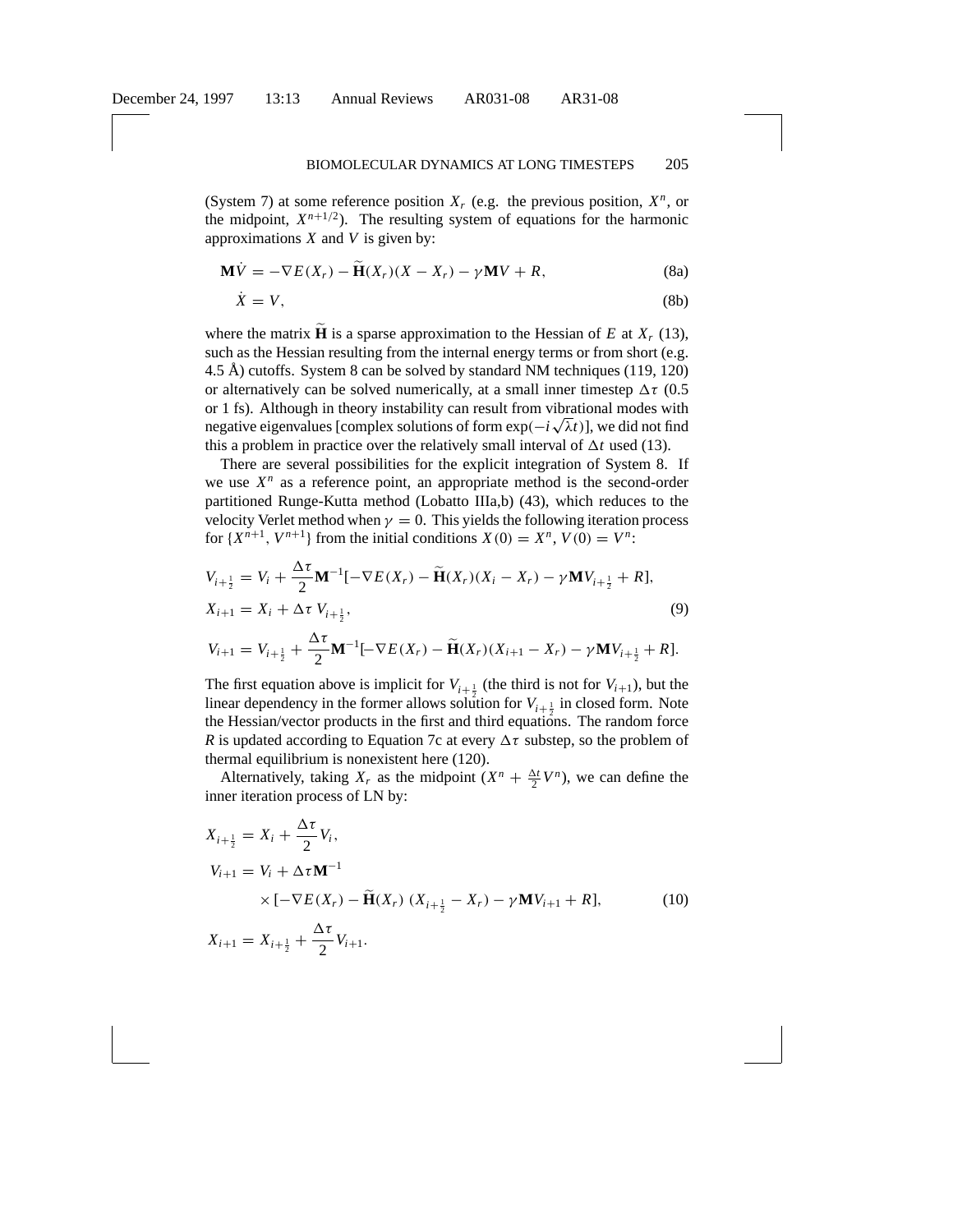| Model       | Atoms/<br>variables | H<br>sparsity | $T_{\tilde{\mathbf{H}}+\nabla E}$ | $T_{lin}$ | $T_{\nabla E}$ | LN<br>T/fs | <b>BBK</b><br>T/fs | LN<br>speed-up |
|-------------|---------------------|---------------|-----------------------------------|-----------|----------------|------------|--------------------|----------------|
| <b>BPTI</b> | 904/2712            | 0.012         | 0.48                              | 0.03      | 0.38           | 0.177      | 0.76               | 4.29           |
| Lysozyme    | 2030/6090           | 0.005         | 2.44                              | 0.08      | 1.98           | 0.846      | 3.96               | 4.68           |

**Table 2** CPU timings for BBK ( $\Delta t = 0.5$  fs) and LN ( $\Delta t = 3$  fs,  $\Delta \tau = 0.5$  fs)<sup>a</sup>

<sup>a</sup>All CPU times are given in seconds. The matrix  $\tilde{H}$  is formed from bond-length, bond-angle, dihedral-angle, and 1–4 electrostatic interactions.  $T_{\tilde{H}+\nabla E}$  is the cost per step of evaluating both the sparse LN Hessian and the full gradient;  $T_{lin}$  is the cost per step of integrating the linear system in LN; and  $T_{\nabla E}$  is the cost per step of evaluating the gradient. The CPU cost per femtosecond (*T* /fs) for BBK and LN is also given along with the ratio of the two (speed-up).

Therefore, the LN procedure is a dual timestep ( $\{\Delta \tau, \Delta t\}$ ) scheme consisting of two practical tasks: (*a*) constructing the Hessian  $\overline{H}$  in Equation 8a at every  $\Delta t$  interval, and (*b*) solving System 8, where *R* is given by Equation 7c, at the timestep  $\Delta \tau$  by Procedures 9 or 10. LIN continues to a correction part, detailed in Appendix A.

The cost of LN depends on several factors: the ratio  $r = \Delta t / \Delta \tau$ ; the CPU time of evaluating  $\tilde{H}$  at  $X_r$ ,  $T_{\tilde{H}}$ ; the time for evaluating the matrix/vector product **H** $d$ ,  $T_{\tilde{H}d}$ ; and the time for evaluating a gradient,  $T_{\nabla E}$ . Specifically, let us approximate the CPU times required to cover each  $\Delta t$  interval by LN versus an explicit Langevin integrator, such as BBK (22). The cost of LN is dominated by  $(T_{\nabla E} + T_{\tilde{H}} + rT_{\tilde{H}d})$  as opposed to  $rT_{\nabla E}$  for BBK. Our results previously showed that a sparse  $\hat{H}$  resulting from 4.5- $\hat{A}$  cutoffs evaluated every 5 fs provides similar results in comparison with explicit trajectories at  $0.5$  fs  $(13)$ . As we show here, an even more sparse **H** with only bonded interactions—bond lengths, bond angles, dihedral angles, and the 1–4 electrostatic interactions—can also be used together with a 3-fs outer timestep for similar computational gains (a factor of four or more).

Table 2 shows results for the two proteins BPTI and lysozyme. The reference timestep for the explicit Langevin integrator BBK (22) is  $\Delta t = 0.5$  fs, and for LN we use  $\Delta \tau = 0.5$  fs and  $\Delta t = 3$  fs<sup>4</sup>. The Langevin bath temperature was set to T = 300 K with the collision parameter  $\gamma = 20 \text{ ps}^{-1}$ . The CHARMM program was used for all computations (19). The initial structures were obtained from the Brookhaven Protein Data Bank. After placement of hydrogen atoms and minimization, the systems were equilibrated with 10 ps of Langevin dynamics. The LN subintegration of System 10 was used (midpoint reference), but because the gradient and Hessian of the potential energy are computed at the

<sup>4</sup>The reference timestep for comparisons of MTS to single-timestep methods is always the innermost timestep used; it is now generally accepted that 0.5-fs timesteps with Verlet are needed to resolve with reasonable accuracy the dynamics of biomolecules.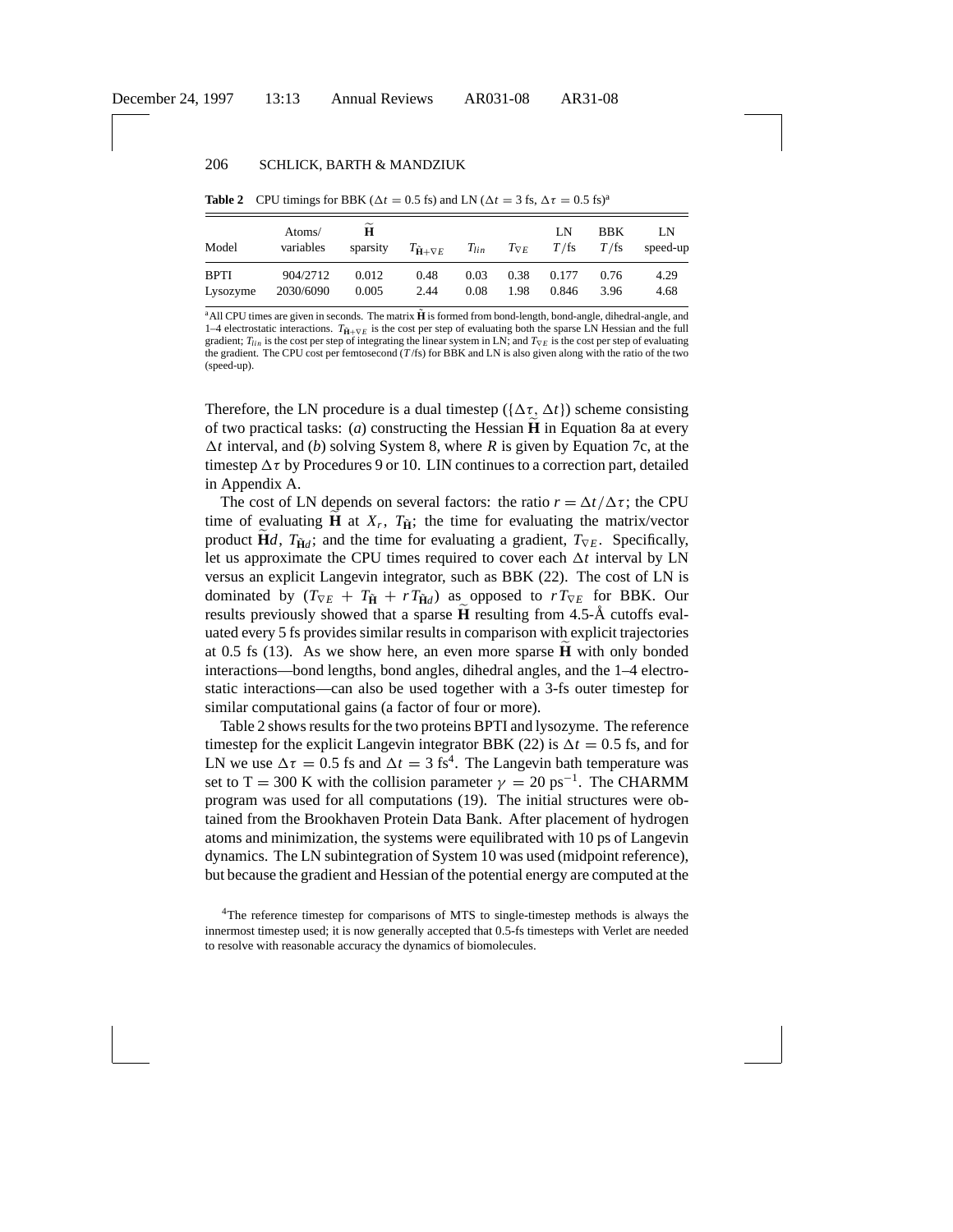|                   |            |      | <b>BPTI</b> |                        |            |      | Lysozyme  |      |
|-------------------|------------|------|-------------|------------------------|------------|------|-----------|------|
|                   | <b>BBK</b> |      | LN          |                        | <b>BBK</b> |      | LN        |      |
| $E^b$             | 1622.5     | 33.7 | 1629.7      | 34.2                   | 3660.3     | 43.8 | 3676.7    | 44.0 |
| $E_k$             | 803.9      | 22.5 | 807.4       | 32.2<br>22.6<br>1818.6 | 1826.8     | 32.1 |           |      |
| $E_p^c$           | 818.6      | 23.5 | 822.4       | 23.9                   | 1841.7     | 32.1 | 1849.9    | 32.3 |
| $E_{bond}$        | 321.4      | 14.9 | 321.2       | 14.9                   | 714.2      | 21.7 | 714.1     | 21.5 |
| $E_{angle}$       | 453.9      | 15.8 | 452.6       | 15.7                   | 1009.0     | 24.3 | 1006.0    | 24.1 |
| $E_{\text{tor}}$  | 352.1      | 8.51 | 354.1       | 8.59                   | 725.1      | 11.3 | 729.3     | 11.4 |
| $E_{vdw}$         | $-120.4$   | 13.4 | $-118.7$    | 13.6                   | $-466.2$   | 19.5 | $-462.4$  | 19.8 |
| E <sub>elec</sub> | $-1944.1$  | 15.0 | $-1943.6$   | 15.3                   | $-4994.2$  | 23.5 | $-4993.4$ | 24.0 |
| T <sup>d</sup>    | 298.3      | 8.34 | 299.6       | 8.39                   | 300.6      | 5.32 | 301.9     | 5.30 |

**Table 3** Langevin dynamics averages (mean/variance) for BPTI and lysozyme simulations over 6 ps with BBK ( $\Delta t = 0.5$  fs) and LN<sup>a</sup> ( $\Delta \tau = 0.5$  fs,  $\Delta t = 3$  fs) at  $\gamma = 20$  ps<sup>-1</sup>

<sup>a</sup>The sparse approximate Hessian  $\widetilde{H}$  was constructed using bond-length, bond-angle, dihedral-angle, and 1–4 electrostatics terms.

bEnergy is given in kcal/mol for total, kinetic, potential, bond-length, bond-angle, torsion, van der Waals, and electrostatic terms.

<sup>c</sup>The potential energy is given with respect to the initial values  $-1664.96$  for BPTI and  $-4637.85$  kcal/mol for lysozyme, corresponding to local minima near the initial configurations.

<sup>d</sup>Temperature is given in degrees.

point  $X^{n+1/2}$ , we also computed the bond and angle energy at each  $X^n$  point for reporting purposes. The added cost involved is negligible. The sparsity of  $H$  (as described above) is the relative number of nonzeros.  $T_{\tilde{H}+\nabla E}$ ,  $T_{lin}$ , and  $T_{\nabla E}$  in the table give the cost per  $\Delta t$  step, respectively, of: (*a*) evaluating both the sparse Hessian and full gradient in LN, (*b*) integrating the linear system in LN, and (*c*) evaluating the full gradient in BBK. Also given is the CPU cost per fs (*T* /fs) for BBK and LN, and the ratio of the two (speed-up). All times are taken from 6-ps simulations in serial mode on a 194-MHz SGI R10000 Power Challenge.

We note that as system size increases (lysozyme has 2.5 times more atoms than BPTI), the number of entries in the approximate Hessian **H** grows linearly, and so does the computational cost of solving the linearized equations of motion. In principle, the cost of evaluating the Hessian should also increase linearly with the number of entries. However, the current CHARMM implementation does not exploit the increased sparsity in the second-derivative calculations because of dense Hessian data structures. Still, we see an increase in the efficiency gain for larger systems, with an LN speed-up greater than a factor of four. Table 3 compares the results of LN and BBK for lysozyme and BPTI in terms of energy averages and variances. The agreement for both average energy values and variances is excellent (see (13) for further analyses).

Unlike the 4.5- $\AA$  cutoff case, the approximate Hessian **H** used here does not include contributions from short-range nonbonded interactions. As a result,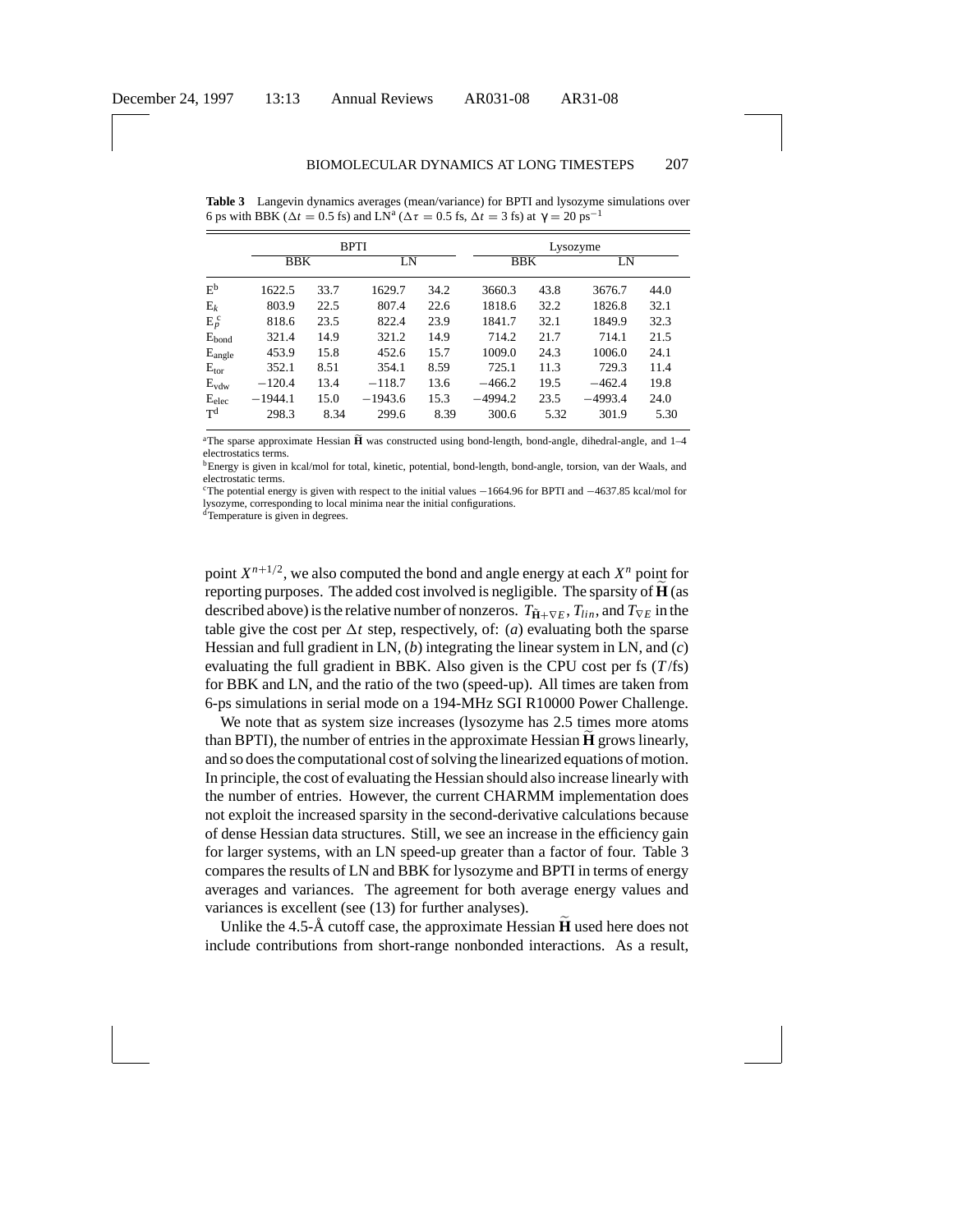all such interactions are treated as constant over the  $\Delta t$  interval (as is the case with traditional integrators). Smaller outer LN timesteps than those used in Reference (13) are required, but the decreased computational cost associated with the very sparse matrix yields CPU gains that compare favorably with those reported earlier. The bonded **H** leads to increased efficiency in three important ways: First, the number of nonzero matrix entries is small, as is the number of operations required for matrix operations (e.g. matrix/vector products). Second, the pattern of the nonzero matrix entries, dictated by the molecular bonding topology, remains unchanged throughout the simulation, in contrast to the interaction topology for the nonbonded terms within a certain distance range, which changes dynamically. Third, the constant bonding topology also allows for simple and efficient parallel evaluation of  $H$ , which we plan to exploit in the future. We conclude that efficient Hessian treatments make possible, without sacrificing CPU gain, smaller outer timesteps in LN, which result in more accurate trajectories.

Several important issues remain to be explored in connection with LN. These involve the best general choices for **H** that balance both physical and computational performance; the best choice for the LN outer timestep value (probably system dependent and smaller for larger systems, but the incorporation of adaptive timestep selection or extrapolation techniques might allow larger timesteps); implementation of clever sorting and computational tricks to improve the efficient handling of sparse Hessians; applications to biomolecules in solution, where intermolecular collisions (when water is modeled explicitly) might cause problems; a more general assessment of the Langevin vs Newtonian dynamics approach and examination of LN's configurational sampling capabilities. Currently, we are combining the force linearization idea of LN with the force splitting idea of MTS methods; the speed-ups are significant (E Barth & T Schlick, in preparation).

#### SOME COMPARATIVE NUMERICAL EXPERIMENTS

To gain insight into the behavior of the various MD algorithms described in the previous section, we performed comparative experiments on the alanine dipeptide system (shown in Figure 1) within the CHARMM program (19). The dipeptide is sufficiently small for algorithmic experimentation yet is also interesting physically because of its flexibility. We compared methods in two classes: Newtonian dynamics and Langevin dynamics. For the first, we used the following four integration schemes and associated timesteps: leap-frog/Verlet (LF) with  $\Delta t = 0.5$  fs; a dual-timestep MTS method with  $\Delta t_1 = 0.5$  fs and  $\Delta t_2 = 2.5$  fs (116); a SHAKE model with constraints only on bonds to hydrogen atoms (CON1) with  $\Delta t = 2$  fs; and a SHAKE model with all bonds plus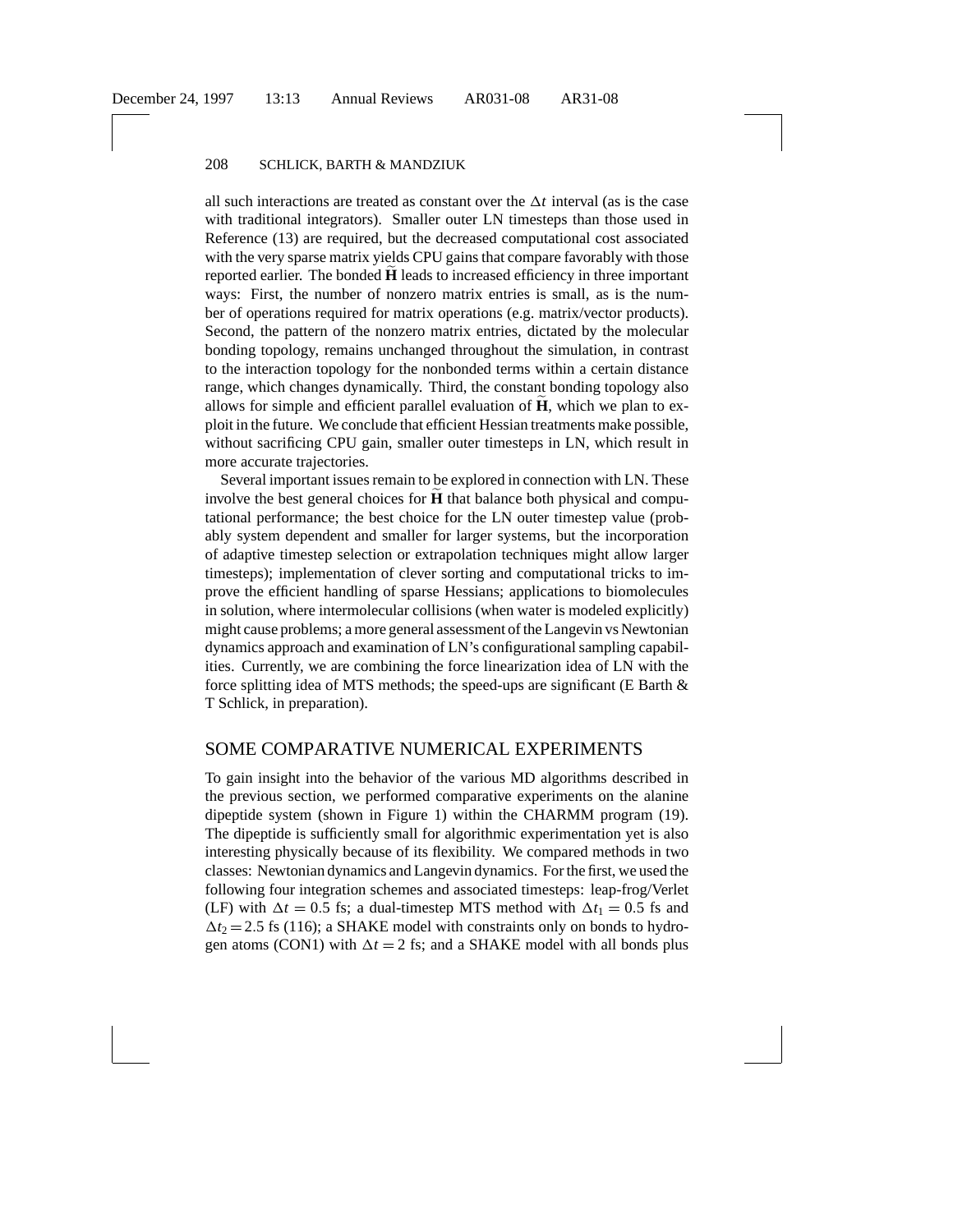

*Figure 6* Alanine dipeptide distributions of the torsion angles  $\{\phi, \psi\}$ , in degrees, for various methods as obtained from 3-ns trajectories. Thick lines give results for LF in each view. For BBK and LN, results for three  $\gamma$  (in ps<sup>-1</sup>) are also shown:  $\gamma = 5$  (*thin line*),  $\gamma = 20$  (*line with large dots*), and  $\gamma = 50$  (*dots*). For the constrained methods, results are given for CON1 (*thin line*) and CON2 (*dots*).

bond angles involving hydrogen atoms constrained (CON2) with  $\Delta t = 4$  fs. In CON1, constraints were made to the equilibrium values, and in CON2 variables were constrained to the initial simulation values. For Langevin dynamics, we compared, at three  $\gamma$  values, BBK to LN results. BBK is the Verlet generalization to stochastic dynamics (22). For BBK, we used  $\Delta t = 0.5$  fs, and for LN  $\Delta \tau = 0.5$  fs and  $\Delta t = 5$  fs. Each trajectory was started from the same initial conditions—obtained following a 160-ps equilibration at 300 K beginning at the C7 equatorial minimum (54)—and, for the stochastic methods, the same random seed was used in all cases. The dihedral-angle data were generated from points along the trajectory at 60-fs intervals.

Results are summarized by  $\phi$  and  $\psi$  distributions in Figure 6 and { $\phi$ ,  $\psi$ } phase diagrams in Figure 7. Each window of Figure 6 shows the LF results as a reference (solid lines). For the stochastic simulations, three additional curves correspond to the  $\gamma$  used: 5, 20, and 50 ps<sup>-1</sup>. Overall, the Langevin simulations give distributions similar to LF. More rigid behavior (sharper peaks) is observed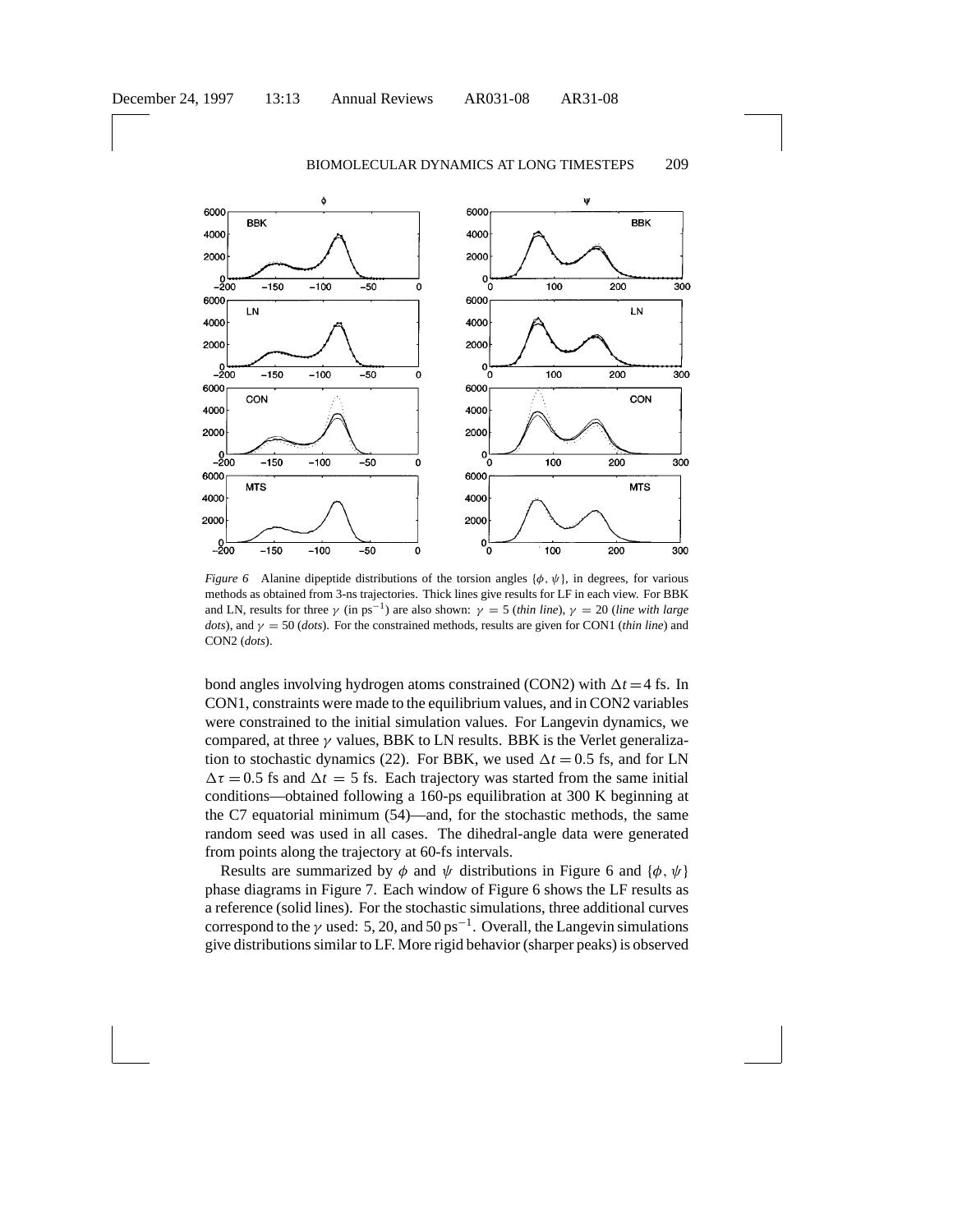

*Figure 7* Alanine dipeptide { $\phi$ ,  $\psi$ } phase diagrams, in degrees, for the various methods generated from coordinates taken every 60 fs from 3-ns trajectories. The numbers following the method name indicate the  $\gamma$  value used for BBK and LN.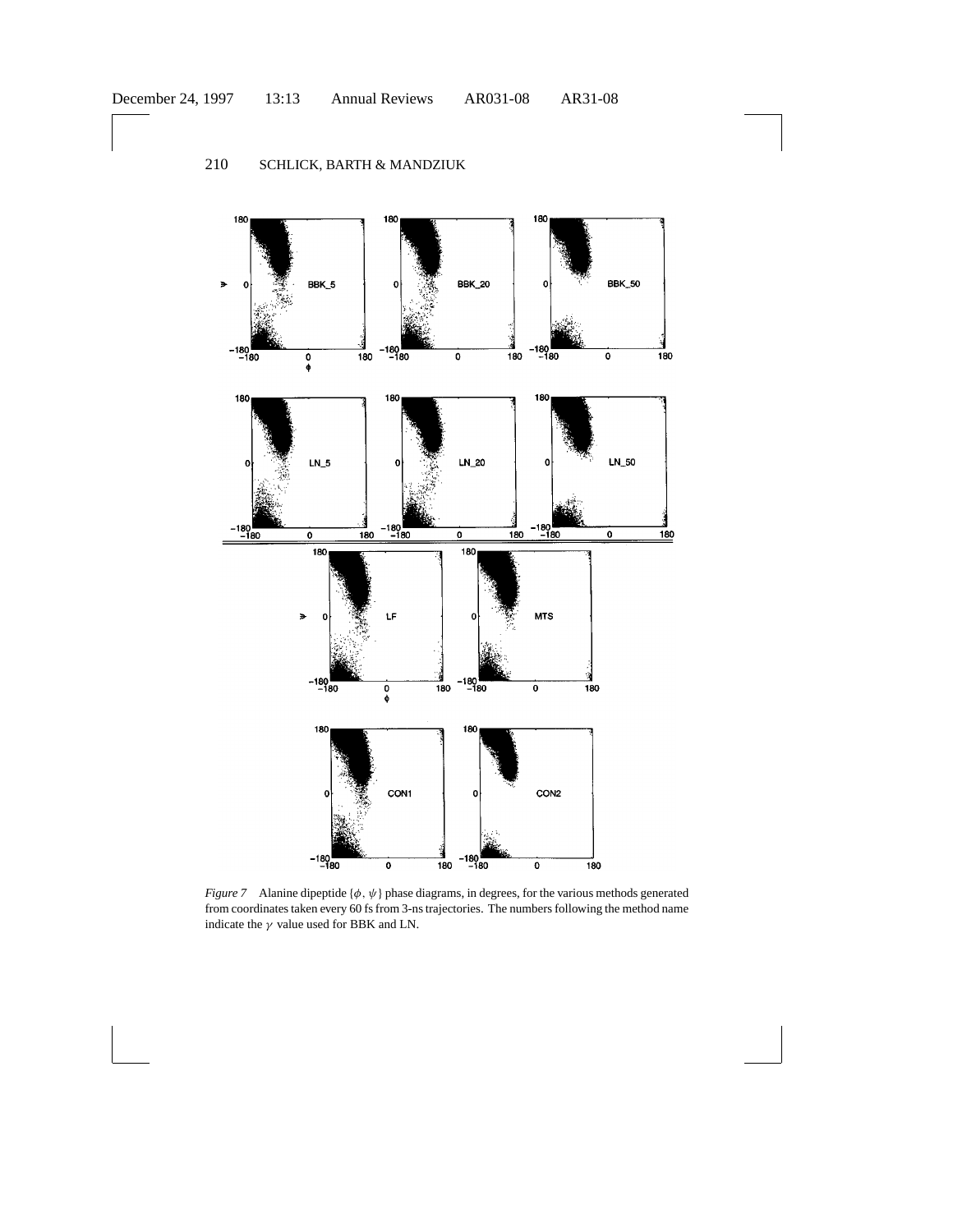for both BBK and LN for the largest  $\gamma$ . The MTS method and the procedure of constraints CON1 also match the results of LF well, though larger differences are evident for MTS (see sparser phase diagram). A substantial difference is evident for CON2 resulting from the additional constraints used (heavy-atom bond stretches and light-atom bends). The results of LN agree excellently with BBK, as seen from both the distributions and phase diagrams.

## *Langevin vs Newtonian Dynamics*

The Langevin framework can be used both for numerical stabilization (121) and enhanced sampling (28, 54). Recall that figures 4 and 5 reveal the energystabilizing influence of the stochastic terms for the symplectic integrator LIM2 (121) and the spreading of phase diagrams in the Langevin framework. For the alanine dipeptide, a nonzero  $\gamma$  can be chosen for optimal sampling, although too large a value can inhibit sampling due to the smaller relative contribution of the inertial terms (71). We did not observe any significant advantages in sampling for the dipeptide over the 3-ns interval sampled here, but a much quicker equilibration time was found to be advantageous in the Langevin simulations.

The size of fluctuations in total energy has been used widely in the literature to assess the quality of MD methods. This concept is meaningful only in the constant-energy Newtonian simulations. From Table 4, we see that the fluctuations in total energy for the stochastic methods are larger than for the Verlet and the constrained methods, but significantly, fluctuations of the internal variables are nearly identical. Averages and fluctuations of the individual energy components agree well.

#### *Constraints*

We noted in our discussion of Figure 1 that constraining bonds to hydrogen atoms eliminates the fastest regions of the vibrational spectrum and that adding heavy-atom bond constraints achieves small gains. The smaller number of bonds with light atoms for the dipeptide (12 out of 21) and the simple bond topology ensure rapid convergence when solving the constrained formulation for the light bonds only. However, constraining all bonds is inefficient because computations increase at each timestep, while the timestep cannot be increased because of the overlap of frequencies associated with light-atom bends and heavy-atom stretches (Figure 1).

Constraining all bonds plus light-atom angles can eliminate another frequency peak (Figure 1) and hence increases the feasible timestep. Indeed, a timestep of 4 fs is used in CON2 as opposed to 2 fs in CON1. However, as results from the corresponding CON2 procedure indicate in Figures 6 and 7 and Table 4, the overall motion of the molecule is more restricted. Further, from the CPU timings in Table 4 (last row), we see that although the timestep is increased by a factor of eight (from 0.5 fs) in reference to LF, the overall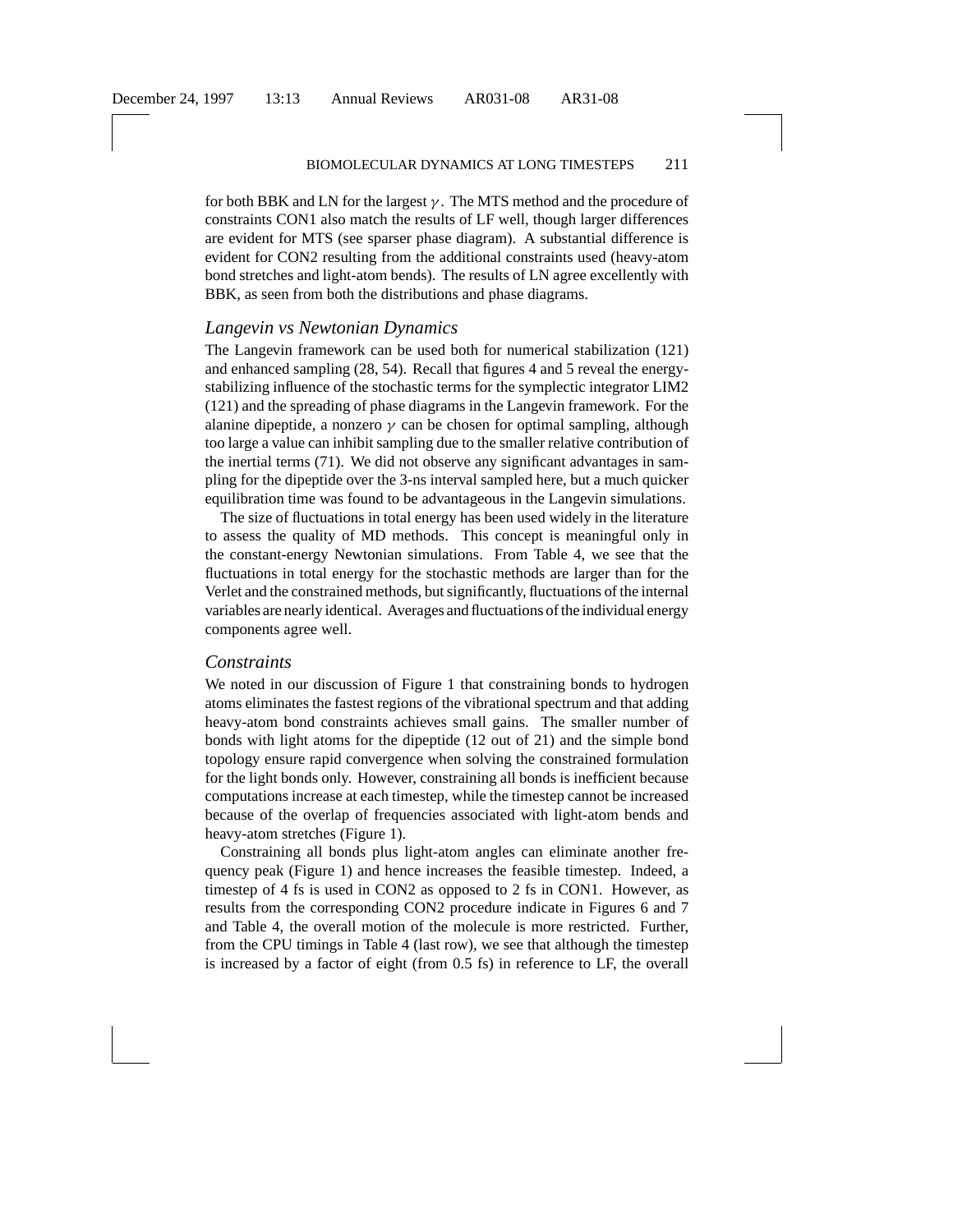| l'able 4           | Averages (mean/variance) for alanine dipeptide, from 3-ns trajectories produced by various methods |       |                               |                                     |                      |       |                     |       |                                                    |       |
|--------------------|----------------------------------------------------------------------------------------------------|-------|-------------------------------|-------------------------------------|----------------------|-------|---------------------|-------|----------------------------------------------------|-------|
|                    |                                                                                                    |       |                               | $\tilde{H}^{\circ}$                 |                      |       |                     |       |                                                    |       |
|                    |                                                                                                    |       | ${\bf BBR}^{\rm b}$           | $[\Delta \tau = 0.5 \, \mathrm{fs}$ |                      |       |                     |       |                                                    |       |
|                    |                                                                                                    |       | $[\Delta t = 0.5 \text{ fs}]$ | $\Delta t=5~\mathrm{fs}$            |                      |       |                     |       | $\mathbf{M}\mathbf{T}\mathbf{S}^{\mathrm{f}}$      |       |
|                    | $\mathbb{H}^{\mathrm{a}}$                                                                          |       | $\gamma = 5, \ \gamma = 20,$  | $\gamma = 5, \gamma = 20$           | $\rm{CONl}^d$        |       | CON2 <sup>e</sup>   |       | [ $\Delta t_1 = 0.5$ fs,<br>$\Delta t_2 = 2.5$ fs] |       |
|                    | $[\Delta t = 0.5 \text{ fs}]$                                                                      |       | $\gamma=50\:\mathrm{ps}^{-1}$ | $\gamma=50$ $\mathrm{ps}^{-1}$      | [ $\Delta t = 2$ fs] |       | $[\Delta t = 4$ fs] |       |                                                    |       |
|                    |                                                                                                    |       |                               |                                     |                      |       |                     |       |                                                    |       |
| Εs                 | 19.5                                                                                               | 0.021 |                               |                                     | 15.5                 | 0.118 | 8.79                | 0.074 | 19.5                                               | 0.053 |
|                    |                                                                                                    |       |                               |                                     |                      |       |                     |       |                                                    |       |
|                    |                                                                                                    |       |                               |                                     |                      |       |                     |       |                                                    |       |
| ЕŘ                 | 17.8                                                                                               | 2.27  |                               |                                     | 15.6                 | 2.22  | 6.036               | 1.34  | 17.8                                               | 2.27  |
|                    |                                                                                                    |       |                               |                                     |                      |       |                     |       |                                                    |       |
|                    |                                                                                                    |       |                               |                                     |                      |       |                     |       |                                                    |       |
| $\mathbb{E}_p$     | $1.67$                                                                                             | 2.28  |                               |                                     | $-0.033$             | 2.31  | 2.75                | 1.39  | 1.73                                               | 2.29  |
|                    |                                                                                                    |       |                               |                                     |                      |       |                     |       |                                                    |       |
|                    |                                                                                                    |       |                               |                                     |                      |       |                     |       |                                                    |       |
| $\tilde{\Gamma}$   | 299.2                                                                                              | 38.1  |                               | 12222211223232322223222222          | 326.4                | 46.5  | 303.8               | 67.8  | 298.1                                              | 38.1  |
|                    |                                                                                                    |       |                               |                                     |                      |       |                     |       |                                                    |       |
|                    |                                                                                                    |       |                               |                                     |                      |       |                     |       |                                                    |       |
| $E_{bond}$         | 6.57                                                                                               | 1.86  |                               |                                     | 3.52                 | 1.57  | 0.00                | 0.00  | 6.70                                               | 1.87  |
|                    |                                                                                                    |       |                               |                                     |                      |       |                     |       |                                                    |       |
|                    |                                                                                                    |       |                               |                                     |                      |       |                     |       |                                                    |       |
| $E_{angle}$        | 8.92                                                                                               | 2.16  |                               |                                     | 9.79                 | 2.32  | 8.86                | 1.63  | 8.80                                               | 2.14  |
|                    |                                                                                                    |       |                               |                                     |                      |       |                     |       |                                                    |       |
|                    |                                                                                                    |       |                               |                                     |                      |       |                     |       |                                                    |       |
| $\mathrm{E_{tor}}$ | 4.69                                                                                               | 1.02  |                               |                                     | 4.80                 | 1.09  | 4.86                | $\Xi$ | 4.71                                               | 1.02  |
|                    |                                                                                                    |       |                               |                                     |                      |       |                     |       |                                                    |       |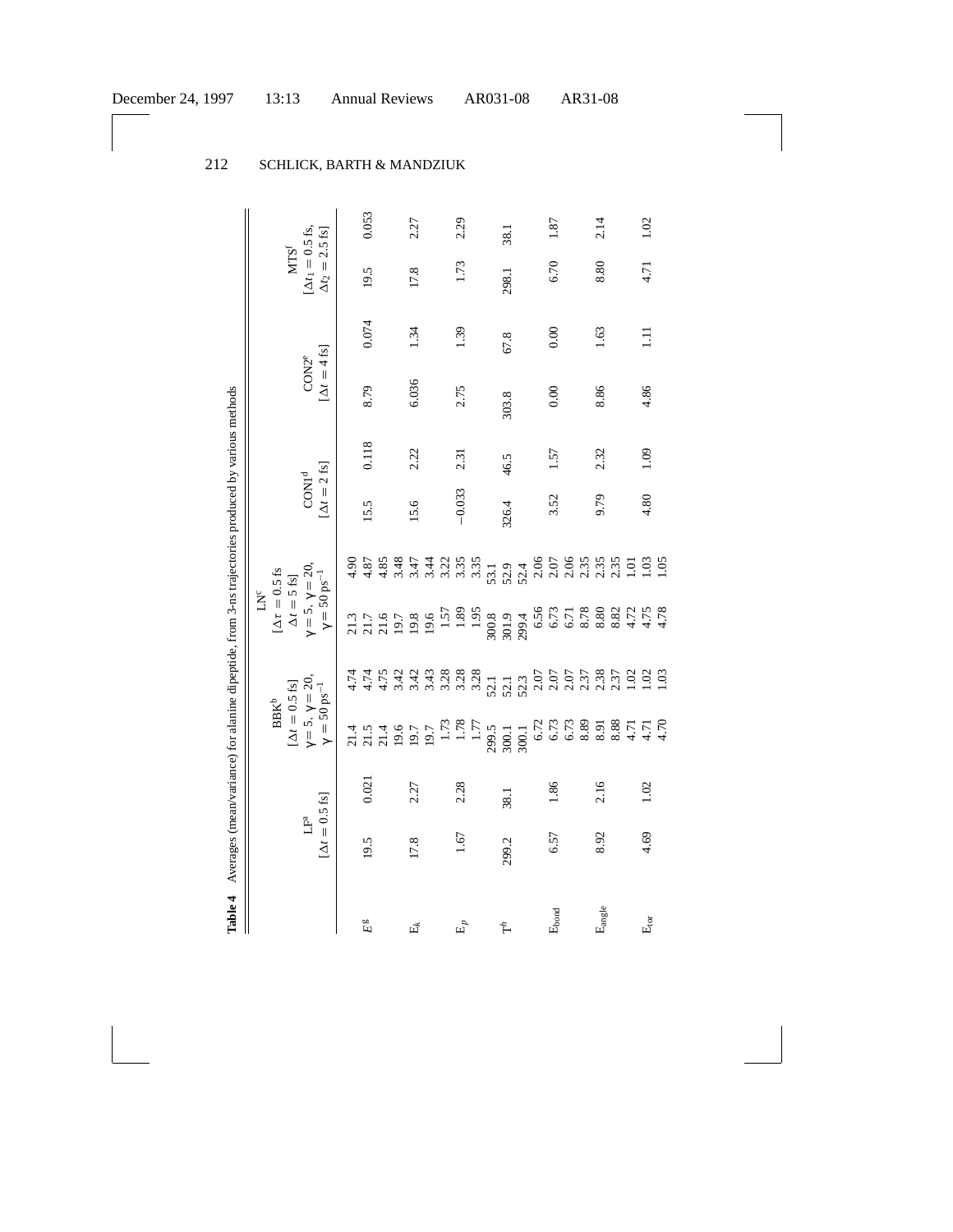|                            | $-107.5$                                                                                         | 30.3  | $-106.4$<br>$-107.0$<br>$-109.1$<br>$-116.3$<br>$-115.5$<br>$-115.5$<br>$-15.3$<br>$-15.3$                               |      | $-110.5$ | 31.2  | $-103.1$ | 28.0 | $-107.4$ | 30.3  |
|----------------------------|--------------------------------------------------------------------------------------------------|-------|--------------------------------------------------------------------------------------------------------------------------|------|----------|-------|----------|------|----------|-------|
|                            |                                                                                                  |       |                                                                                                                          |      |          |       |          |      |          |       |
|                            |                                                                                                  |       |                                                                                                                          |      |          |       |          |      |          |       |
|                            | 118.1                                                                                            | 48.5  |                                                                                                                          |      | 123.1    | 49.4  | 108.6    | 42.6 | 117.8    | 47.5  |
|                            |                                                                                                  |       |                                                                                                                          |      |          |       |          |      |          |       |
|                            |                                                                                                  |       |                                                                                                                          |      |          |       |          |      |          |       |
| $^rC_\alpha C^j$           | 1.53                                                                                             | 0.034 |                                                                                                                          |      | 1.53     | 0.036 | 1.50     | 0.0  | 1.53     | 0.034 |
|                            |                                                                                                  |       |                                                                                                                          |      |          |       |          |      |          |       |
|                            |                                                                                                  |       |                                                                                                                          |      |          |       |          |      |          |       |
| $\theta$ CNC $_{\alpha}$ h | 123.3                                                                                            | 3.30  |                                                                                                                          |      | 123.3    | 3.46  | 122.2    | 3.06 | 123.3    | 3.25  |
|                            |                                                                                                  |       |                                                                                                                          |      |          |       |          |      |          |       |
|                            |                                                                                                  |       | $\begin{array}{l} 123.3 \\ 123.3 \\ 110.8 \\ 110.8 \\ 110.6 \\ 111.0 \\ 117.0 \\ 117.0 \\ 117.0 \\ 117.0 \\ \end{array}$ |      |          |       |          |      |          |       |
| ${}^{\theta}NC_{\alpha}C$  | 110.7                                                                                            | 4.10  |                                                                                                                          |      | 110.5    | 4.30  | 112.6    | 4.07 | 110.7    | 4.10  |
|                            |                                                                                                  |       |                                                                                                                          |      |          |       |          |      |          |       |
|                            |                                                                                                  |       |                                                                                                                          |      |          |       |          |      |          |       |
| ${}^\theta C_\alpha$ CN    | 117.0                                                                                            | 2.80  |                                                                                                                          |      | 117.0    | 2.95  | 117.4    | 2.78 | 117.0    | 2.77  |
|                            |                                                                                                  |       | 117.0                                                                                                                    |      |          |       |          |      |          |       |
| ಕ                          | $\overline{1.0}$                                                                                 |       |                                                                                                                          | 0.48 | 0.29     |       | 0.50     |      | 0.42     |       |
|                            | <sup>b</sup> Verlet version for Langevin dynamics (22)<br><sup>a</sup> Leap-frog/Verlet (LF) (3) |       | The Langevin/Normal Mode scheme described here (13).                                                                     |      |          |       |          |      |          |       |

°The Langevin/Normal Mode scheme described here (13).<br><sup>d</sup>All light-atom bonds constrained via SHAKE (87). <sup>d</sup>All light-atom bonds constrained via SHAKE (87).

e All bonds and light-atom bends constrained via SHAKE and implemented by an iterative Newton scheme (12).<br>
"A multiple-timestep method offered in CHARMM (116).<br>
<sup>8</sup>Energy is given in kcal/mol; see Table 3 for components. eAll bonds and light-atom bends constrained via SHAKE and implemented by an iterative Newton scheme (12).

fA multiple-timestep method offered in CHARMM (116).

gEnergy is given in kcal/mol; see Table 3 for components.

hTemperature is given in degrees.

iAngles are measured in degrees.

Bond lengths are given in Ångstrom.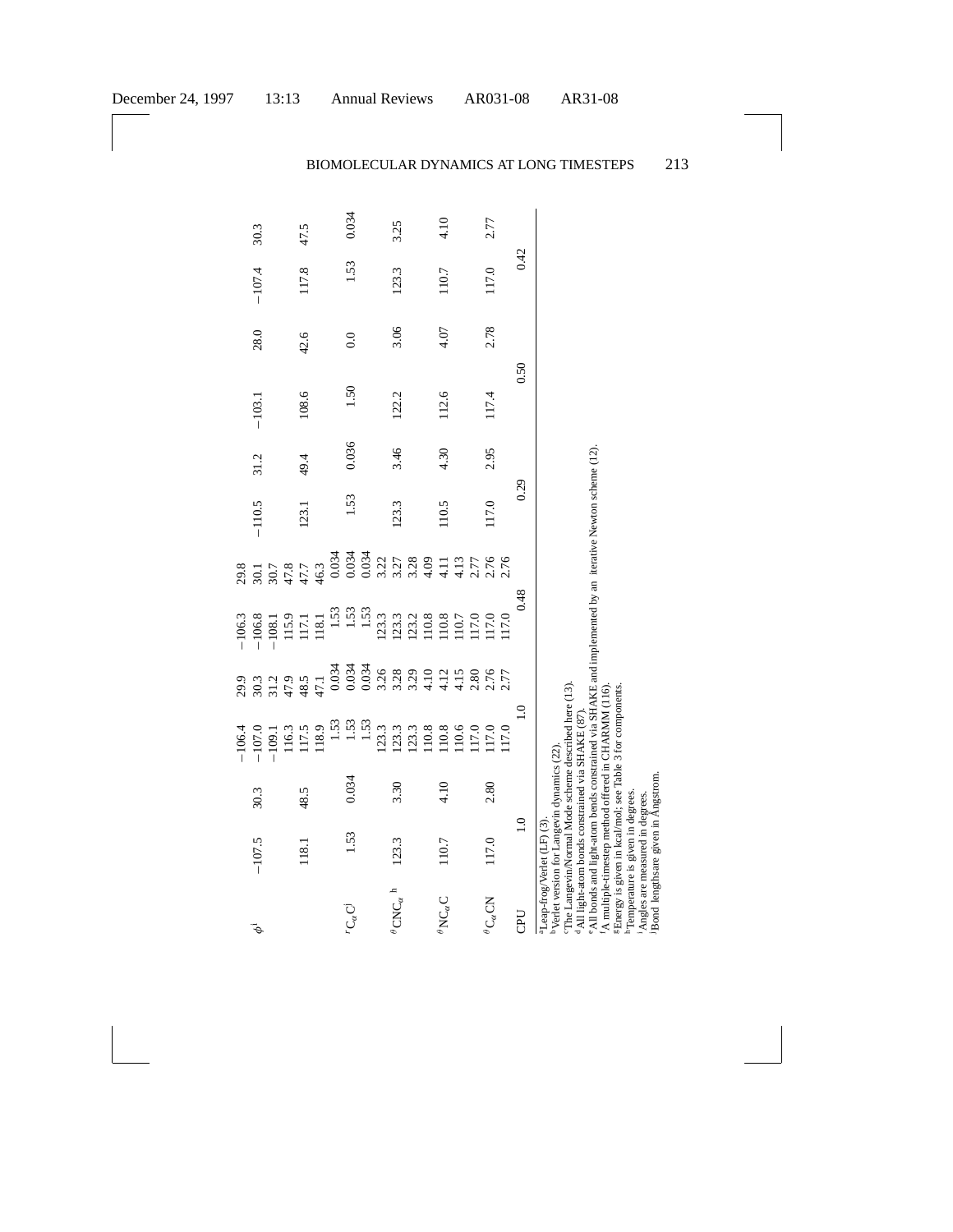gain in efficiency is only about a factor of two (40 constraints used: 21 bonds and 25 bond angles). More generally, even though the computational overhead of solving for the constraints would likely decrease with larger systems, the decreased flexibility is a drawback to this approach. The CON1 procedure appears to be the winner on both physical and computational grounds.

# *Performance of LN*

The LN method emerges well from these comparisons. Table 4 shows that LN agrees well with BBK. Since it is a Langevin dynamics method, LN also offers the possibility of faster conformational sampling than Newtonian dynamics. The linearization approximation over each 5-fs interval appears reasonable, and the subintegration process is fast.

## *Computational Efficiency*

The last row of Table 4 reports for the dipeptide simulations the observed cost per unit time for each method relative to the cost of LF (or BBK) at  $\Delta t = 0.5$  fs, which requires one force evaluation per step. For LN, the timing was performed using CHARMM version 24b1 on an SGI Indigo2 workstation; for CON2, CHARMM version 23f4 was used on the Indigo2; all other timings were taken from simulations using CHARMM 24b1 on an SGI Power Challenge running in serial mode. Timing data for LF/BBK were obtained on each machine and for each CHARMM version as well, so that fair comparisons could be made independent of implementation. For the constrained CON1 method, since the timestep is 2 fs (four times larger than the reference simulation), the asymptotic speed-up is four and corresponds to the relative time of 0.25; thus, near-peak speed-up is already observed for the dipeptide, and similar speed-ups should be obtained for larger systems if the constraints are handled efficiently. For the constrained CON2 method, the asymptotic speed-up of eight (from the 4 fs timestep) is not observed because of the relatively large number of constraints for this small system. However, CON2 is not recommended for physical considerations, as shown by the effects of these constraints on the torsion-angle motion (Figures 6 and 7).

The LN and MTS methods gain efficiency for large systems, as the ratio of nonbonded to bonded interactions increases. Since the small dipeptide has approximately 25% bonded interactions, the MTS scheme cannot reach its expected speed-up of five with the outer timestep of 2.5 fs (i.e. relative CPU value of 0.2) and LN cannot reach its asymptotic (but not expected) speed-up of ten (CPU value of 0.1). The LN speed-up here of about two, as demonstrated in  $(13)$  can be improved for larger systems when a sparse **H** is used (as discussed in the last section and in Table 2), since sparsity increases rapidly with system size (29). For larger systems, a speed-up factor of four or more is possible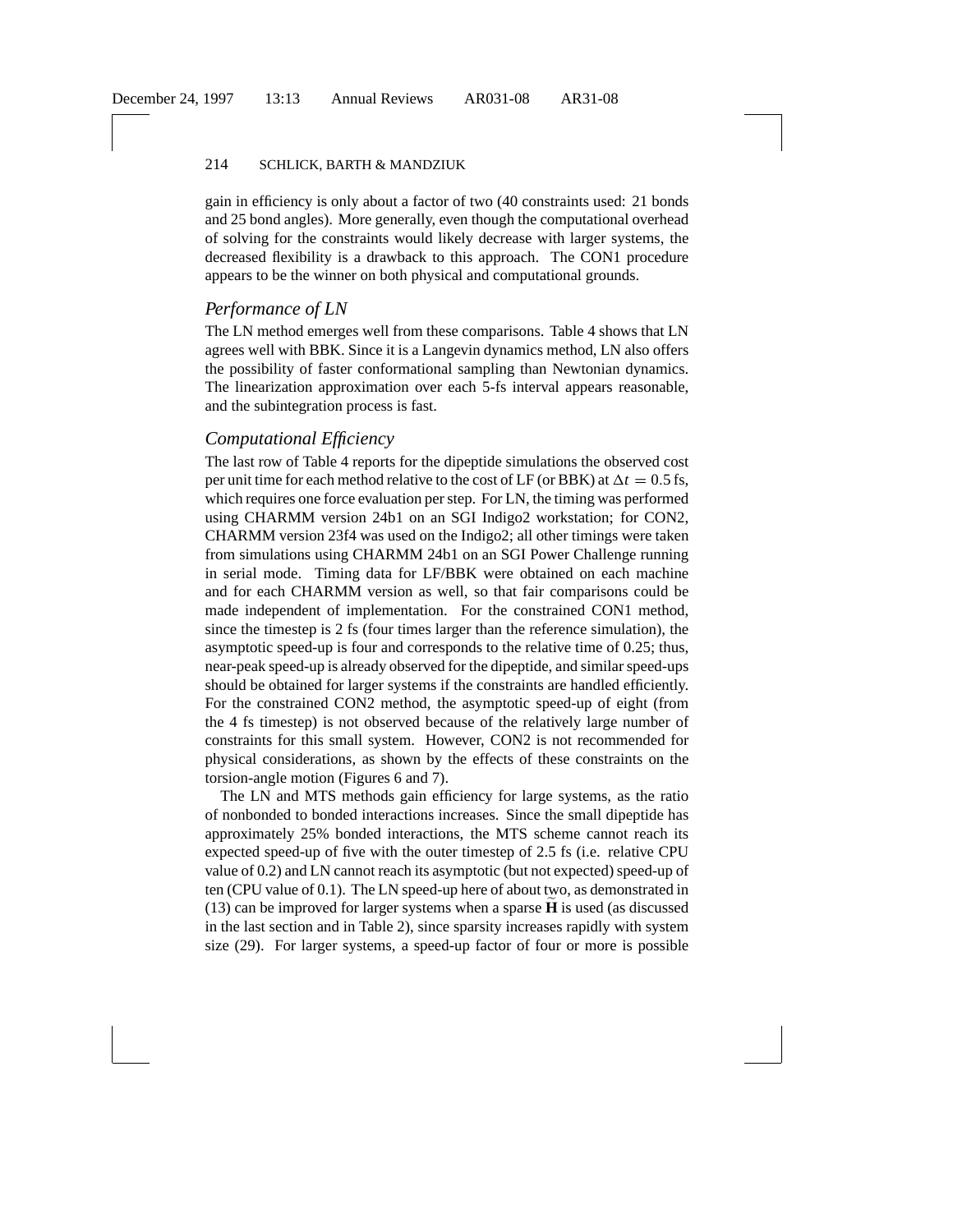for both methods (see (45) for MTS, and Table 2 and (13) for LN), and LN combined with force splitting improves on this factor (E Barth & T Schlick, in preparation).

#### PERSPECTIVES

This review has surveyed some of the exciting algorithmic activities focusing on increasing the timestep and hence the timespan of all-atom biomolecular simulations. Many innovative techniques ranging from brute force to approximate dynamics propagators have been developed. Long-timestep integration is particularly challenging when strictly faster methods with the same all-atom resolution of small-timestep trajectories are sought. Because of the strong vibrational coupling in biomolecules, mathematical techniques that exploit mode separation or the rapid decay of the fast motions in multiple-timescale systems have not been directly applicable to molecular dynamics. Indeed, progress in increasing the timespan covered by all-atom biomolecular simulations has been slow relative to improvements in computer power during the past decade.

The approaches described here (constrained and torsion dynamics, implicit and symplectic schemes, MTS methods, and normal-mode-based schemes) aim at generating continuous dynamics and attempt to balance reliability of the results—as compared to small-timestep simulations—with computational advantages. This task is more difficult for methods that substantially increase the timestep, since the work per step generally increases and some local motion is approximated. Constrained formulations combined with explicit integration presently yield modest computational gains and, as shown here, constraining the light-atom bonds can yield the near-asymptotic speed-up corresponding to the timestep increase. Other methods that yield modest speed-up but are somewhat more complex to implement are MTS methods and the LN scheme. Both require careful testing and possible further development in aqueous environments and in the presence of fast electrostatic treatments; the inclusion of explicit water molecules increases the ratio of fast interactions and also increases intermolecular collisions, which influence numerical behavior. Straightforward implicit discretization schemes are probably too costly, though parallel implementations may help reduce the added costs per step. Torsion-angle dynamics approaches appear most useful for enhanced sampling at elevated temperatures, and various methods based on the essential subspace concept are likely to be useful only in combination with efficient sampling techniques.

A broader view should also lead to a heightened appreciation of methods that approximate dynamical fluctuations but that can cover much more configurational space. These methods include hybrid Monte Carlo/MD techniques,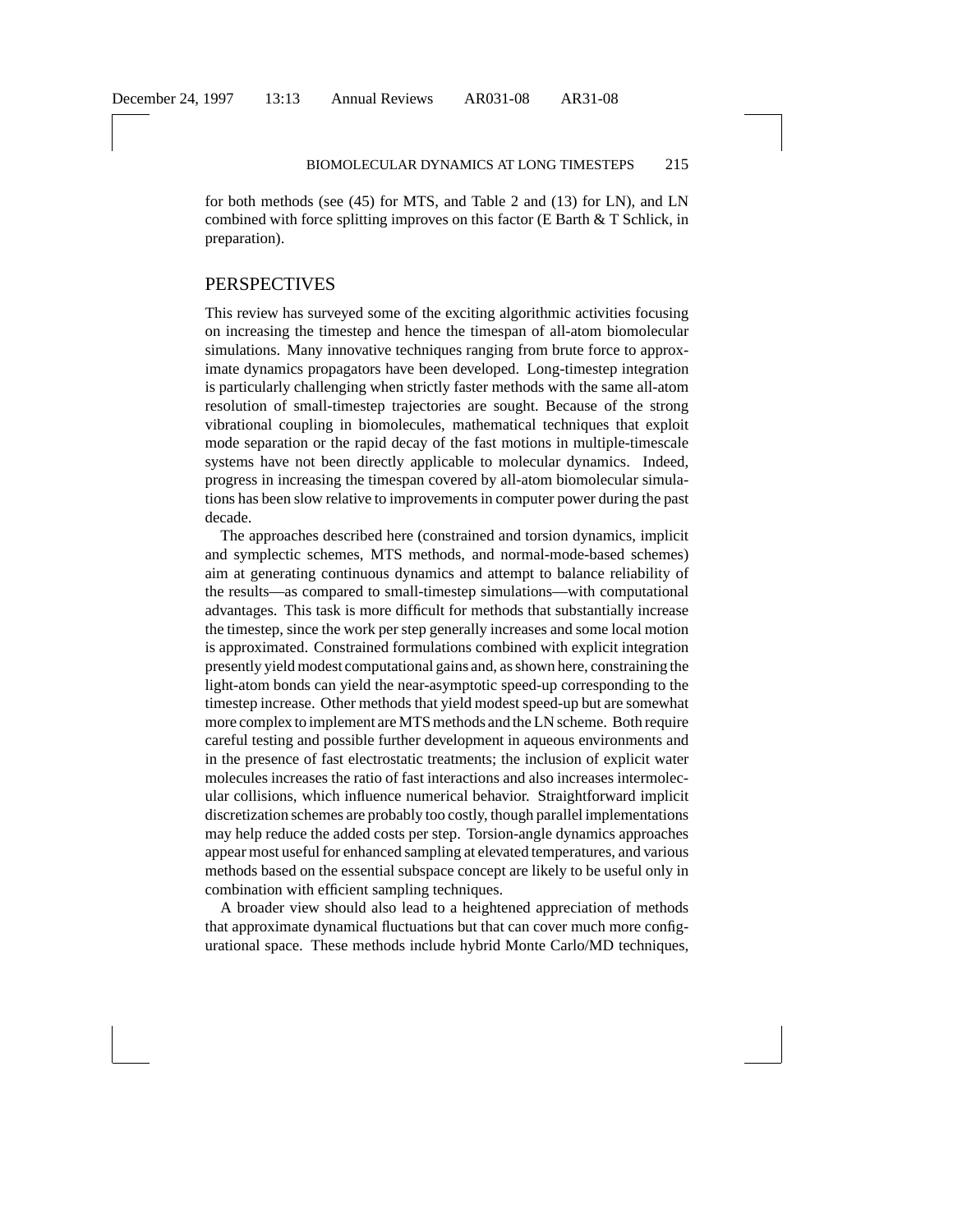simulations with macroscopic models, incorporation of available experimental data, and possibly artificial potential terms to guide the system along a certain path.

An interesting new approach is a path optimization algorithm based on the stochastic path integral of Onsager and Machlup (31, 70). Trajectories between two given end points are generated at a relatively large timestep by an optimization procedure (conjugate gradient, simulated annealing, or multigrid techniques). Numerical stability is achieved because the high-frequency motions that cannot be resolved at the chosen timestep are filtered out automatically. In addition, an error estimate of the filtered motions can be obtained. Numerical experiments on a double-well potential and an alanine dipeptide system (70) reveal the stability and filtering capabilities of the method, as well as its ability to find paths between two states of biological interest. The method is expensive at present, and techniques for complete relaxation along the pathway require further development; however, the suggestion of long-time dynamics behavior is encouraging.

Another area of great potential that is natural for macromolecular simulations involves multigrid (or multiscale) techniques, well-known tools in applied mathematics (91). These methods solve large and complex problems efficiently by dividing the solution process among various levels of spatial and temporal resolution recursively so as to minimize computations on the the finest scale without an overall sacrifice in accuracy. MTS schemes and fast multipole treatments are two examples of multiscale techniques, and others will undoubtedly emerge.

Overall, a hierarchy of models and methods for continuous dynamics as well as conformational sampling, combined with accelerated performance on parallel architectures and improvements in experimentational resolution, are essential to give theoretical modeling the status of partner with experiment. An exciting era of association between theory and experiment is on the horizon.

#### ACKNOWLEDGMENTS

We are grateful to Bernie Brooks, Ron Elber, Jan Hermans, Dusanka Janežič, Martin Karplus, Andy McCammon, Sebastian Reich, Harold Scheraga, Klaus Schulten, Bob Skeel, Mark Tuckerman, and Wilfred van Gunsteren for sharing their recent work, and to Kevin Young for preparing two figures. We also thank Jan Hermans and Bob Skeel for critical reading of the manuscript. Research support from the National Institutes of Health (Parallel Computing Resource for Structural Biology award RR08102), the National Science Foundation (Grand Challenge Award ASC-9318159), and the Alfred P. Sloan Foundation is gratefully acknowledged. T.S. is an investigator of the Howard Hughes Medical Institute.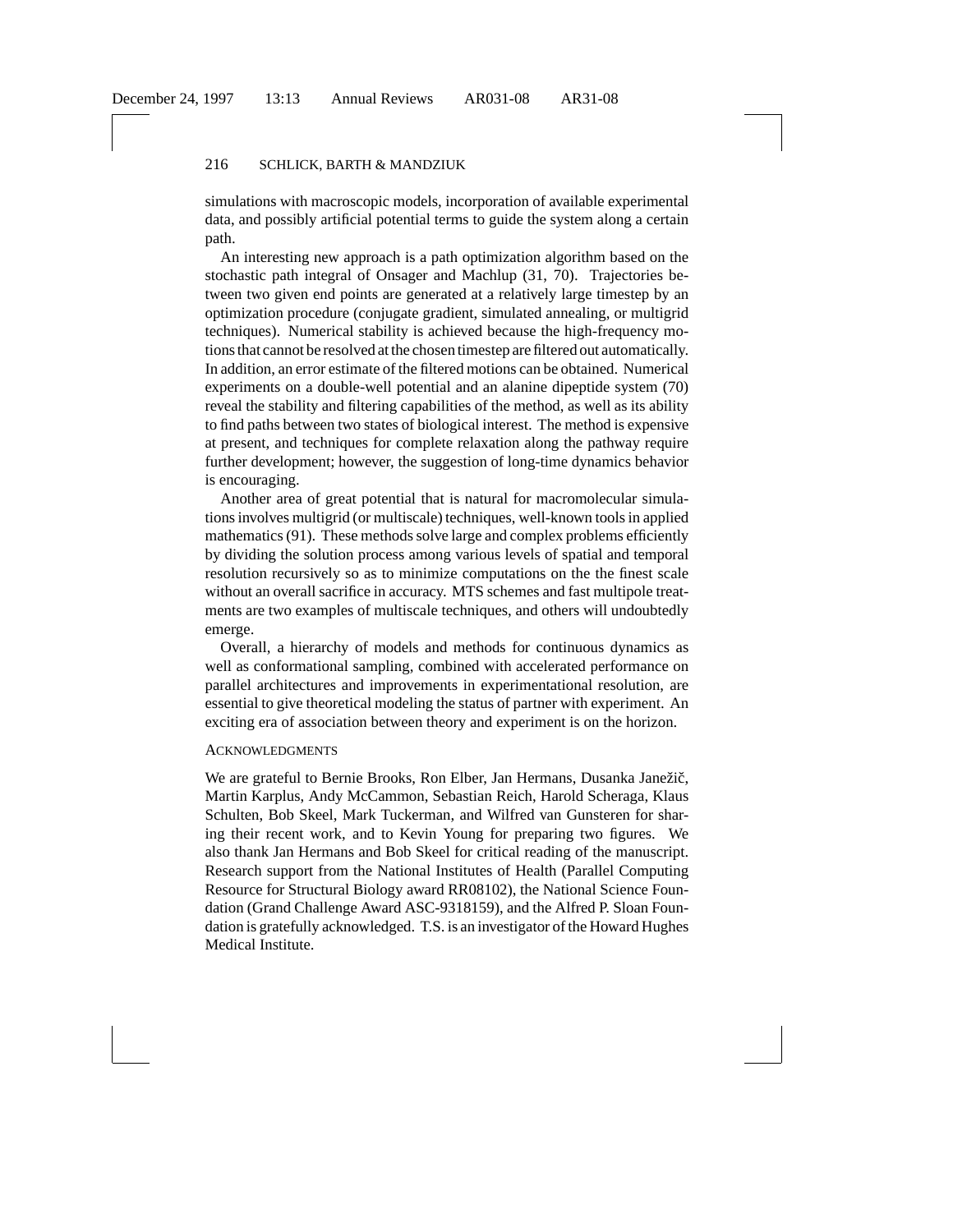## APPENDIX A: OUTLINE OF LIN

To define the LIN algorithm, we express the collective position vector of the system as  $X(t) = X_h(t) + Z(t)$ . (In LN,  $Z(t)$  is zero.) The first part of LIN is the solution of the linearized Langevin equation for the harmonic component of the motion,  $X_h(t)$  by Systems 9 or 10. The second part relies on implicit integration to compute the residual component,  $Z(t)$ , with a large timestep.

Specifically, once  $X_h(t)$  is obtained numerically as a solution to System 8, the residual motion component,  $Z(t)$ , can be determined by solving the new set of equations that *Z* satisfies. These equations are determined by using  $Z = X - X_h$  and the origin of *X* and  $X_h$  as solutions of Systems 7 and 8, respectively (119). This leads to:

$$
\mathbf{M}\ddot{W}(t) = -\nabla E(X_h + Z(t)) - \gamma \mathbf{M}W(t) \n+ \nabla E(X_r(t)) + \widetilde{\mathbf{H}}(X_h - X_r),
$$
\n(A.1a)

$$
\dot{Z}(t) = W(t). \tag{A.1b}
$$

Here *W* denotes the time derivative of *Z*, and the initial conditions for System A.1 are:  $Z(0) = 0$  and  $W(0) = 0$ .

To solve System A.1, we apply to it the second-order midpoint scheme (see System 3) and follow the same algebraic manipulation outlined in References 119 and 120 to produce a nonlinear system  $\nabla \Phi(Y) = 0$ , where  $Y = (X + X^n)/2$ . This system can be solved by reformulating the problem as a minimization one for the dynamics function  $\Phi$ :

$$
\Phi(Y) = 2\left(1 + \frac{\gamma \Delta t}{2}\right) \left(Y - Y_0^n\right)^T \mathbf{M} \left(Y - Y_0^n\right) + \left(\Delta t\right)^2 E(Y), \quad \text{(A.2)}
$$
\n
$$
Y_0^n = \frac{(X_h^{n+1} + X^n)}{2} + \frac{\left(\Delta t\right)^2}{4(1 + \frac{\gamma \Delta t}{2})} \mathbf{M}^{-1}
$$
\n
$$
\times \left[\nabla E(X_r) + \mathbf{H}_h \left(\frac{X_h^{n+1} + X^n}{2} - X_r\right)\right]. \quad \text{(A.3)}
$$

Thus, each correction step of LIN requires nonlinear minimization of  $\Phi$ , which can be accomplished efficiently using our truncated Newton package (29, 92, 94). The initial approximate minimizer of  $\Phi$  can be  $X_h^{n+1}$  or  $(X_h^{n+1} + X^n)/2$ (we use the latter). The new coordinate and velocity vectors for timestep  $n + 1$ are then obtained from the relations

$$
X^{n+1} = 2Y - X^n, \quad V^{n+1} = V_h^{n+1} + 2(X^{n+1} - X_h^{n+1})/\Delta t.
$$
 (A.4)

**Visit the** *Annual Reviews home page* **at http://www.annurev.org.**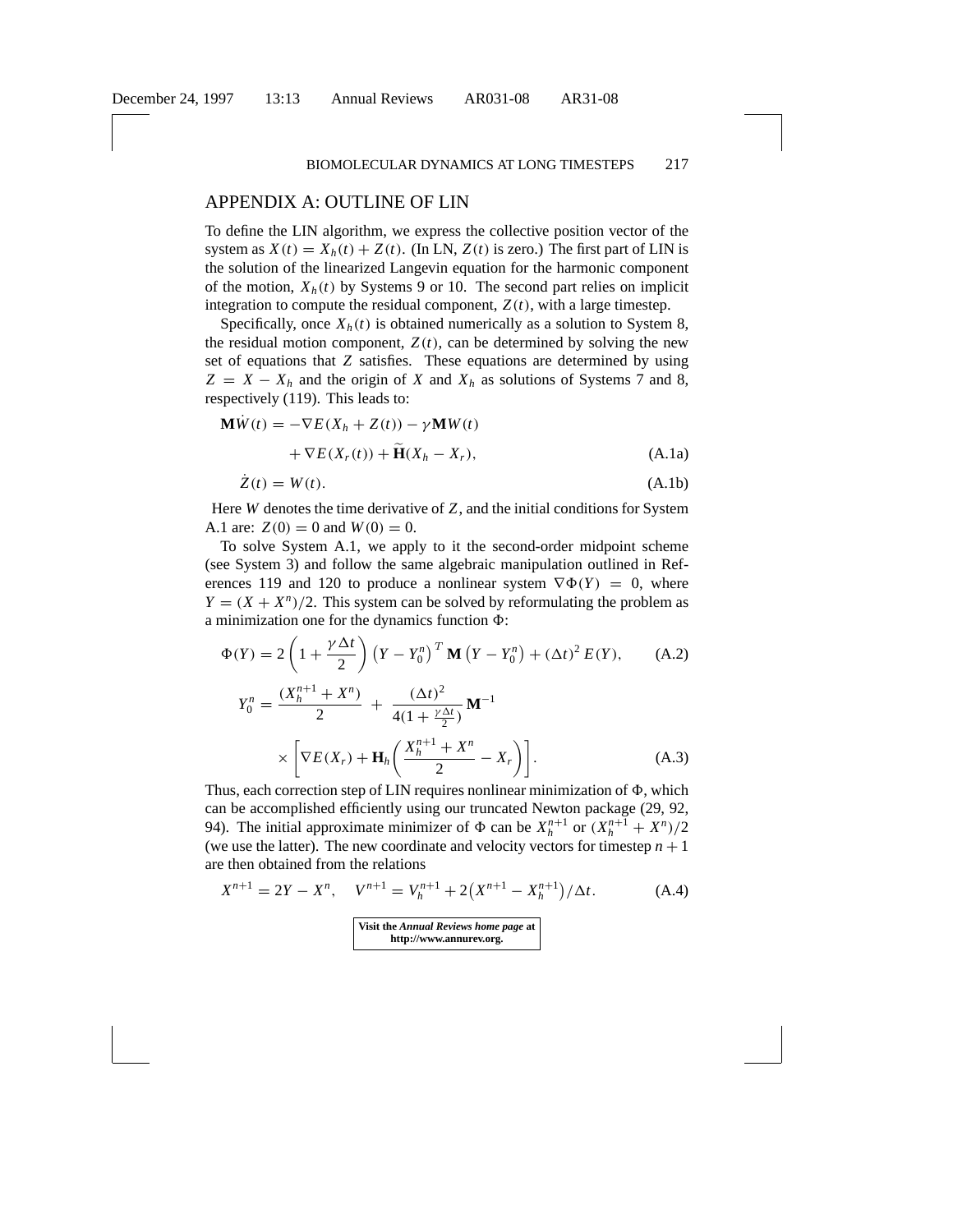#### *Literature Cited*

- 1. Abagyan RA, Totrov M. 1994. Biased probability Monte Carlo conformational searches and electrostatic calculations for peptides and proteins. *J. Mol. Biol.* 235:983–1002
- 2. Abagyan RA, Mazur AK. 1989. New methodology for computer-aided modelling of biomolecular structure and dynamics: 2. Local deformations and cycles. *J. Biomol. Struct. Dyn.* 6:833– 45
- 3. Allen MP, Tildesley DJ. 1990. *Computer Simulation of Liquids.* New York: Oxford Univ. Press
- 4. Amadei A, Linssen ABM, Berendsen HJC. 1993. Essential dynamics of proteins. *Proteins Struct. Funct. Gen.* 17:412–25
- 5. Amadei A, Linssen ABM, deGroot BL, van Aalten DMF, Berendsen HJC. 1996. An efficient method for sampling the essential subspace of proteins. *J. Biomol. Struct. Dyn.* 13:615–25
- 6. Andersen H. 1983. Rattle: a 'velocity' version of the SHAKE algorithm for molecular dynamics calculations. *J. Comput. Phys.* 52:24–34
- 7. Askar A, Space B, Rabitz H. 1995. Subspace method for long time scale molecular dynamics. *J. Phys. Chem.* 99:7330–38
- 8. Auffinger P, Louise-May S, Westhof E. 1995. Multiple molecular dynamics simulations of the anticodon loop of rRNA<sup>Asp</sup> in aqueous solution with counterions. *J. Am. Chem. Soc.* 117:6720–26
- 9. Auffinger P, Louise-May S, Westhof E. 1996. Molecular dynamics simulations of the anticodon hairpin of tRNA<sup>Asp</sup>. Structuring effects of C–H···O hydrogen bonds and long-range hydration forces. *J. Am. Chem. Soc.* 118:1181–89
- 10. Bae DS, Haug EJ. 1987. A recursive formulation for constrained mechanical system dynamics: Part I. Open loop systems. *Mech. Struct. Mach.* 15:359–82
- 11. Balsera MA, Wriggers W, Oono Y, Schulten K. 1996. Principal component analysis and long time protein dynamics. *J. Phys. Chem.* 100:2567–72
- 12. Barth E, Kuczera K, Leimkuhler B, Skeel RD. 1995. Algorithms for constrained molecular dynamics. *J. Comput. Chem.* 16:1192–1209
- 13. Barth E, Mandziuk M, Schlick T. 1997. A separating framework for increasing the timestep in molecular dynamics. In *Computer Simulation of Biomolecular Systems: Theoretical and Experimental Ap-*

*plications,* ed. WF van Gunsteren, PK Weiner, AJ Wilkinson, Chapter 4. Leiden, The Netherlands: ESCOM.

- 14. Berens PH, Mackay DH, White GM, Wilson KR. 1983. Thermodynamics and quantum corrections from molecular dynamics for liquid water. *J. Chem. Phys.* 79:2375–89
- 15. Biesiadecki JJ, Skeel RD. 1993. Dangers of multiple-time-step methods. *J. Comput. Phys.* 109:318–28
- 16. Board JA Jr, Kalé LV, Schulten K, Skeel RD, Schlick T. 1994. Modeling biomolecules: larger scales, longer durations. *IEEE Comput. Sci. Eng.* 1:19–30
- 17. Bornemann FA, Schütte C. 1995. A mathematical approach to smoothed molecular dynamics: correcting potentials for freezing bond angles. *Tech. Rep. SC 95- 30 Konrad-Zuse-Zentrum fur Informa- ¨ tionstechnik Berlin*
- 18. Brass A, Pendleton BJ, Chen Y, Robson B. 1993. Hybrid Monte Carlo simulations theory and initial comparison with molecular dynamics. *Biopolymers* 33:1307– 15
- 19. Brooks BR, Bruccoleri RE, Olafson BD, States DJ, Swaminathan S, Karplus M. 1983. CHARMM: a program for macromolecular energy, minimization, and dynamics calculations. *J. Comput. Chem.* 4:187–217
- 20. Brooks BR, Janežič D, Karplus M. 1995. Harmonic analysis of large systems. I. Methodology. *J. Comput. Chem.* 16:1522–42
- 21. Brooks CL III, Karplus M, Pettitt BM. 1988. *Proteins: A Theoretical Perspective of Dynamics, Structure, and Thermodynamics, Advances in Chemical Physics* LXXI. New York: Wiley
- 22. Brünger AT, Brooks CL III, Karplus M. 1982. Stochastic boundary conditions for molecular dynamics simulations of ST2 water. *Chem. Phys. Lett.* 105:495–500
- 23. Brünger AT, Rice LM. 1995. Simulated annealing applied to crystallographic structure refinement. In *Adaption of Simulated Annealing to Chemical Optimization Problems,* ed. JH Kalivas, pp. 259– 80. Amsterdam, The Netherlands: Elsevier
- 24. Case DA. 1994. Normal mode analysis of protein dynamics. *Curr. Opin. Struct. Biol.* 4:385–90
- 25. Channell PJ, Scovel C. 1990. Symplectic integration of Hamiltonian systems. *Nonlinearity* 3:231–59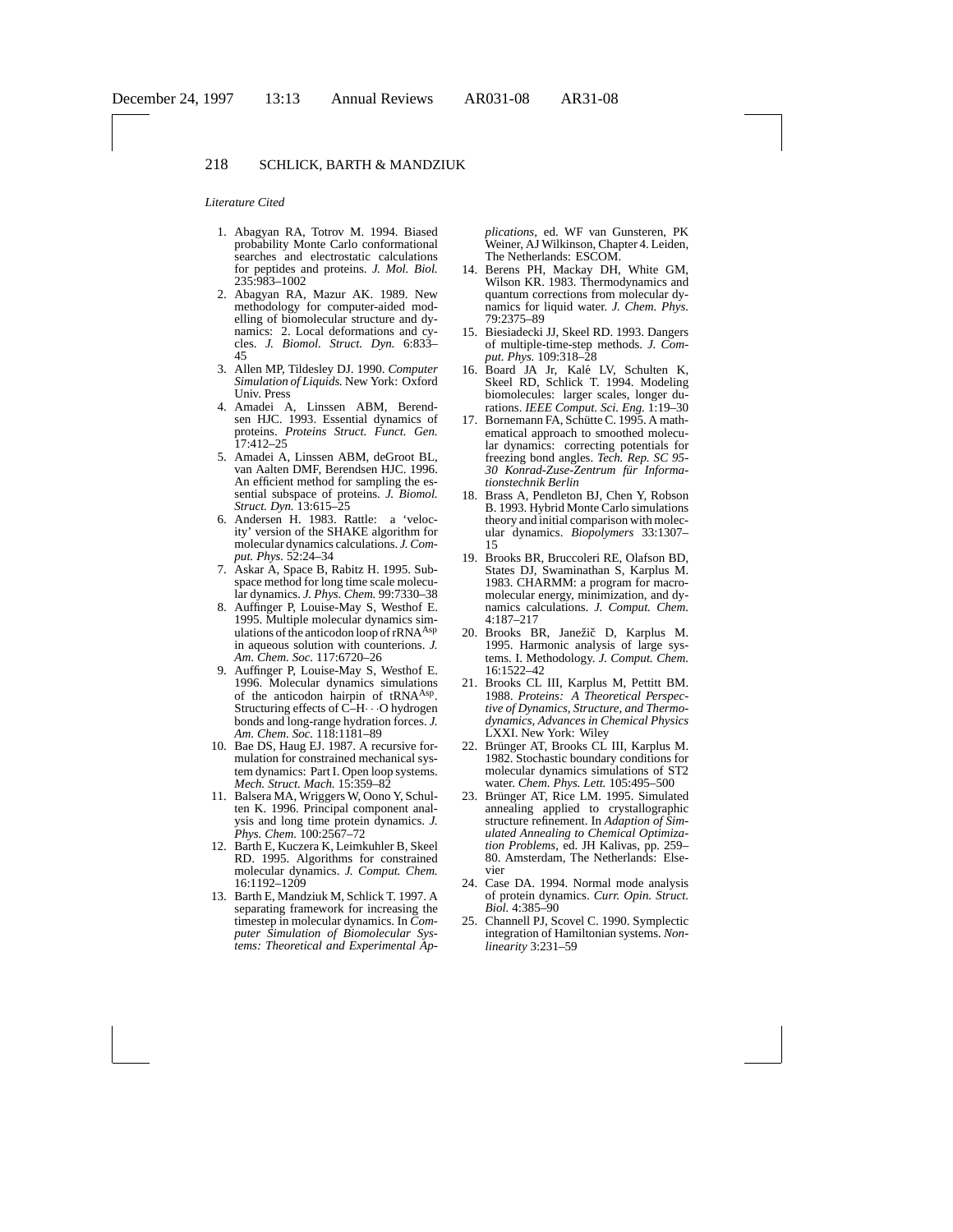- 26. Dahlquist G, Björck Å. 1974. Numerical *Methods.* Englewood Cliffs, NJ: Prentice Hall
- 27. Daura X, Oliva B, Querol E, Avilés FX, Tapia O. 1996. On the sensitivity of MD trajectories to changes in water-protein interaction parameters: the potato carboxypeptidase inhibitor in water as a test case for the GROMOS force field. *Proteins Struct. Funct. Gen.* 25:89–103
- 28. Derreumaux P, Schlick T. 1995. Longtime integration for peptides by the dynamics driver approach. *Proteins Struct. Funct. Gen.* 21:282–302
- 29. Derreumaux P, Zhang G, Brooks B, Schlick T. 1994. A truncated-Newton method adapted for CHARMM and biomolecular applications. *J. Comput. Chem.* 15:532–52
- 30. Duane S, Kennedy AD, Pendleton BJ, Roweth D. 1987. Hybrid Monte Carlo. *Phys. Lett. B* 195:216–22
- 31. Elber R. 1996. Novel methods for molecular dynamics simulations. *Curr. Opin. Struct. Biol.* 6:232–35
- 32. Elofsson A, Nilsson L. 1991. How consistent are molecular dynamics simulations? Comparing structure and dynamics in reduced and oxidized *Escherichia coli* thioredoxin. *J. Mol. Biol.* 233:766–  $80$
- 33. Forester T, Smith W. 1994. On multiple time-step algorithms and the Ewald sum. *Mol. Simul.* 13:195–204
- 34. Forrest BM, Suter UW. 1994. Hybrid Monte Carlo simulations of dense polymer systems. *J. Chem. Phys.* 101:2616– 19
- 35. Gear CW. 1971. *Numerical Initial Value Problems in Ordinary Differential Equations.* Englewood Cliffs, NJ: Prentice Hall
- 36. Gibson KD, Scheraga H. 1990. Variable step molecular dynamics: an exploratory technique for peptides with fixed geometry. *J. Comput. Chem.* 11:468–86
- 37. Goldstein H. 1980. *Classical Mechanics.* Reading MA, Addison-Wesley
- 38. Gray SK, Noid DW, Sumpter BG. 1994. Symplectic integrators for large scale molecular dynamics simulations: a comparison of several explicit methods. *J. Chem. Phys.* 101:4062–72
- 39. Grønbech-Jensen N, Doniach S. 1994. Long time overdamped Langevin dynamics of molecular chains. *J. Comput. Chem.* 15:997–1012
- 40. Grubmüller H. 1995. Predicting slow structural transitions in macromolecular systems: conformational flooding. *Phys. Rev. E* 52:2893–906
- 41. Grubmüller H, Heller H, Windemuth A,

Schulten K. 1991. Generalized Verlet algorithm for efficient molecular dynamics simulations with long-range interactions. *Mol. Simul.* 6:121–42

- 42. Hairer E, Nørsett SP, Wanner G. 1993. *Solving Ordinary Differential Equations. I. Nonstiff Problems. Springer Ser. Comput. Math.* 8. New York: Springer-Verlag
- 43. Hairer E, Wanner G. 1991. *Solving Ordinary Differential Equations II. Stiff and Differential-Algebraic Problems. Springer Ser. Comput. Math.* 14. New York: Springer-Verlag
- 44. Hao MH, Pincus MR, Rackovsky S, Scheraga HA. 1993. Unfolding and refolding of the native structure of bovine pancreatic trypsin inhibitor studied by computer simulations. *Biochemistry* 32:9614–31
- 45. Humphreys DE, Friesner RA, Berne BJ. 1994. A multiple-time-step molecular dynamics algorithm for macromolecules. *J. Phys. Chem.* 98:6885–92
- 46. Hünenberger PH, Mark AE, van Gunsteren WF. 1995. Computational approaches to study protein unfolding: hen egg white lysozyme as a case study. *Proteins Struct. Funct. Gen.* 21:196–213
- 46a. Jian H, Vologodskii A, Schlick T. 1996. A combined wormlike chain and bead model for dynamic simulations of long DNA. *J. Comp. Phys.* Submitted
- 47. Janežič D, Merzel F. 1995. An efficient symplectic integration algorithm for molecular dynamics simulations. *J. Chem. Inf. Comput. Sci.* 35:321–26
- 48. Janežič D, Orel B. 1993. Implicit Runge-Kutta method for molecular dynamics integration. *J. Chem. Inf. Comput. Sci.* 33:252–57
- 49. Janežič D, Orel B. 1994. Parallelization of an implicit Runge-Kutta method for molecular dynamics integration. *J. Chem. Inf. Comp. Sci.* 34:641–46
- 50. Kang F. 1985. On difference schemes and symplectic geometry. In *Proc. 1984 Beijing Symp. Differential Geometry and Differential Equations-Computation of Differential Equations,* ed. F Kang, pp. 42–58. Beijing: Science Press
- 51. Kang F. 1990. The Hamiltonian way for computing Hamiltonian dynamics. In *Applied and Industrial Mathematics,* ed. R Spigler, pp. 17–35. Dordrecht, The Netherlands: Kluwer Academic
- 52. Leimkuhler B, Skeel RD. 1994. Symplectic numerical integrators in constrained Hamiltonian systems. *J. Comput. Phys.* 112:117–25
- 53. Leimkuhler BJ, Reich S, Skeel RD. 1996. Integration methods for molecular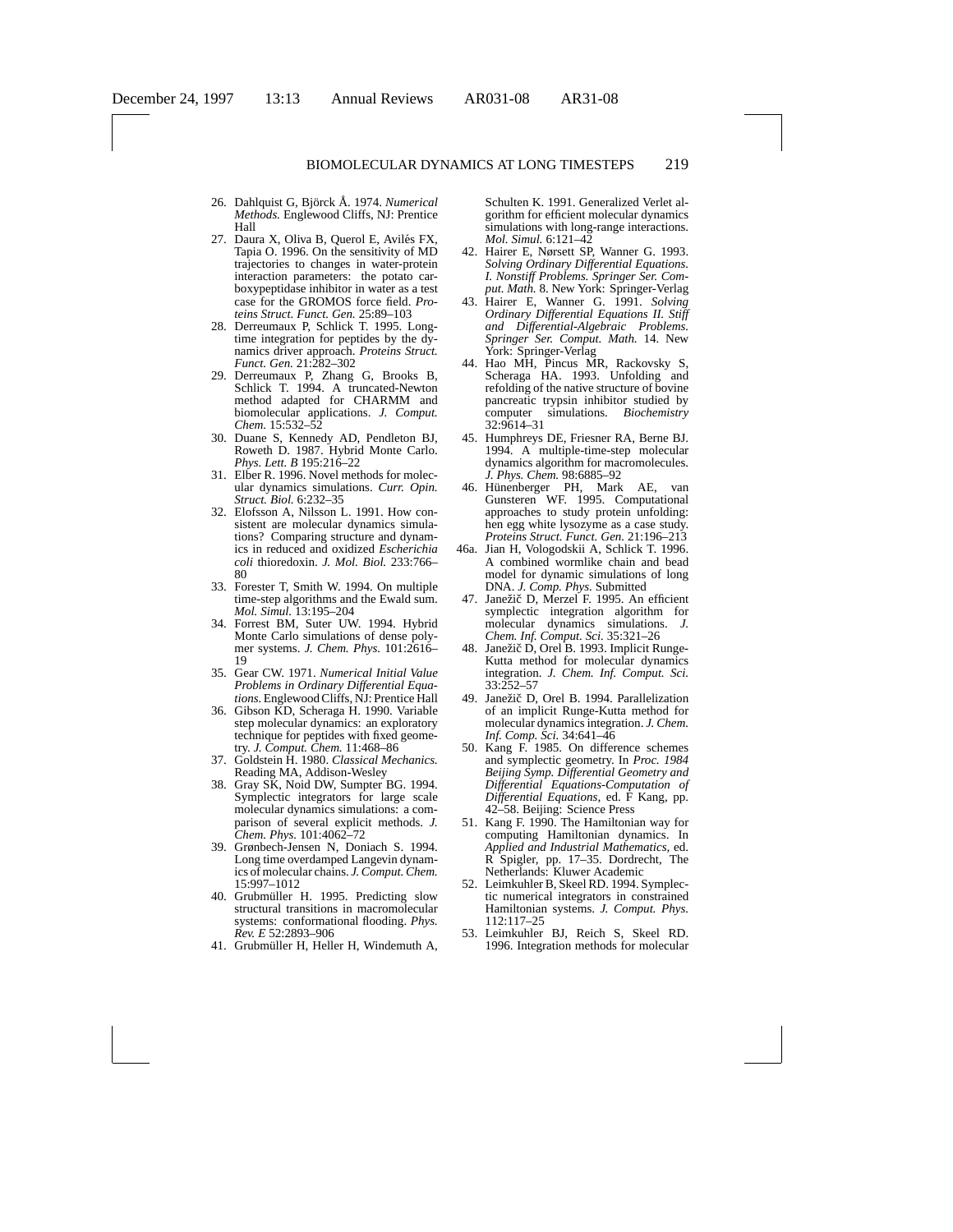dynamics. In *Mathematical Approaches to Biomolecular Structure and Dynamics,* ed. JP Mesirov, K Schulten, DW Sumners. *IMA Vol. Math. Appl.* 82:161–86. New York: Springer-Verlag

- 54. Loncharich RJ, Brooks BR, Pastor RW. 1992. Langevin dynamics of peptides: the frictional dependence of isomerization rates of N-acetylalanyl-N'-methylamide. *Biopolymers* 32:523–35
- 55. López-Marcos M, Sanz-Serna JM, Díaz JC. 1996. Are Gauss-Legendre methods useful in molecular dynamics? *J. Comput. Appl. Math.* 67:173–79
- 56. Ludovice PJ, Suter UW. 1991. Molecular dynamics of geometrically constrained polymer systems in generalized coordinates: basic formalism. *Comput. Polym. Sci.* 1:69–79
- 57. Mandziuk M, Schlick T. 1995. Resonance in the dynamics of chemical systems simulated by the implicit-midpoint scheme. *Chem. Phys. Lett.* 237:525–35
- 57a. Mandziuk M, Schlick T, Skeel RD, Srinivas K. 1997. Nonlinear resonance artifacts in molecular dynamics simulations. In preparation
- 58. Manolopoulos DE, Gray SK. 1995. Symplectic integrators for the multichannel<br>Schrödinger equation. *J. Chem. Phys.* 102:9214–27
- 59. Marple SL. 1987. *Digital Spectral Analysis with Applications.* Englewood Cliffs, NJ: Prentice-Hall
- 60. Martyna GJ, Tuckerman ME. 1995. Symplectic reversible integrators: predictor-corrector methods. *J. Chem. Phys.* 102:8071–77
- 61. Martyna GJ, Tuckerman ME, Tobias DJ, Klein ML. 1996. Explicit reversible integrators for extended systems dynamics. *Mol. Phys.* 87:1117–57
- 62. Mazur AK, Abagyan RA. 1989. New methodology for computer-aided modeling of biomolecular structure and dynamics: 1. Non-cyclic structures. *J. Biomol. Struct. Dyn.* 6:815–32
- 63. Mazur AK, Dorofeev VE, Abagyan RA. 1991. Derivation and testing of explicit equations of motion for polymers described by internal coordinates. *J. Comput. Phys.* 92:261–72
- 64. McCammon JA, Harvey SC. 1987. *Dynamics of Proteins and Nucleic Acids.* Cambridge, MA: Cambridge Univ. Press
- 65. McCammon JA, Pettitt BM, Scott LR. 1994. Ordinary differential equations of molecular dynamics. *Comput. Math. Appl.* 28:319–26
- 66. McLachlan RI, Atela P. 1992. The

accuracy of symplectic integrators. *Nonlinearity* 5:541–62

- 67. Mishra B, Schlick T. 1996. The notion of error in Langevin dynamics: 1. Linear analysis. *J. Chem. Phys.* 105:299– 318
- 68. Miyamoto S, Kollman PA. 1992. SET-TLE: an analytical version of the SHAKE and RATTLE algorithm for rigid water models. *J. Comput. Chem.* 13:952–62
- 69. Nyberg A, Schlick T. 1992. Increasing the time step in molecular dynamics. *Chem. Phys. Lett.* 198:538–46
- 70. Olender R, Elber R. 1996. Calculation of classical trajectories with a very large time step: formalism and numerical examples. *J. Chem. Phys.* 105:9299–315
- 71. Pastor RW. 1994. Techniques and applications of Langevin dynamics simulations. In *The Molecular Dynamics of Liquid Crystals,* ed. GR Luckhurst, CA Veracini, pp. 85–138. Dordrecht, The Netherlands: Kluwer Academic
- 72. Pastor RW, Brooks BR, Szabo A. 1988. An analysis of the accuracy of Langevin and molecular dynamics algorithms. *Mol. Phys.* 65:1409–19
- 73. Peskin CS, Schlick T. 1989. Molecular dynamics by the backward Euler's method. *Commun. Pure Appl. Math.* 42:1001–31
- 74. Procacci P, Berne BJ. 1994. Computer simulations of solid  $C_{60}$  using multiple time-step algorithms. *J. Chem. Phys.* 101:2421–31
- 75. Ramachandran G, Schlick T. 1995. Solvent effects on supercoiled DNA dynamics explored by Langevin dynamics simulations. *Phys. Rev. E* 51:6188– 203
- 76. Ramachandran G, Schlick T. 1996. Beyond optimization: simulating the dynamics of supercoiled DNA by a macroscopic model. In *Global Minimization of Nonconvex Energy Functions: Molecular Conformation and Protein Folding,* ed. PM Pardalos, D Shalloway, G Xue. *DIMACS Ser. Discrete Math. Theor. Comput. Sci.* 23:215–31. Providence, RI: Am. Math. Soc.
- 77. Ramachandran G, Schlick T. 1997. Buckling transitions in superhelical DNA: dependence on the elastic constants and DNA size. *Biopolymers* 41:5–25
- 78. Reich S. 1995. Smoothed dynamics of highly oscillatory Hamiltonian systems. *Physica D* 89:28–42
- 79. Reich S. 1996. Enhancing energy conserving methods.  $BIT$  36:122–34
- 80. Reich S. 1996. Symplectic integration of constrained Hamiltonian systems by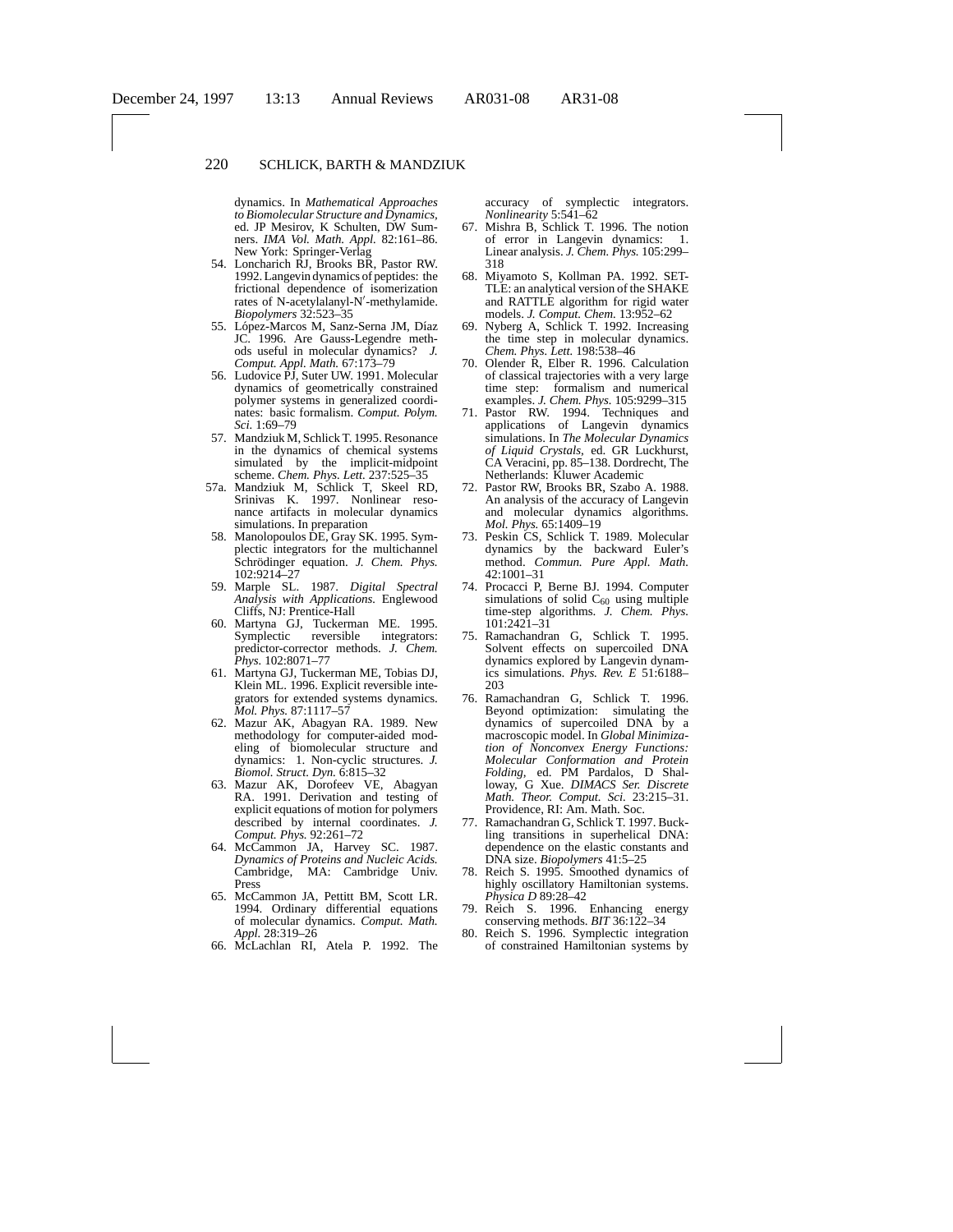composition methods. *SIAM J. Numer. Anal.* 33:475–91

- 81. Reich S. 1996. Torsion dynamics of molecular systems. *Phys. Rev. E* 53:4176–81
- 82. Reiter C. 1995. Forecast: clear weather ahead.*Northwest. Perspect.*Winter 23–24
- 83. Rice LM, Brünger AT, 1994. Torsion angle dynamics: reduced variable conformational sampling enhances crystallographic structure refinement. *Proteins Struct. Funct. Gen.* 19:277–90
- 84. Rubin H, Ungar P. 1957. Motion under a strong constraining force. *Commun. Pure Appl. Math.* 10:65–87
- 85. Ruth RD. 1983. A canonical integration technique. *IEEE Trans. Nucl. Sci.* 30:2669
- 86. Ryckaert JP, Bellemans A. 1975. Molecular dynamics of liquid n-butane near its boiling point. *Chem. Phys. Lett.* 30:123–25
- 87. Ryckaert JP, Ciccotti G, Berendsen HJC. 1977. Numerical integration of the Cartesian equations of motion of a system with constraints: molecular dynamics of n-alkanes. *J. Comput. Phys.* 23:327– 41
- 88. Sanz-Serna JM, Calvo MP. 1994. *Numerical Hamiltonian Problems.* London: Chapman & Hall
- 89. Schlick T. 1996. Pursuing Laplace's vision on modern computers. In *Mathematical Applications to Biomolecular Structure and Dynamics,* ed. JP Mesirov, K Schulten, DW Sumners. *IMA Vol. Math. Appl.* 82:219–47. New York: Springer-Verlag
- 90. Schlick T. 1987. *Modeling and minimization techniques for predicting three-dimensional structures of large biological molecules.* PhD thesis. New York University, Courant Inst. Math. Sci.
- 91. Schlick T, Brandt A. 1996. A multigrid tutorial with applications to molecular dynamics. *IEEE Comput. Sci. Eng.* 3:78–83
- 92. Schlick T, Fogelson A. 1992. TNPACK a truncated Newton minimization package for large-scale problems: I. Algorithm and usage. *ACM Trans. Math. Softw.* 14:46–70
- 93. Schlick T, Olson WK. 1992. Supercoiled DNA energetics and dynamics by computer simulation. *J. Mol. Biol.* 223:1089–119
- 94. Schlick T, Overton ML. 1987. A powerful truncated Newton method for potential energy functions. *J. Comput. Chem.* 8:1025–39
- 95. Schlick T, Peskin CS. 1989. Can classical equations simulate quantum-mechanical

behavior? A molecular dynamics investigation of a diatomic molecule with a Morse potential. *Commun. Pure Appl. Math.* 42:1141–63

- 96. Schlick T, Peskin CS. 1995. Comment on: The evaluation of LI and LIN for dynamics simulations. *J. Chem. Phys.* 103:9888–89
- 97. Scully JL, Hermans J. 1993. Multiple time steps: limits on the speedup of molecular dynamics simulations of aqueous systems. *Mol. Simul.* 11:67–77
- 98. Simo JC, Tarnow N, Wang KK. 1994. Exact energy-momentum conserving algorithms and symplectic schemes for nonlinear dynamics. *Comput. Meth. Appl. Mech. Eng.* 100:63–116
- 99. Skeel RD, Zhang G, Schlick T. 1996. A family of symplectic integrators. *SIAM J. Sci. Comput.* 18:203–22
- 100. Space B, Rabitz H, Askar A. 1993. Long time scale molecular dynamics subspace integration method applied to anharmonic crystals and glasses. *J. Chem. Phys.* 99:9070–79
- 101. Steinbach PJ, Brooks BR. 1994. New spherical-cutoff methods for long-range forces in macromolecular simulation. *J. Comput. Chem.* 15:667–83
- 102. Streett WB, Tildesley DJ, Saville G. 1978. Multiple time step methods in molecular dynamics. *Mol. Phys.* 35:639–48
- 103. Swindoll RD, Haile JM. 1984. A multiple time-step method for molecular dynamics simulations of fluids of chain molecules. *J. Chem. Phys.* 53:289–98
- 104. Tobias DJ, Brooks CL III. 1988. Conformational equilibrium in the alanine dipeptide in the gas phase and aqueous solution: a comparison of theoretical results. *J. Chem. Phys.* 89:5115–26
- 105. Toxvaerd S. 1987. Comment on constrained molecular dynamics of macromolecules. *J. Chem. Phys.* 87:6140– 43
- 106. Tsujishita H, Moriguchi I, Hirono S. 1993. Potential-scaled molecular dynamics and potential annealing: effective conformational search techniques for biomolecules. *J. Phys. Chem.* 97:4416–20
- 107. Tuckerman ME, Berne BJ. 1992. Molecular dynamics in systems with multiple time scales: systems with stiff and soft degrees of freedom and with short and long range forces. *J. Comput. Chem.* 95:8362–64
- 108. Tuckerman ME, Berne BJ, Martyna GJ. 1992. Reversible multiple time scale molecular dynamics. *J. Chem. Phys.* 97:1990–2001